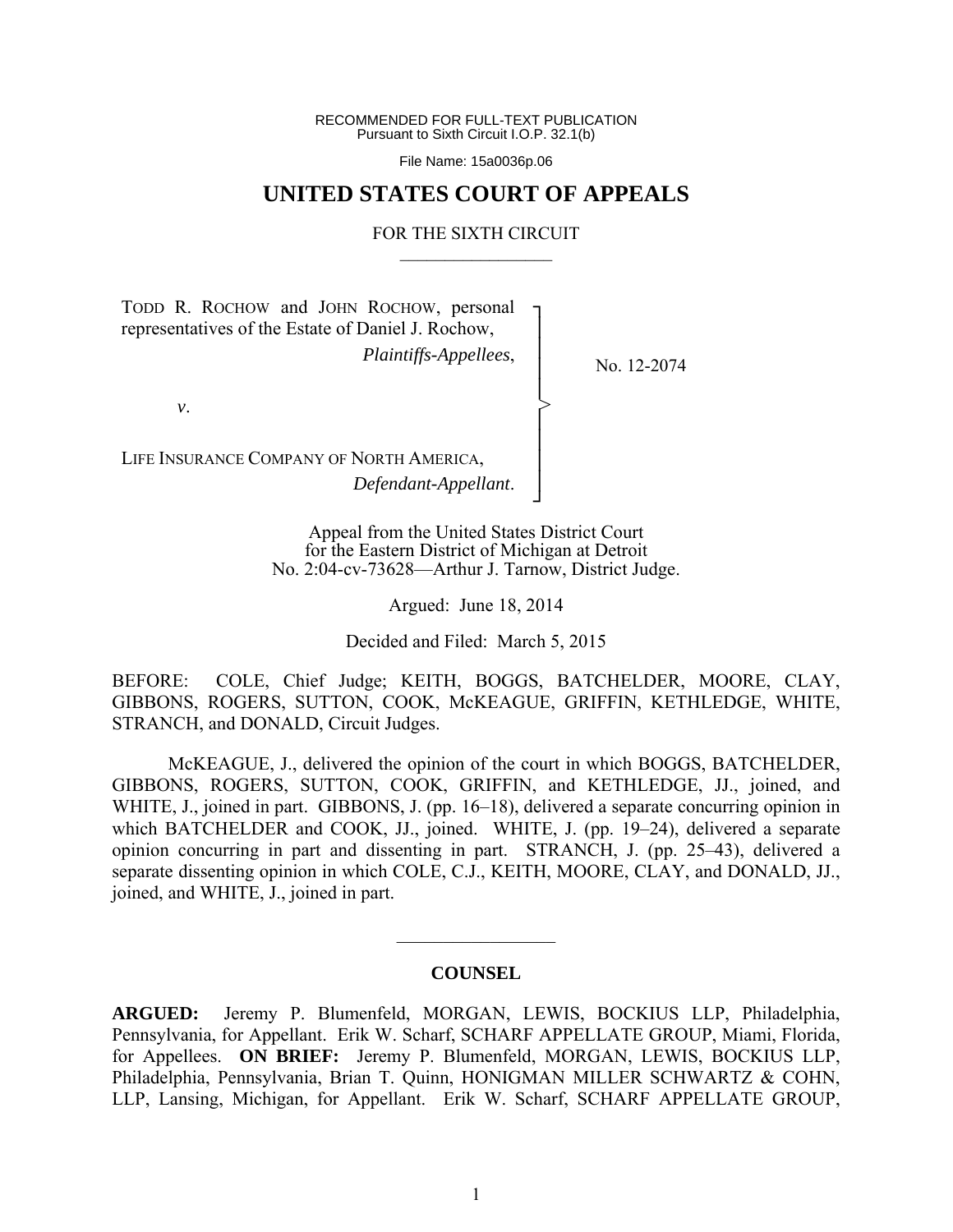Miami, Florida, John J. Cooper, COOPER LAW FIRM, PLLC, Troy, Michigan, for Appellees. Waldemar J. Pflepsen, Jr., CARLTON FIELDS JORDEN BURT, P.A., Washington, D.C., Jerrold J. Ganzfried, HOLLAND & KNIGHT LLP, Washington, D.C., Julie Wilensky, LEWIS, FEINBERG, LEE, RENAKER & JACKSON, P.C., Oakland, California, Mary Ellen signorille, AARP, Washington, D.C., Mark D. DeBofsky, DEBOFSKY & ASSOCIATES, P.C., Chicago, Illinois, for Amici Curiae.

## **OPINION**

 $\frac{1}{2}$ 

 $\frac{1}{2}$ 

 McKEAGUE, Circuit Judge. This is the second time this case has been before the Sixth Circuit. The first time, we affirmed the district court's determination that defendant Life Insurance Company of North America ("LINA") acted arbitrarily and capriciously when it denied Daniel Rochow's claim for long-term disability benefits under the Employee Retirement Income Security Act, 29 U.S.C. § 1001 *et seq.* ("ERISA"). *Rochow v. LINA*, 482 F.3d 860 (6th Cir. 2007) ("*Rochow I*"). Our second review comes after the district court ordered that LINA disgorge profits flowing from its wrongful denial of benefits. A divided three-judge panel affirmed the district court's order. *Rochow v. LINA*, 737 F.3d 415 (6th Cir. 2013) ("*Rochow II*"). We granted rehearing en banc, thereby vacating *Rochow II*, in order to reconsider as a full court whether the disgorgement award was proper. For the reasons that follow, we vacate the disgorgement award and remand the case to the district court to determine whether prejudgment interest is appropriate.

**I**

The facts of this case are adequately summarized in *Rochow II* and are reproduced here:

In mid-2000, the late Daniel J. Rochow ("Rochow"), a principal of Universico Insurance Company ("Universico"), sold his interest in Universico to Arthur J. Gallagher & Co. ("Gallagher") and became President of Gallagher. As an employee of Gallagher, Rochow was covered under Life Insurance Company of North America ("LINA") policy number LK 30214. LINA's policy provided for disability benefits if an employee gave "satisfactory proof" that "solely because of Injury or Sickness [the employee is] unable to perform all material duties of [his or her] Regular Occupation or a Qualified Alternative[.]" *See Rochow v. LINA* ("*Rochow I*"), 482 F.3d 860, 863–64 (6th Cir. 2007).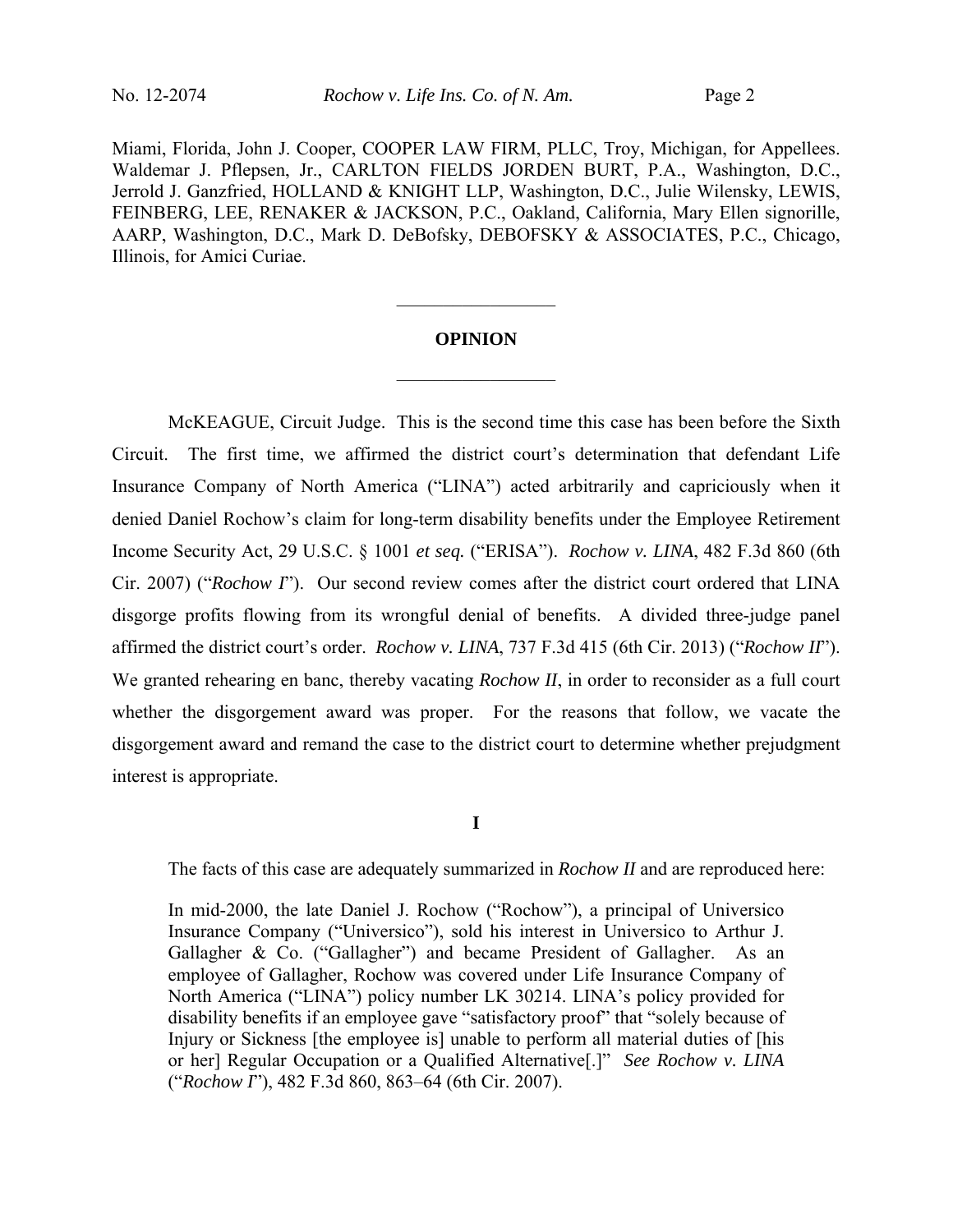In 2001, Rochow began to experience short term memory loss, occasional chills, sporadic sweating, and stress at work. *Id.* In July 2001, Gallagher demoted Rochow from President to Sales Executive-Account Manager because Rochow could no longer perform his duties as President. *Id.* Rochow continued to have difficulties, and as a result of his inability to perform his job, Gallagher forced Rochow to resign effective January 2, 2002. *Id.* In February 2002, Rochow experienced periods of amnesia and was hospitalized. *Id.* During his February 2002 hospital stay, Rochow was diagnosed with HSV-Encephalitis, a rare and severely debilitating brain infection. *Id.*

On or about December 31, 2002, Rochow filed a claim for long term disability benefits. LINA denied Rochow benefits stating that Rochow's employment ended before his disability began. *Rochow I*, 482 F.3d at 864.

Rochow appealed LINA's denial and included medical records from 2001 that stated Rochow was suffering short-term memory loss during 2001. In denying Rochow's appeal, LINA noted that Rochow experienced the effects of encephalitis during 2001 but denied coverage because Rochow continued to work and was not disabled until February 2002. *Rochow I*, 482 F.3d at 864.

Rochow again appealed and included a report from Jack Tellerico, an area vice president for Gallagher, which identified the material duties of Rochow's position with Gallagher and stated that during 2001, Rochow was not able to perform all the material duties of those jobs due to his lack of memory. LINA again denied Rochow's claims stating, "[s]ince, Mr. Rochow's long-term disability claim was not filed until after his termination date; his claim was denied because of, 'not considered actively working at time of disability.' It appears no additional documentation was provided which would support that Mr. Rochow was actively working when he became disabled.'" (Page ID 4056) (Joint App'x) (sic).

Rochow appealed the denial a third time. LINA denied his claim for the final time stating Rochow had not presented any medical records to support his inability to work prior to the date he was terminated.

On September 17, 2004, Rochow filed a complaint against Cigna Group Insurance, LINA's parent company, in the United States District Court for the Eastern District of Michigan. Compl., ECF No. 1. The complaint states two claims under ERISA  $\S$  502(a)(3), 29 U.S.C.  $\S$  1132(a)(3): one to recover full benefits due to the failure to pay benefits in violation of the terms of the plan and one to remedy the alleged breach of fiduciary duty in ERISA Section  $404(a)$ , 29 U.S.C. § 1104(a).

Defendant moved for judgment on the record and Plaintiff moved for summary judgment. On June 24, 2005, Judge Tarnow of the United States District Court for the Eastern District of Michigan heard oral arguments on the parties' motions. At the conclusion of oral argument, Judge Tarnow stated on the record that LINA acted arbitrarily and capriciously in finding Rochow was not disabled while still employed and that Rochow had prevailed. In a one page order which incorporated the reasoning stated on the record, the Court granted Rochow's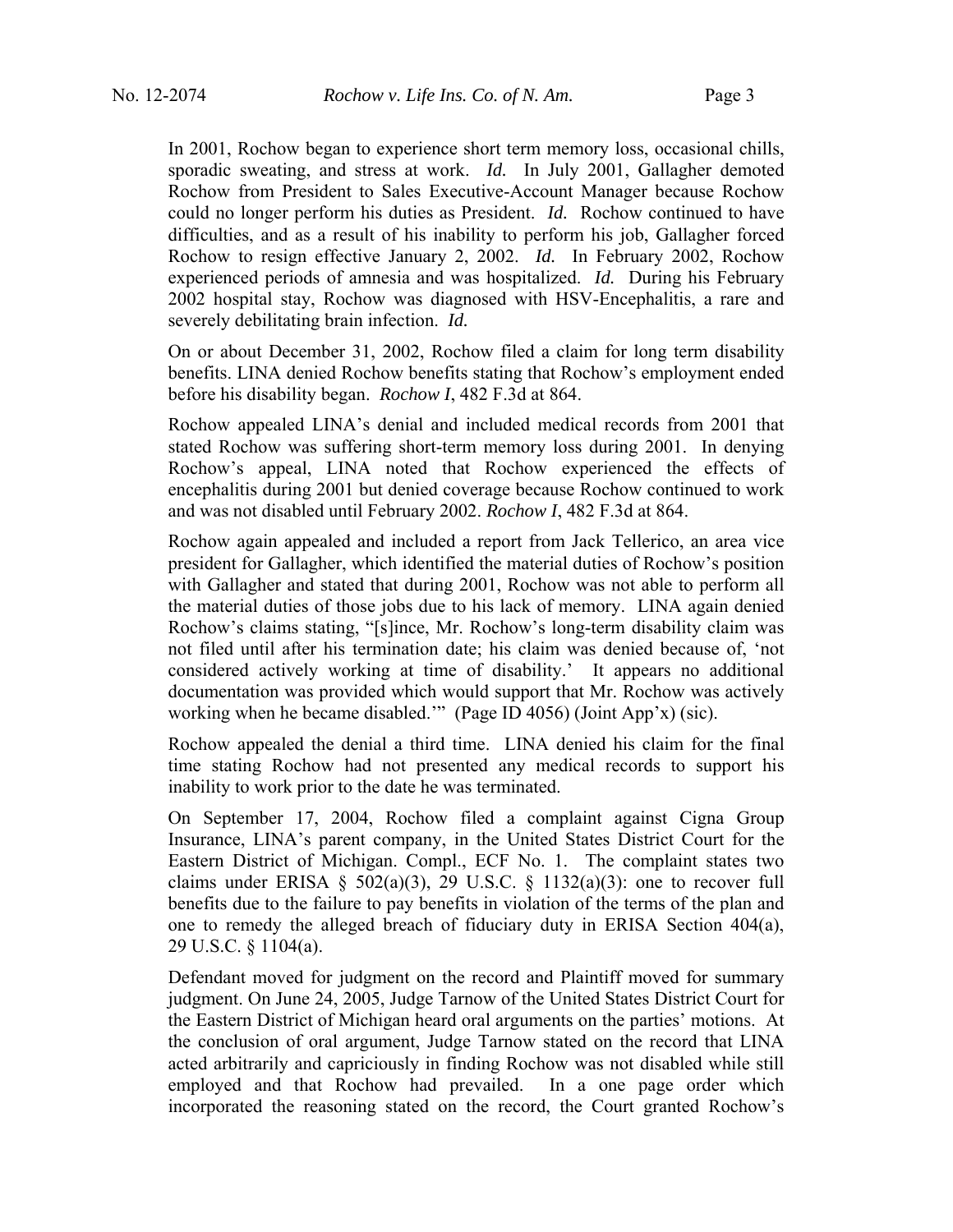motion and denied LINA's motion. The same day, the district court clerk filed a judgment which purported to dismiss the case and was signed by the district court clerk and Judge Tarnow.

LINA appealed the June 24, 2005 Order denying Defendant's motion and granting Plaintiff's motion. Rochow moved to enforce judgment or require Defendant to post a supersedeas bond pursuant to Federal Rule of Civil Procedure 62(d). Eventually this motion was withdrawn and Defendant deposited a supersedeas bond in the amount of \$250,000.

On April 3, 2007, a panel of this Court affirmed Judge Tarnow's Order. *Rochow I*, 482 F.3d at 866. The *Rochow I* panel held the record supported the district court's decision that LINA's denial of Rochow's claims was arbitrary and capricious, was not the result of a deliberate, principled reasoning process, and did not appear to have been made "'solely in the interest of the participants and beneficiaries and [ ] for the exclusive purpose of [ ] providing benefits to participants and their beneficiaries' as required by ERISA. 29 U.S.C. § 1104(A)(1)." *Id.* The opinion noted, "there is no 'logical incompatibility between working full time and being disabled from working full time'" and that the policy required only "satisfactory proof of disability, not medical evidence." *Id.* (internal citations omitted). On the same day, the clerk for this Court entered judgment stating "the order of the district court is AFFIRMED." The clerk of this Court issued the mandate on April 26, 2007, and it was filed May 3, 2007.

On May 10, 2007, the parties filed a stipulation "to toll the time for all parties and counsel to bring any post remand motions," and the district court entered an Order tolling the filing deadlines for post-remand motions until further order of the court. On April 3, 2008, the district court referred the remaining issues in dispute to United States Magistrate Judge Whalen. Over the next few months, Judge Whalen held several status conferences.

On November 10, 2008, LINA filed a statement of resolved and unresolved issues and Plaintiff**<sup>1</sup>** filed motions for attorneys' fees and costs and equitable accounting. LINA's statement of issues represented that the parties still disputed several issues, including whether Plaintiff was entitled to a disgorgement of profits.

Plaintiff also filed a motion seeking an equitable accounting and a request for disgorgement. In that motion, Plaintiff argued Rochow's estate was entitled to disgorgement of profits because LINA breached its fiduciary duties, and disgorgement was necessary to prevent LINA's unjust enrichment resulting from

 $\frac{1}{2}$ 

<sup>&</sup>lt;sup>1</sup>Rochow died on October 16, 2008, and the representative of his estate, Patrick Rochow, was substituted as plaintiff in this action. Later, Todd R. Rochow and John D. Rochow were substituted as administrators of Daniel Rochow's estate and as plaintiffs in this case. For consistency, this opinion refers to all litigation actions taken on behalf of Rochow's estate as actions by [Rochow].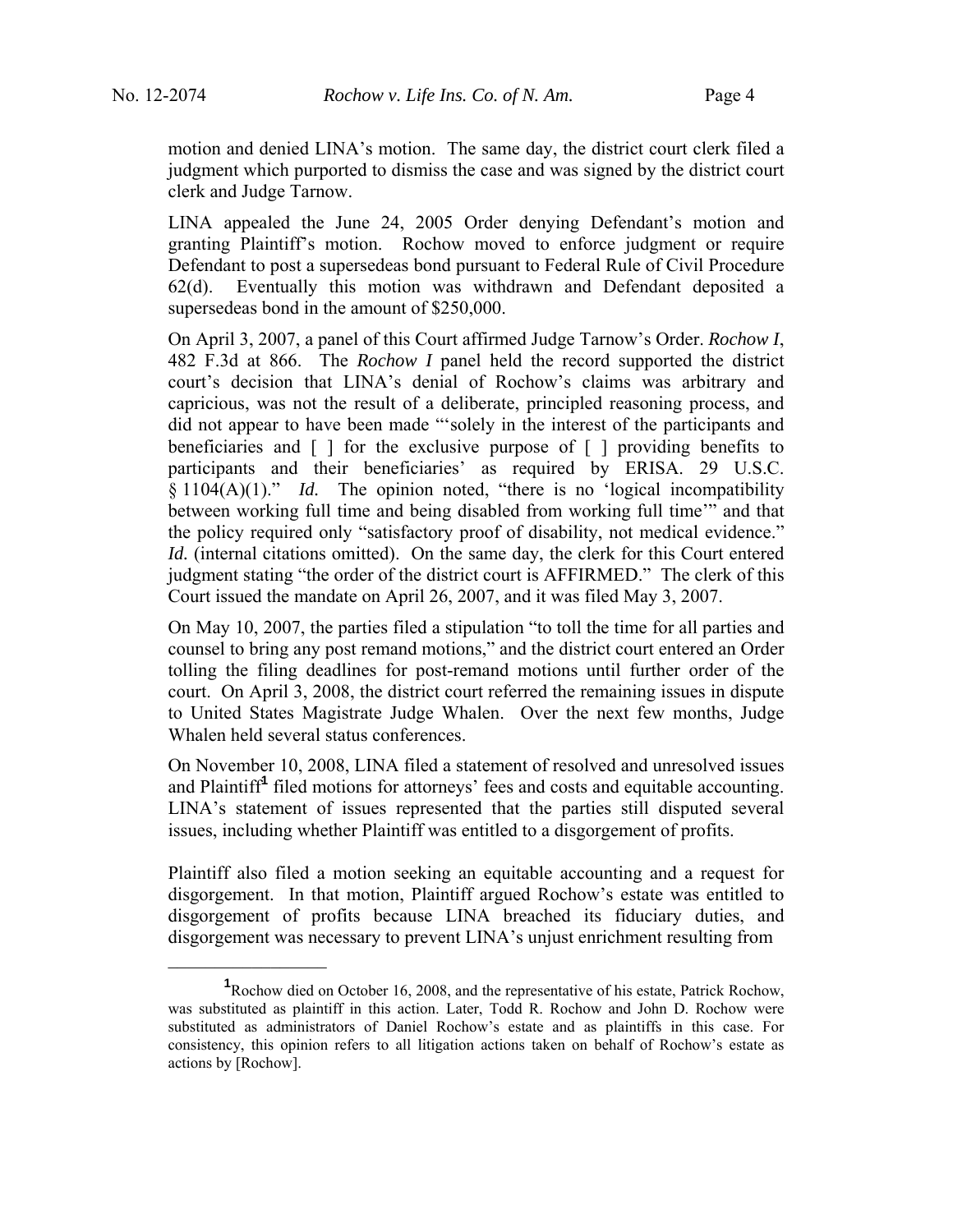profits it earned on the wrongfully retained benefits. Plaintiff supported the motion with the report of his expert, Dr. David C. Crosen. In calculating LINA's "Return on (Average) Equity" ("ROE"), Dr. Crosen determined LINA used Rochow's benefits to earn between 11 percent and 39 percent annually and, therefore, made approximately \$2.8 million by retaining Rochow's benefits.

In June 2009, the district court granted Plaintiff's motion for an equitable accounting of profits and disgorgement of the same. LINA then moved to strike Croson's report and to preclude him from testifying as an expert on the ground that his principles and methods were unreliable under Federal Rule of Civil Procedure 702 and *Daubert v. Merrell Dow Pharmaceuticals, Inc.*, 509 U.S. 579, 589 (1993). The motion was referred to the magistrate judge, who issued a report recommending that the motion be denied, noting that the matter was being tried to the court rather than a jury and finding that many of LINA's objections went to the weight of Croson's opinions, not their admissibility. The district court adopted the magistrate judge's recommendation over LINA's objections.

After the parties briefed the issue, the district court conducted an evidentiary hearing in November 2011 on the issue of calculation of profits for disgorgement. At the hearing, LINA offered the testimony of its expert, Timothy Holzli, who served as the Chief Accounting Officer for the group insurance division of Cigna. Holzli opined Rochow's withheld benefits earned LINA profits of \$32,732. He arrived at that figure by treating the withheld benefits as though they were earning interest as part of LINA's investment assets. On cross examination, Holzli acknowledged, however, that the account was not a separate or segregated account. He also conceded that LINA payed [sic] its operating expenses and benefits from the account, and the money in the account formed a basis for LINA to write insurance coverage.

Following additional briefing and oral argument, the district court issued its decision on calculation of profits for disgorgement in March 2012.**<sup>2</sup>** The district court adopted Croson's ROE metric as the basis for determining the profits LINA gained from the wrongfully withheld funds, and it rejected Holzli's retained investment margin metric. It did so, in part, based upon its factual finding that the subject money was not placed in a separate investment account, but rather was available for LINA to use for any business purpose. In the last paragraph of its decision, the district court stated:

Plaintiff will, within two weeks from this order, submit a final amount to be disgorged by Defendant based upon the Court's rulings, above. Defendant may then submit a memorandum in

 $\frac{1}{2}$ 

**<sup>2</sup>** The district court's decision is reported at *Rochow v. LINA*, 851 F. Supp. 2d 1090 (E.D. Mich. 2012).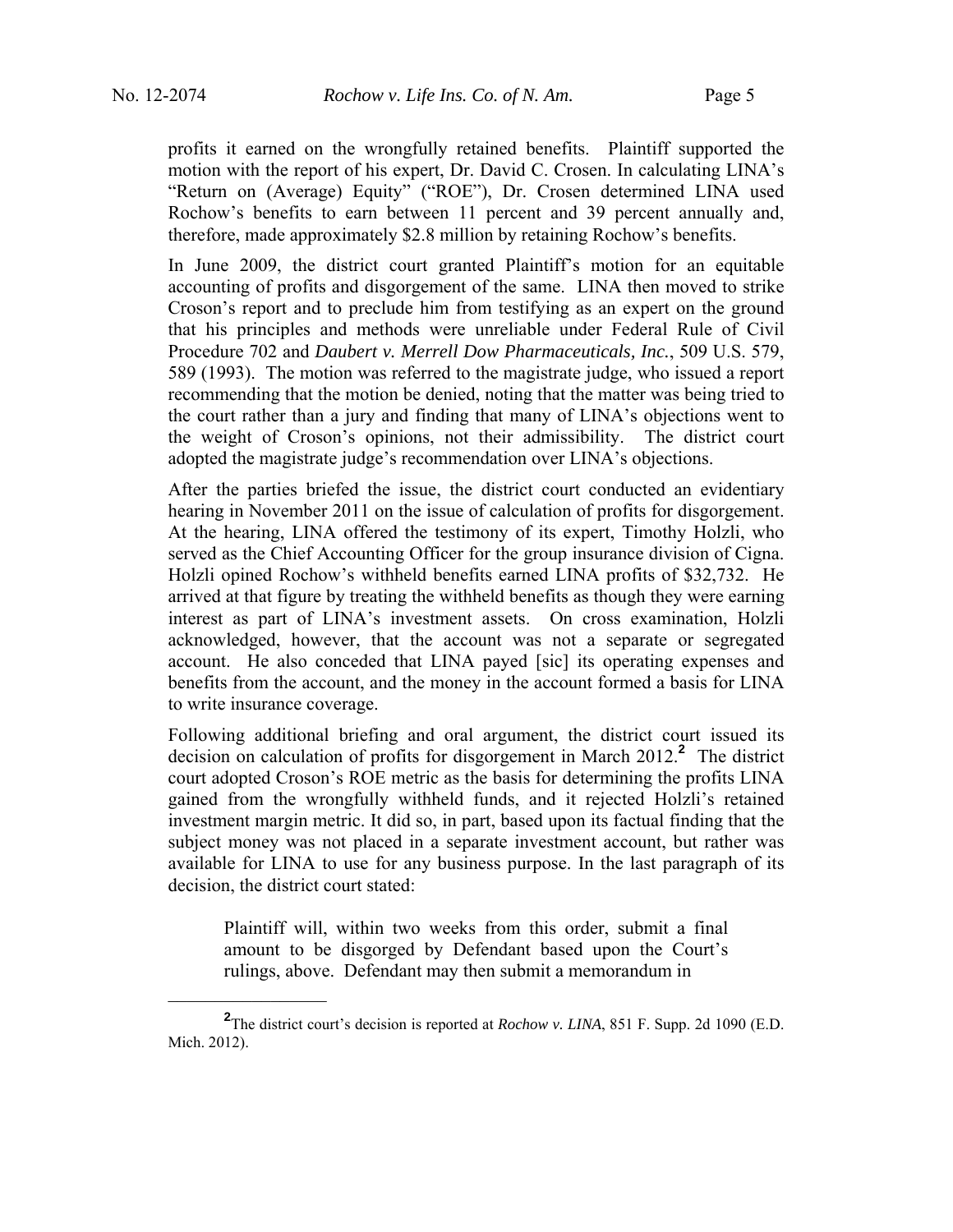response within seven days. This memorandum is limited only to any objections regarding the accuracy of Plaintiff's calculations based on this order, and is not an invitation to relitigate issues already decided by this Court.

(Page ID 3576).

On May 4, 2012, in its response brief to Plaintiff's final calculation of disgorgement, LINA argued for the first time that permitting disgorgement was outside the scope of the mandate in the first appeal. Nonetheless, on July 24, 2012, the district court ordered disgorgement of \$3,797,867.92. The court noted, "Defendant has, in response to a proposed order submitted by Plaintiff, raised objections. To the extent that these objections do not simply repeat arguments already rejected by the Court, and raise new issues in Defendant's argument concerning the 'mandate rule,' they are untimely and will not be considered." (Page ID 3907). LINA timely appealed.

*Rochow II*, 737 F.3d at 417–20 (alteration in original).

 On December 6, 2013, a panel of this court affirmed the disgorgement award, holding that disgorgement was properly ordered under ERISA  $\S$  502(a)(3) for LINA's breach of fiduciary duty and that Rochow's claim for such relief was not an impermissible repackaging of a claim for wrongful denial of benefits under § 502(a)(1)(B). *Id.* at 423. The *Rochow II* panel stated that the successful result obtained by Rochow on his claim for wrongful denial of benefits in *Rochow I* did not preclude additional relief on Rochow's breach-of-fiduciary-duty claim. *Id.* at 422–23. LINA's petition for en banc rehearing was granted on February 19, 2014, vacating the panel's decision in *Rochow II*.

## **II**

 There is essentially one issue before us: Is Rochow entitled to recover under both ERISA  $\S$  502(a)(1)(B) and  $\S$  502(a)(3) for LINA's arbitrary and capricious denial of long-term disability benefits? As a result of our ruling in *Rochow I*, Rochow recovered all benefits that he had been wrongfully denied under § 502(a)(1)(B). We now decide whether Rochow may also recover under  $\S$  502(a)(3), which makes "appropriate equitable relief" available to redress such violations as a breach of fiduciary duty.**<sup>1</sup>** The district court held that Rochow could recover

 $\frac{1}{1}$ <sup>1</sup>We assume, for present purposes, that the district court made a finding that LINA breached a fiduciary duty owed to Rochow. However, the district court's various orders are devoid of any such express finding. When the case was before the district court on the issue of whether the plan administrator arbitrarily and capriciously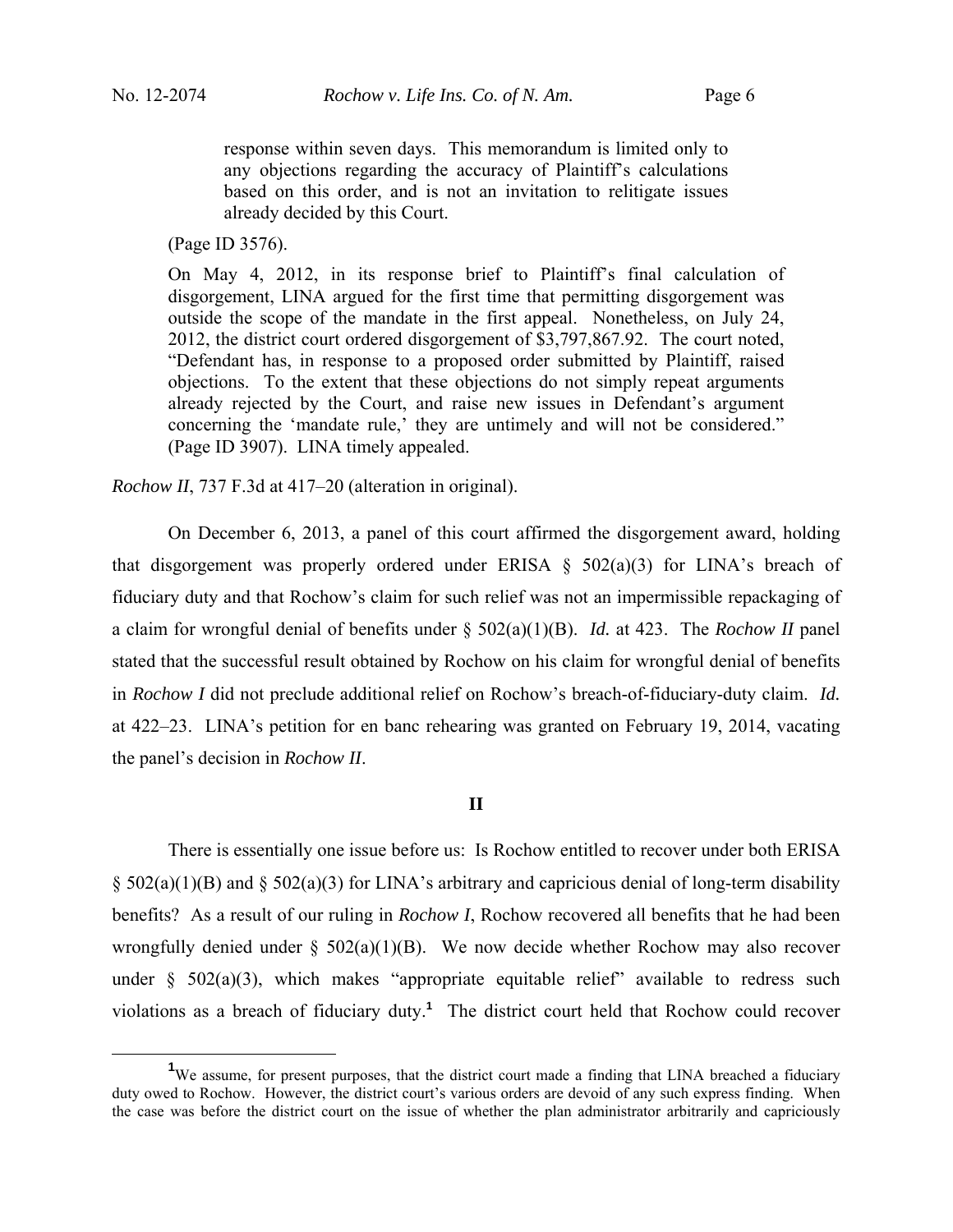under both provisions because Rochow pleaded claims for two distinct kinds of relief, namely one claim to recover benefits arbitrarily and capriciously denied by LINA, and one claim for disgorgement of profits realized by LINA as a result of its breach of fiduciary duty consisting of the arbitrary and capricious denial of benefits. Contrary to Rochow's arguments, Rochow is made whole under  $\S 502(a)(1)(B)$  through recovery of his disability benefits and attorney's fees, and potential recovery of prejudgment interest, discussed below. Allowing Rochow to recover disgorged profits under § 502(a)(3), in addition to his recovery under § 502(a)(1)(B), based on the claim that the wrongful denial of benefits also constituted a breach of fiduciary duty, would—absent a showing that the  $\S$  502(a)(1)(B) remedy is inadequate—result in an impermissible duplicative recovery, contrary to clear Supreme Court and Sixth Circuit precedent.

 ERISA has six remedial provisions. The remedial provisions relevant to this action are  $§ 502(a)(1)(B)$  and  $§ 502(a)(3)$ , which state:

 denied benefits, the court ruled from the bench in granting summary judgment for Rochow. The transcript of the hearing reveals no express finding of a breach of fiduciary duty. R. 19, Hearing Tr. at 24, Page ID 4095. Further, the one-page order that memorialized the district court's ruling includes the finding simply that "the denial of Plaintiff's claim was arbitrary and capricious." R. 16, Order at 1, Page ID 105. There is no mention of a breach of fiduciary duty. The judgment order that issued the same day, apart from granting Rochow's claim for benefits wrongfully denied, "dismissed" the case. That is, the district court appeared to have dismissed the breach-offiduciary-duty claim as a claim pled in the alternative and rendered moot by Rochow's success on the principal claim. R. 17, Judgment, Page ID 106.

In *Rochow I*, similarly, we did not address any claim for breach of fiduciary duty, or even use the terms "fiduciary," "duty," or "breach" in the opinion. Admittedly, one could infer from *Rochow I* that LINA's fiduciary duty was alluded to in the observation that LINA's decision did not appear to have been made "'solely in the interest of the participants and beneficiaries and [ ] for the exclusive purpose of [ ] providing benefits to participants and their beneficiaries' as required by ERISA. 29 U.S.C. § 1104(a)(1)." *See Rochow I*, 482 F.3d at 866. However, no ruling on a breach-of-fiduciary-duty claim was before the court and the opinion contains no analysis of the point.

After the district court's initial decision was affirmed and the district court took up the motion for equitable accounting, however, the court rejected LINA's argument that it had not made the requisite finding of a breach of fiduciary duty to trigger the availability of equitable relief. Citing *Varity*, the court stated, "an arbitrary or capricious denial of benefits can count as a breach of fiduciary duty." R. 67, Order at 4, Page ID 935. Further, when the district court set the method of accounting for the disgorgement award, it stated "it has already been determined that Defendant owed Plaintiff a duty of loyalty and breached this duty through its arbitrary and capricious denial of disability benefits to Plaintiff." R. 113, Order at 2, Page ID 3562. The district court thus treated its finding of an arbitrary and capricious denial of benefits, in and of itself, as a breach of fiduciary duty. The district court never identified any other grounds for finding a breach of a fiduciary duty. In the district court's ruling, it was one and the same injury that made out two distinct ERISA violations and justified both remedies.

Though we are aware of no persuasive authority for the proposition that a wrongful denial of benefits in and of itself constitutes a breach of fiduciary duty remediable under both  $\S$  502(a)(1)(B) and  $\S$  502(a)(3), we assume, without deciding, that the district court permissibly found a breach of fiduciary duty based on the administrator's arbitrary and capricious denial of benefits. The dissenting opinion suggests other ways in which LINA might be deemed to have breached a fiduciary duty, but the district court's judgment now under review clearly includes no such ruling. Careful review of the district court rulings cited in the dissent discloses that the asserted findings of other instances of misconduct by LINA were not identified by the district court as grounds for holding that LINA breached its fiduciary duty.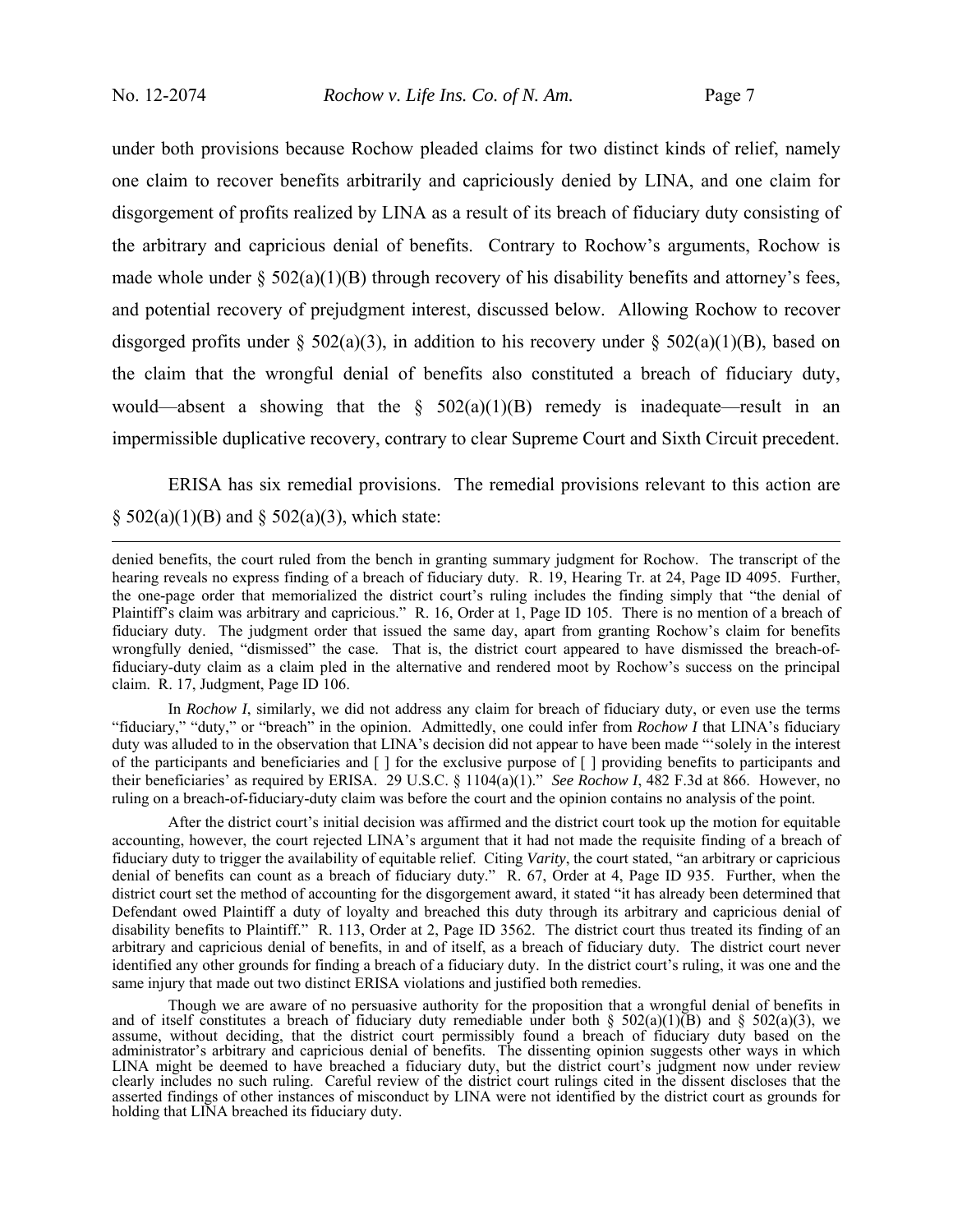(a) Persons empowered to bring a civil action

A civil action may be brought—

. . .

. . .

(1) by a participant or beneficiary—

(B) to recover benefits due him under the terms of his plan, to enforce his rights under the terms of the plan, or to clarify his rights under the terms of the plan;

(3) by a participant, beneficiary, or fiduciary (A) to enjoin any act or practice which violates any provision of this subchapter or the terms of the plan, or  $(B)$  to obtain other appropriate equitable relief (i) to redress such violations or (ii) to enforce any provisions of this subchapter or the terms of the plan.

29 U.S.C. § 1132(a).

 Unfortunately for Rochow, Supreme Court precedent construing the interplay of these provisions dictates a result contrary to that reached by the district court. In *Varity Corp. v. Howe*, 516 U.S. 489 (1996), the Supreme Court allowed a group of plaintiffs, who were unable to bring a claim under  $\S$  502(a)(1)(B), to bring suit for breach of fiduciary duty under § 502(a)(3). As the Court explained, § 502(a)(3) "functions as a safety net, offering appropriate equitable relief for injuries caused by violations that § 502 does not elsewhere adequately remedy." *Id.* at 513. Importantly, however, the *Varity* Court limited this expansion of ERISA coverage by noting that "where Congress elsewhere provided *adequate* relief for a beneficiary's *injury*, there will likely be *no need* for further equitable relief, in which case such relief normally would *not be appropriate*." *Id.* at 515 (emphasis added) (internal quotation marks omitted).

 The *Varity* Court thus emphasized that ERISA remedies are concerned with the adequacy of relief to redress the claimant's injury, not the nature of the defendant's wrongdoing. The district court's use of equitable relief under  $\S$  502(a)(3) as the vehicle for its disgorgement award misses the mark. Instead of focusing on the relief available to make Rochow whole, the award reflects concern that LINA had wrongfully gained something, a consideration beyond the ken of ERISA make-whole remedies. *Varity* indicates that equitable relief is not ordinarily appropriate where Congress has elsewhere provided adequate means of redress for a claimant's injury. In other words, a claimant cannot pursue a breach-of-fiduciary-duty claim under  $\S 502(a)(3)$  based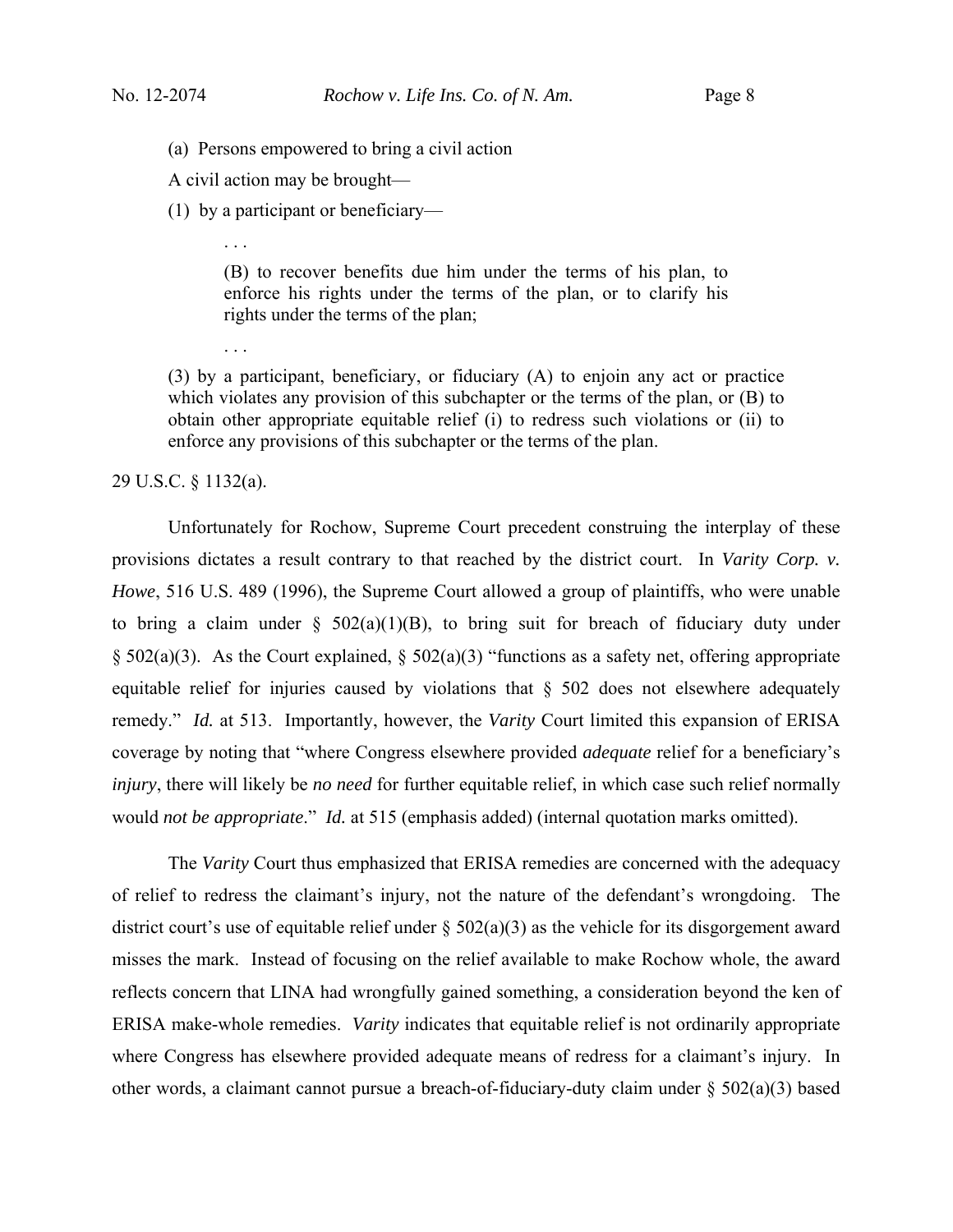solely on an arbitrary and capricious denial of benefits where the  $\S$  502(a)(1)(B) remedy is adequate to make the claimant whole. Here, there is no showing that the benefits recovered by Rochow, plus the attorney's fees awarded, plus the prejudgment interest that *may* be awarded on remand, are inadequate to make Rochow whole. Absent such a showing, there is no trigger for "further equitable relief" under *Varity*.

 If an arbitrary and capricious denial of benefits implicated a breach of fiduciary duty entitling the claimant to disgorgement of the defendant's profits in addition to recovery of benefits, then equitable relief would be potentially available whenever a benefits denial is held to be arbitrary or capricious. This would be plainly beyond and inconsistent with ERISA's purpose to make claimants whole. Tellingly, the appellate briefing contains citation to no case that allowed disgorgement of profits under  $\S$  502(a)(3) after the claimant recovered for wrongful denial of benefits under  $\S$  502(a)(1)(B).

 Here in the Sixth Circuit we have had occasion to apply *Varity*'s teaching on the relationship between § 502(a)(1)(B) and § 502(a)(3) in *Wilkins v. Baptist Healthcare System, Inc.*, 150 F.3d 609 (6th Cir. 1998). In *Wilkins*, Wilkins applied for long-term disability benefits and, after the plan administrator denied his claim, sued for benefits under  $\S$  502(a)(1)(B) and for equitable relief under § 502(a)(3) based on breach of fiduciary duty. We denied relief under  $§ 502(a)(3)$  stating:

Because  $\lceil \S 502(a)(1)(B) \rceil$  provides a remedy for Wilkins's alleged injury that allows him to bring a lawsuit to challenge the Plan Administrator's denial of benefits to which he believes he is entitled, he does not have a right to a cause of action for breach of fiduciary duty pursuant to  $\lceil \frac{6}{5} \cdot 502(a)(3) \rceil$ .

*Id.* at 615. Just like the plaintiff in *Wilkins*, Rochow is not entitled to relief under the catchall provision: such relief is unnecessary and unavailable because he has an adequate remedy under  $$502(a)(1)(B).$ 

 LINA thus contends the district court's disgorgement award contravenes *Wilkins* and allows a claimant to improperly repackage a claim for benefits wrongfully denied as a cause of action for breach of fiduciary duty. Rochow insists that *Wilkins* provided a way to ensure only that claimants do not attempt an "end run" around ERISA's limitations by repackaging an *unsuccessful claim for benefits* as a claim for "appropriate relief" based on an alleged breach of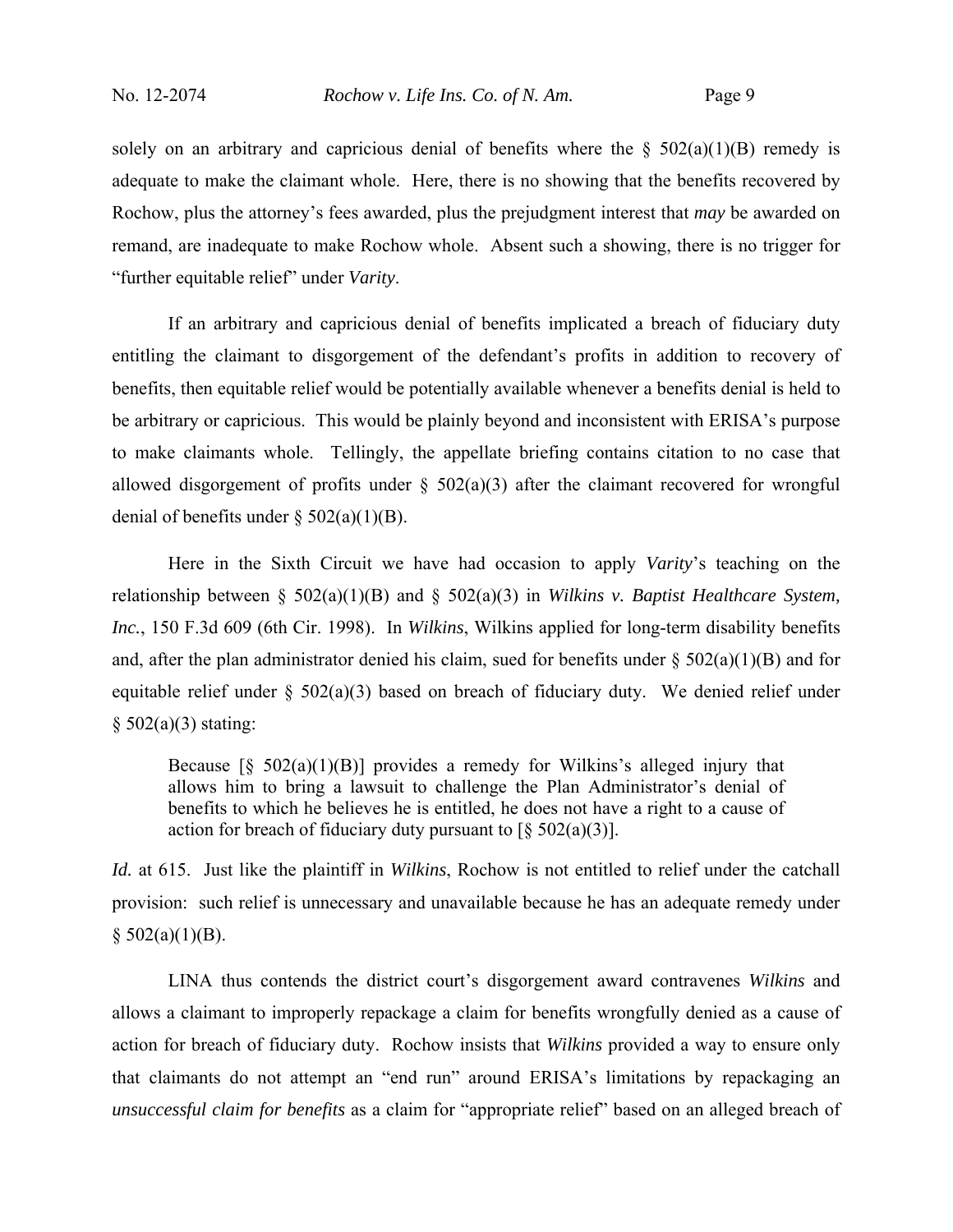fiduciary duty. Rochow claims that *Wilkins* bars relief sought under § 502(a)(3) *only if* that same type of relief could have been obtained under  $\S$  502(a)(1)(B). Because he purportedly seeks a type of relief under § 502(a)(3) (i.e., disgorgement of LINA's profits) different from and in addition to what is available to him under § 502(a)(1)(B), Rochow contends that *Wilkins* does not preclude his claim for this additional remedy to obtain complete relief.

 Rochow mischaracterizes *Wilkins*. A claimant can pursue a breach-of-fiduciary-duty claim under § 502(a)(3), irrespective of the degree of success obtained on a claim for recovery of benefits under  $\S$  502(a)(1)(B), only where the breach of fiduciary duty claim is based on an *injury* separate and distinct from the denial of benefits or where the remedy afforded by Congress under § 502(a)(1)(B) is otherwise shown to be inadequate. *See Gore v. El Paso Energy Corp. Long Term Disability Plan*, 477 F.3d 833, 840–42 (6th Cir. 2007). *Wilkins* simply affords no support for the argument that  $\S$  502(a)(3) equitable relief may be appropriate to further redress a wrongful denial of benefits adequately remediable under  $\S$  502(a)(1)(B). Rather, *Wilkins* makes clear that the availability of relief under § 502(a)(3) is contingent on a showing that the claimant could not avail himself or herself of an adequate remedy pursuant to § 502(a)(1)(B). *Wilkins*, 150 F.3d at 615.

 Rochow contends there is no legitimate concern about impermissible claim "repackaging" when a benefits-claimant prevails and seeks "*other* appropriate equitable relief." We disagree. Impermissible repackaging is implicated whenever, in addition to the particular adequate remedy provided by Congress, a duplicative or redundant remedy is pursued to redress the same injury. Because Rochow was able to avail himself of an adequate remedy for LINA's wrongful denial of benefits pursuant to  $\S$  502(a)(1)(B), he cannot obtain additional relief for that same injury under  $\S 502(a)(3)$ .

 In *Hill v. Blue Cross and Blue Shield of Michigan*, 409 F.3d 710 (6th Cir. 2005), we further clarified the interplay of  $\S$  502(a)(1)(B) and  $\S$  502(a)(3). In *Hill*, the plaintiffs brought a class-action lawsuit seeking individual relief for wrongfully denied benefits under  $\S 502(a)(1)(B)$ and for plan-wide injunctive relief under  $\S 502(a)(3)$  based upon the defendant's alleged breach of its fiduciary duty. The district court dismissed the  $\S$  502(a)(3) claim, finding that "these claims were merely repackaged claims for individual benefits and did not constitute actual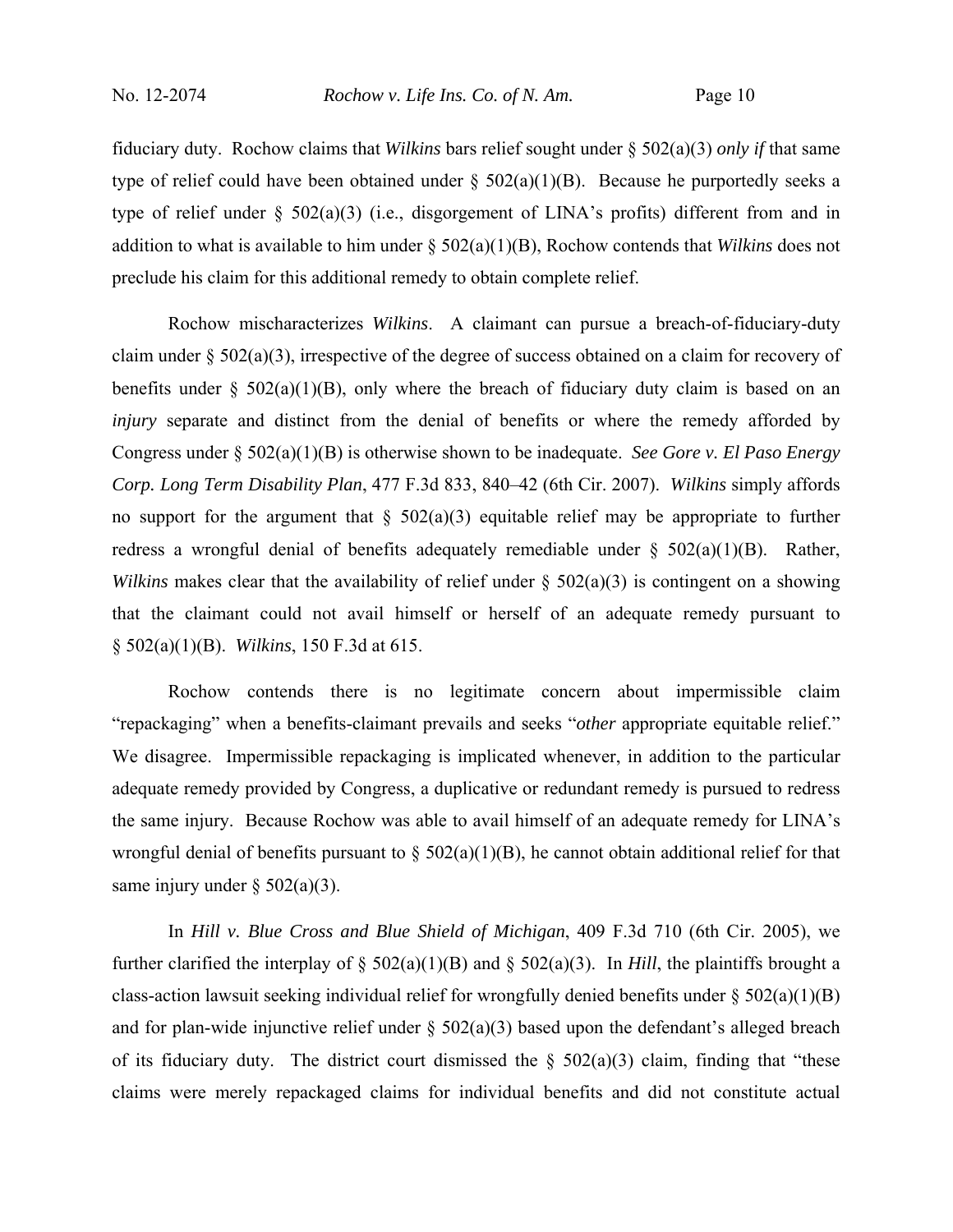fiduciary-duty claims." *Id.* at 717. We reversed. Whereas *Wilkins* involved the rejection of fiduciary-duty claims on the basis that they were actually disguised individual-benefits claims, in *Hill* the need for relief under the catchall provision arose out of a defect in *plan-wide* claim handling procedures, implicating a different injury. "The award of benefits to a particular [plaintiff] based on an improperly denied claim for emergency-medical-treatment expenses will not change the fact that [defendant] is using an allegedly improper methodology for handling ... claims." *Id.* at 718. To remedy *this* separate and distinct injury, we permitted injunctive relief under  $\S$  502(a)(3), not an additional award of monetary damages for the same denial of benefits. Thus, *Hill* recognized an exception to *Varity* and *Wilkins* where "[o]nly *injunctive relief* of the type available under  $\lceil \S 502(a)(3) \rceil$  would provide the complete relief sought by Plaintiffs by requiring [Defendant] to alter the manner in which it administers all the Program's claims . . . ." *Id.* at 718 (emphasis added). In *Hill*, as in *Varity*, the primary purpose of ERISA was given effect—ensuring availability of an adequate remedy to make the plaintiffs whole.

 The present case does not fall within the *Hill* exception to *Varity* and *Wilkins*. *Hill* distinguished between the denial of individual claims and plan-wide mishandling of claims as two distinct injuries. Section 502(a)(1)(B) provided relief for the denial of the *Hill* plaintiffs' individual benefits, and  $\S$  502(a)(3) remedied the systemic plan-wide problems that posed a potential for future injury. Contrast *Hill* with the present case, where the only asserted injury to Rochow is the denial of benefits and withholding of the same benefits. These are not distinct injuries; they are one and the same injury. Because Rochow has an adequate and effective remedy for this injury under  $\S 502(a)(1)(B)$ , he is not also entitled to relief under  $\S 502(a)(3)$ .

 Rochow continues to claim that the disgorgement award ("equitable accounting") remedies an injury entirely distinct from the injury remedied by recovery of his benefits, and that he has therefore suffered two distinct injuries. Rochow contends that he suffered his first injury when LINA improperly denied his benefits, and he suffered his second "injury" when LINA used the funds it owed him to generate \$3.7 million in profits for its own account without remitting the profits to him. Yet, in an action for wrongful denial of benefits, like this one, the denial of benefits necessarily results in a continued withholding of benefits until the denial is either finalized or rectified. The denial is the injury and the withholding is simply ancillary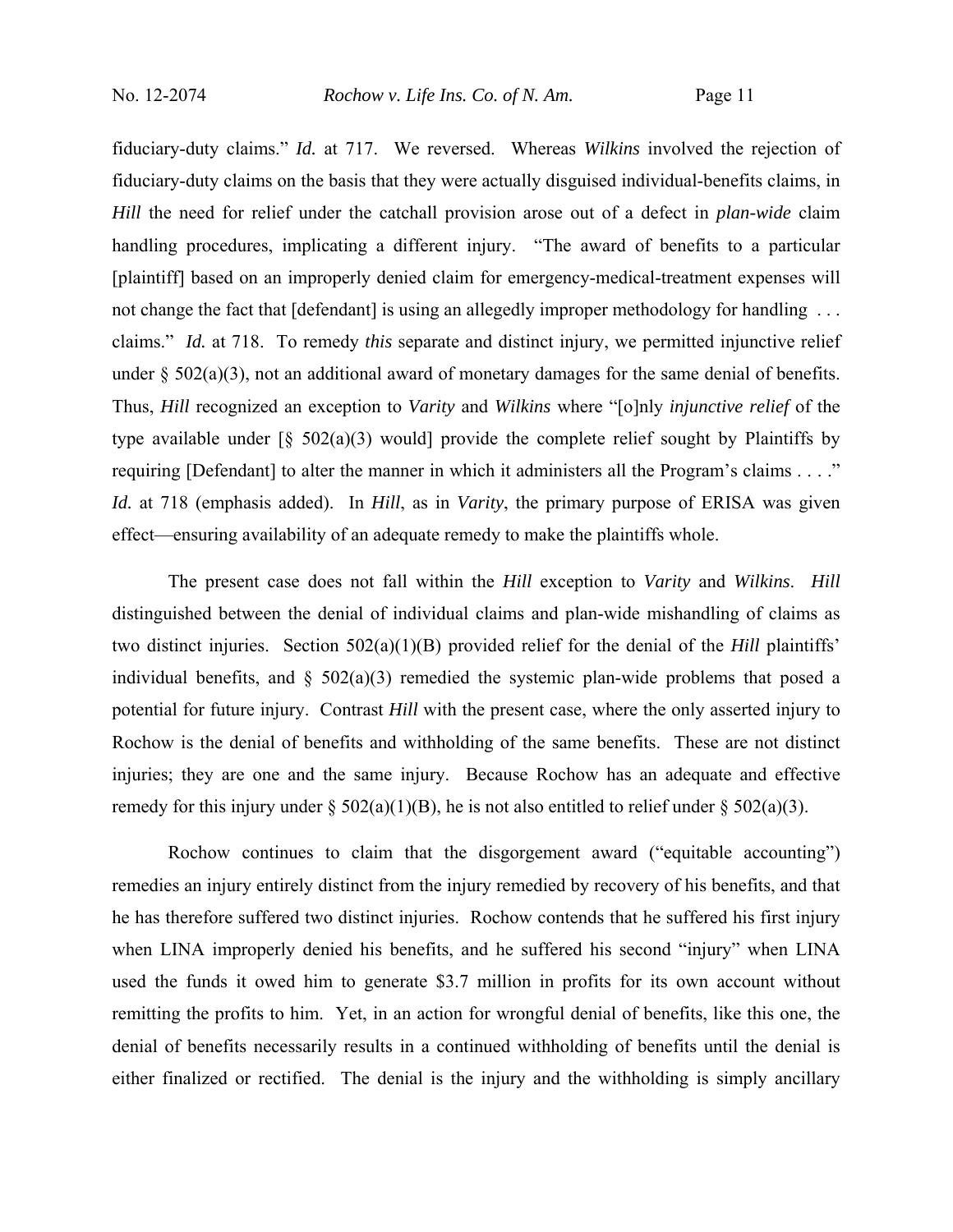thereto, the continuing effect of the same denial. Together they comprise a single injury. By withholding payment of benefits until the denial was either finalized or rectified, LINA did not violate a second, distinct duty owed to Rochow and did not inflict a second injury.

 Nor can it be said that Rochow suffered a second injury, or that his injury was exacerbated, as a result of any gain realized by LINA before it paid the wrongfully withheld benefits. Rochow's loss remained exactly the same irrespective of the use made by LINA of the withheld benefits. Despite Rochow's creative use of semantics, the reality remains clear: Rochow suffered one injury, the denial of his benefits. And neither Rochow nor the dissent has succeeded in identifying any way in which the remedy available under  $\S$  502(a)(1)(B)—i.e., recovery of benefits and attorney's fees and, potentially, prejudgment interest—is inadequate to make Rochow whole. The remedy Congress chose to make available under  $\S 502(a)(1)(B)$ having thus not been shown to be inadequate, it follows that permitting Rochow to obtain further equitable relief for the same injury under  $\S$  502(a)(3) would contravene the scheme established by Congress as well as the Supreme Court's teaching in *Varity*.

 Rochow cites two cases to support his claim that he is entitled to equitable relief under § 502(a)(3). He contends that *Edmonson v. Lincoln Nat'l Life Ins. Co.*, 725 F.3d 406 (3d Cir. 2013), stands for the proposition that disgorgement of profits may be an appropriate remedy for breach of fiduciary duty even in the absence of a showing of financial loss by the claimant. The discussion in *Edmonson* on which Rochow relies is addressed solely to the question whether an ERISA claimant had standing to bring a claim for disgorgement of profits notwithstanding a lack of showing of financial loss. The court answered this question in the affirmative, based on trust law principles. *Id.* at 415–17. However, the court ultimately denied relief for lack of a showing of a breach of fiduciary duty and lack of a showing that any such breach proximately caused injury to the claimant. *Id.* at 423–26. There was no claim in *Edmonson* for benefits wrongfully denied, but only a stand-alone claim for breach of fiduciary duty. Hence, the *Edmonson* court did not have occasion to address the interplay of  $\S 502(a)(1)(B)$  and  $\S 502(a)(3)$  or to consider whether the availability of other remedies under ERISA rendered equitable relief under § 502(a)(3) inappropriate. *Edmonson*'s observations about standing, viewed in context, are of limited significance to the issue before us.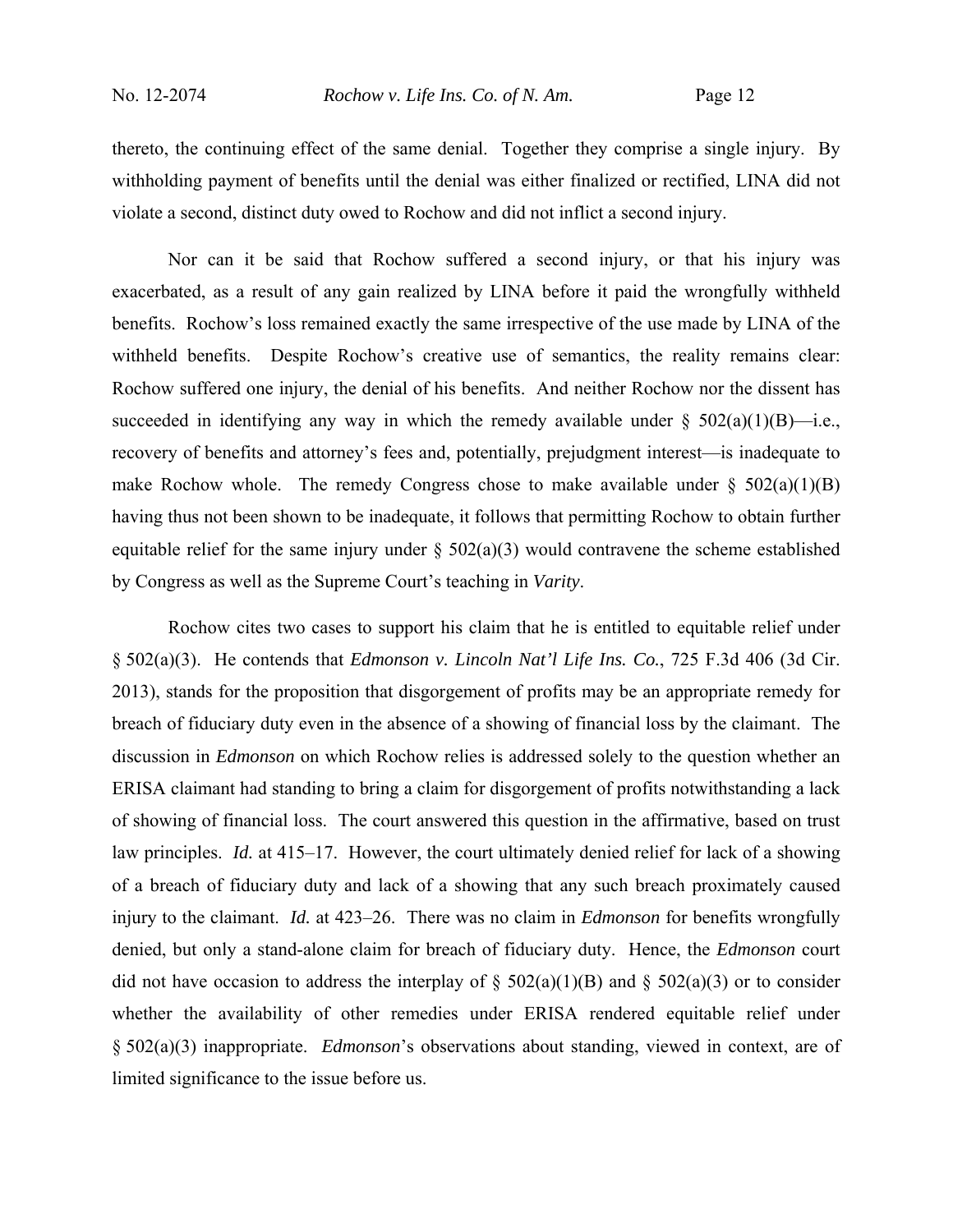Rochow also relies on *CIGNA Corp. v. Amara*, 131 S. Ct. 1866, 1881 (2011), to support his argument that the failure to show a second, distinct injury is not fatal to his disgorgement award under § 502(a)(3). In *Amara*, he contends, the Court recognized that in an action for equitable relief under  $\S$  502(a)(3), the requisite "actual harm" may consist simply of "the loss of a right protected by ERISA or its trust-law antecedents." *Id.* at 1881. Again, the argument misses the point. There is no dispute that "appropriate equitable relief" may be obtained under § 502(a)(3) to redress an ERISA violation by a plan fiduciary. The point, as detailed above, is that Rochow did not suffer an injury remediable under  $\S 502(a)(3)$  in this case. Rochow suffered the wrongful denial of his benefits, an injury adequately remedied under  $\S$  502(a)(1)(B). Despite Rochow's insistence to the contrary, his breach-of-fiduciary-duty claim for disgorgement of profits is nothing but a repackaged claim for benefits wrongfully denied, a claim for which, per *Varity*, additional equitable relief is not appropriate because not necessary to make Rochow whole. Rochow's reliance on *Amara* is to no avail.

 Rochow insists that *Varity* and *Amara*, read together, indicate that a plaintiff may obtain relief under both §  $502(a)(1)(B)$  and §  $502(a)(3)$  if "other appropriate equitable relief" is necessary to make the plaintiff whole for injury caused by the wrongful denial of benefits. He argues that *Varity* made clear that "other appropriate equitable relief" may be available under § 502(a)(3) when a party cannot obtain relief under § 502(a)(1)(B). Further, *Amara* identified a range of equitable remedies potentially available under  $\S$  502(a)(3), including surcharge.<sup>2</sup> Reading *Varity* and *Amara* together thus supports the notion, Rochow contends, that disgorgement of profits is available in the instant case because recovery of benefits under § 502(a)(1)(B) did not make him whole for the injury caused by LINA's breach of fiduciary duty.

 Rochow's reading misses a logical step: "other appropriate equitable relief" is not necessary to make him whole. While *Varity* certainly acknowledges the possibility of equitable

**<sup>2</sup>** <sup>2</sup>The statements made by the Supreme Court in *Amara* regarding the equitable remedies available to courts under § 502(a)(3) are merely dicta. The sole question before the Court in *Amara* was whether the district court applied the correct legal standard in determining whether CIGNA's failure to inform its employees of changes to the benefits plan caused its employees sufficient injury to warrant legal relief. *Amara*, 131 S. Ct. at 1871. The Court also discussed whether  $\S 502(a)(1)(B)$  authorized the relief the district court awarded. In finding that  $\S 502(a)(1)(B)$ was not the appropriate remedy, the Court went on to acknowledge that § 502(a)(3) authorizes forms of relief similar to  $\S$  502(a)(1)(B). However, the Court did not decide what remedies were available, and did not conclusively decide which remedy was appropriate in the case before it. *Id.* at 1880.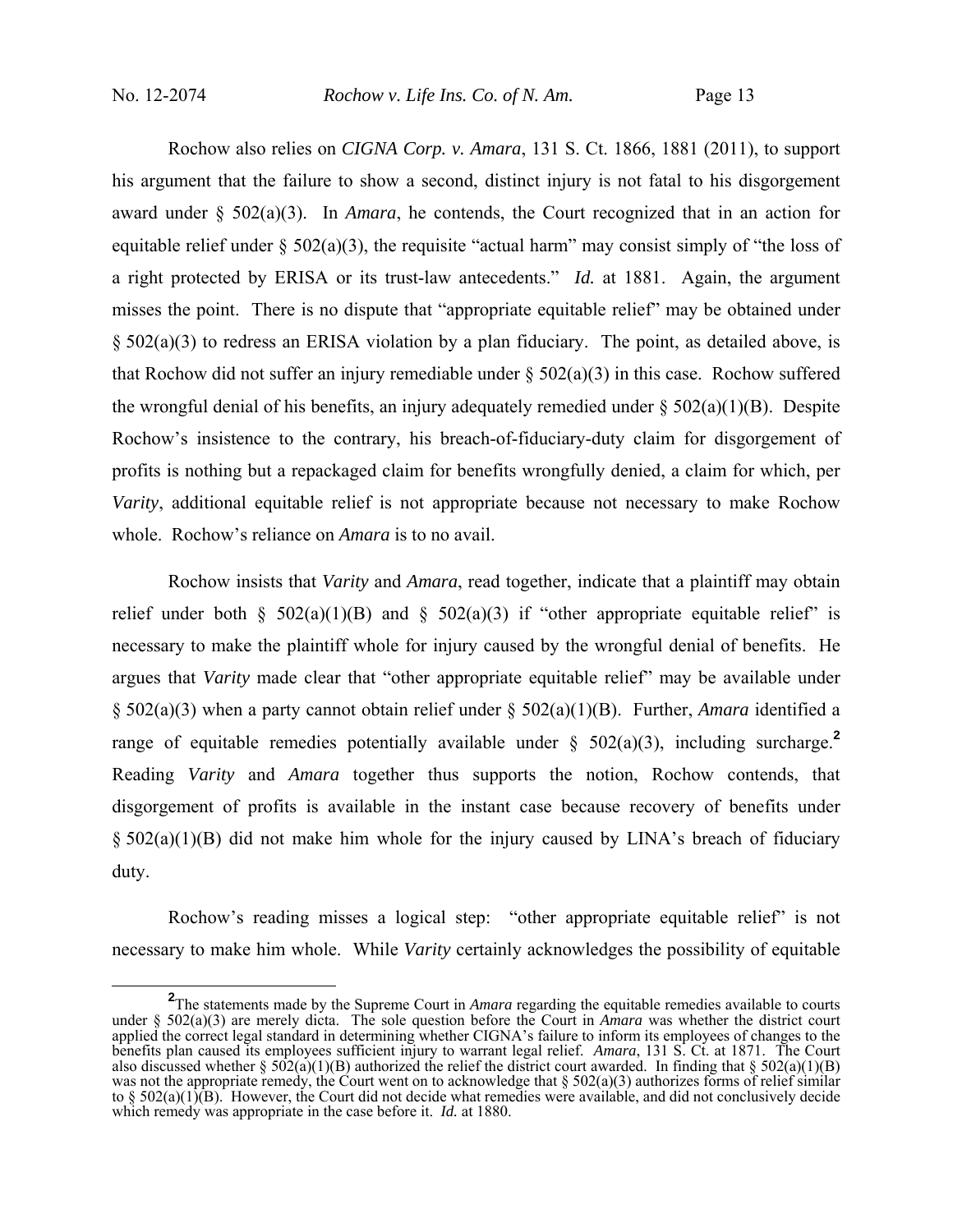relief, and *Amara* outlines the scope of potential equitable relief, when appropriate, the Supreme Court has never stated that recovery under both §  $502(a)(3)$  and §  $502(a)(1)(B)$  may be warranted for a single injury. Rochow claims two injuries—the arbitrary and capricious denial of benefits, and the breach of fiduciary duty consisting of the continued withholding of the wrongfully denied benefits. These "injuries," however, as explained above, are indistinguishable. The Court in *Varity* made clear that equitable relief is not ordinarily appropriate where Congress has provided adequate relief for a claimant's injury. The purpose behind ERISA continues to be remedial, and Rochow's injury was remedied when he was awarded the wrongfully denied benefits and attorney's fees—as potentially supplemented by award of prejudgment interest, still to be determined. Despite Rochow's attempts to obtain equitable relief by repackaging the wrongful denial of benefits claim as a breach-of-fiduciary-duty claim, there is but one remediable injury and it is properly and adequately remedied under § 502(a)(1)(B). Rochow and our dissenting colleagues wholly fail to explain *how* his § 502(a)(1)(B) remedies are inadequate to remedy his *injury*.

 Rochow's final argument is that even if the disgorgement relief is not available under  $\S$  502(a)(3), he is entitled to prejudgment interest under  $\S$  502(a)(1)(B), a matter the district court failed to address. We acknowledge that prejudgment interest may be awarded in an appropriate case under ERISA. "Though ERISA does not address the propriety of awarding prejudgment interest, prejudgment interest may be awarded in the discretion of the district court. Awards of prejudgment interest are *compensatory*, not punitive, and a finding of wrongdoing by the defendant is not a prerequisite to such an award." *Tiemeyer v. Cmty. Mut. Ins. Co.*, 8 F.3d 1094, 1103 (6th Cir. 1993), *cert. denied,* 511 U.S. 1005 (1993) (internal quotations and citations omitted); *see also Wells v. U.S. Steel*, 76 F.3d 731, 737 (6th Cir. 1996) (holding that district court did not abuse its discretion in awarding prejudgment interest when pension fund wrongfully withheld benefits).

 Prejudgment interest cannot be awarded, however, at a rate so high that the award amounts to punitive damages:

Although prejudgment interest is typically not punitive, an excessive prejudgment interest rate would overcompensate an ERISA plaintiff, thereby transforming the award of prejudgment interest from a compensatory damage award to a punitive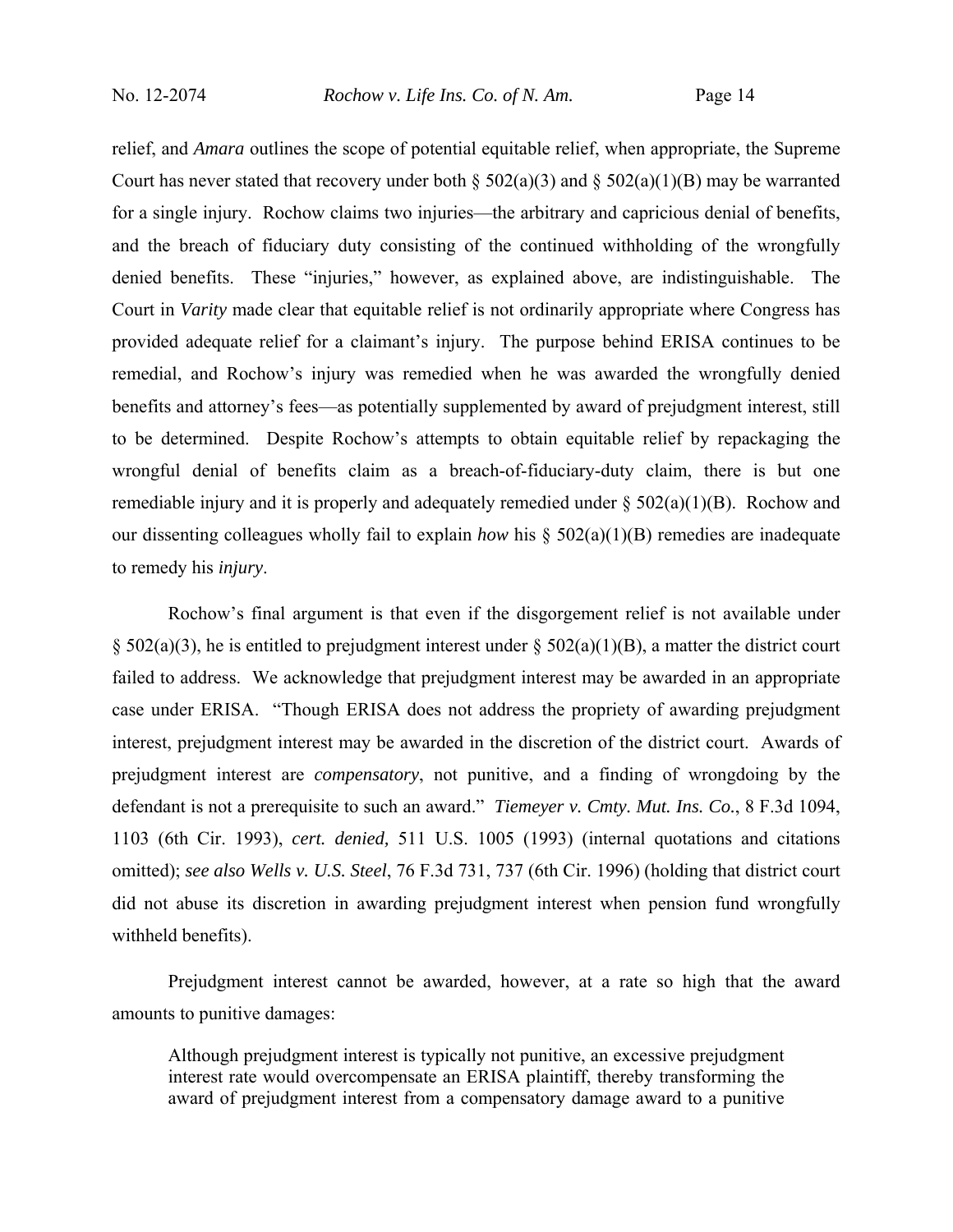one in contravention of ERISA's remedial goal of simply placing the plaintiff in the position he or she would have occupied but for the defendant's wrongdoing.

*Ford v. Uniroyal Pension Plan*, 154 F.3d 613, 616 (6th Cir. 1998). An interest award should "simply compensate a beneficiary for the lost interest value of money wrongfully withheld from him or her." *Rybarczyk v. TRW, Inc.*, 235 F.3d 975, 985 (6th Cir. 2000) (quoting *Ford*, 154 F.3d at 618). An excessive prejudgment interest rate would "contravene ERISA's remedial goal of simply placing the plaintiff in the position he or she would have occupied but for the defendant's wrongdoing." *Schumacher v. AK Steel Corp. Retirement Accumulation Pension Plan*, 711 F.3d 675, 686 (6th Cir. 2013). Conversely, an exceedingly low award would fail to make the plaintiff whole. *Id.*

 Rochow's request for prejudgment interest appears to be a remedy the district court could have granted, though not at an excessive rate. In his initial complaint, Rochow requested various forms of relief, including an "[o]rder compelling Defendant to pay Plaintiff forthwith the full amount of employee benefits due him and to continue such payments for a period set forth in the Plan, including interest on all unpaid benefits." R. 1, Compl. at 6, Page ID 6. Rochow also requested "[r]easonable attorney fees and costs" and "[s]uch other relief as may be just and appropriate." *Id.* When the case was remanded to the district court following *Rochow I*, the parties treated prejudgment interest as a live issue, fully briefing the issue in connection with the proceedings on equitable remedies. Yet when disgorgement of profits was ordered, the question of prejudgment interest was given no further consideration. Rochow thus prayed for such relief in his complaint and has preserved his request throughout the proceedings. The issue having been thus far been pretermitted through no fault of the parties, we remand the case once more to the district court for fresh consideration of Rochow's entitlement to prejudgment interest.

## **III**

 For the reasons stated above, we **VACATE** the district court's disgorgement award under § 502(a)(3) and **REMAND** the case to the district court for consideration of whether and, if so, to what extent, award of prejudgment interest is warranted under  $\S$  502(a)(1)(B) to make Rochow whole.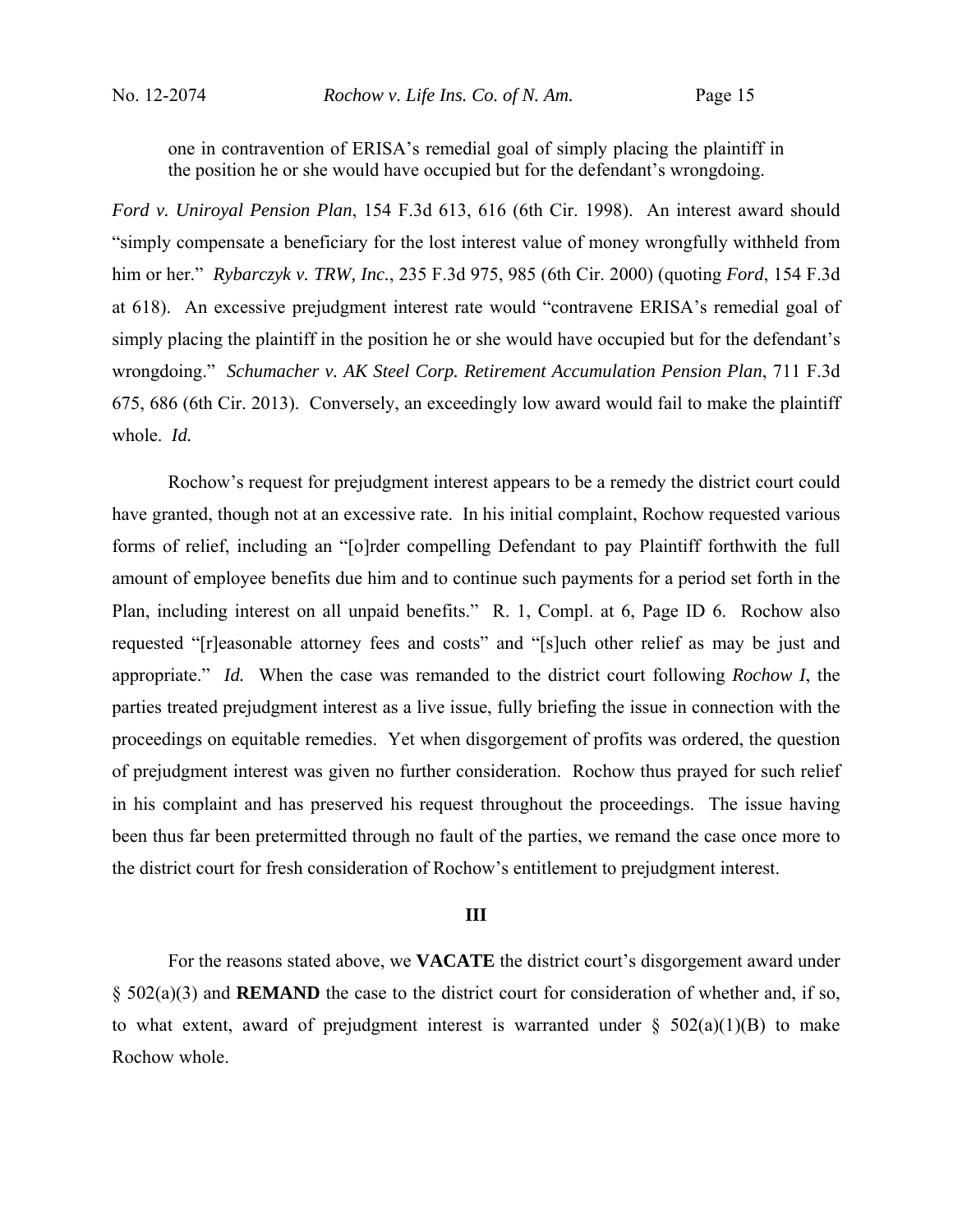# **CONCURRENCE**  $\frac{1}{2}$

 $\frac{1}{2}$ 

JULIA SMITH GIBBONS, Circuit Judge, concurring.If one accepts the rather charitable assumptions made in footnote 1 of the majority opinion, its reasoning is entirely correct. For that reason I concur in it. I write separately to note, however, that if one does not make those assumptions, the district court's disgorgement order cannot stand for purely procedural reasons.

Rochow's complaint stated two claims: He alleged that LINA wrongfully denied him benefits under 29 U.S.C.  $\S$  1132(a)(1)(B), and he alleged that in doing so, LINA breached its fiduciary duties under 29 U.S.C. § 1104(a). The second claim was styled as one arising under 29 U.S.C. § 1132(a)(3). In his prayer for relief, in addition to seeking an order compelling LINA to pay him the benefits he believed he was due, Rochow sought disgorgement of any profits that LINA had obtained as a result of its conduct.

The parties filed cross-motions for summary judgment. LINA requested that the district court affirm its denial of Rochow's claim for benefits. Rochow asserted only that LINA erroneously denied him benefits pursuant to  $\S 1132(a)(1)(B)$ .<sup>1</sup> He styled his summary judgment motion as a motion for partial summary judgment, did not argue his breach-of-fiduciary-duty claim under  $\S 1104(a)$  and  $\S 1132(a)(3)$ , and did not mention disgorgement. When the district court issued an order memorializing its from-the-bench grant of Rochow's motion, it granted summary judgment in full and made no mention of Rochow's second claim.

Were there any doubt that Rochow's  $\S$  1132(a)(3) claim no longer remained in the suit, the district court's judgment ordered the case "DISMISSED." This was a final judgment, conferring upon the *Rochow I* panel appellate jurisdiction pursuant to 28 U.S.C. § 1291. There was no other basis for appellate jurisdiction, as the district court did not issue an injunction triggering the application of 28 U.S.C. § 1292(a), nor did it certify the case for interlocutory

<sup>&</sup>lt;sup>1</sup> Among the other relief he sought, Rochow requested "[a] full and accurate accounting by Defendant of all computations for Plaintiff's disability benefits in sufficient detail so that Plaintiff may ascertain that his benefits are being paid in the proper amount."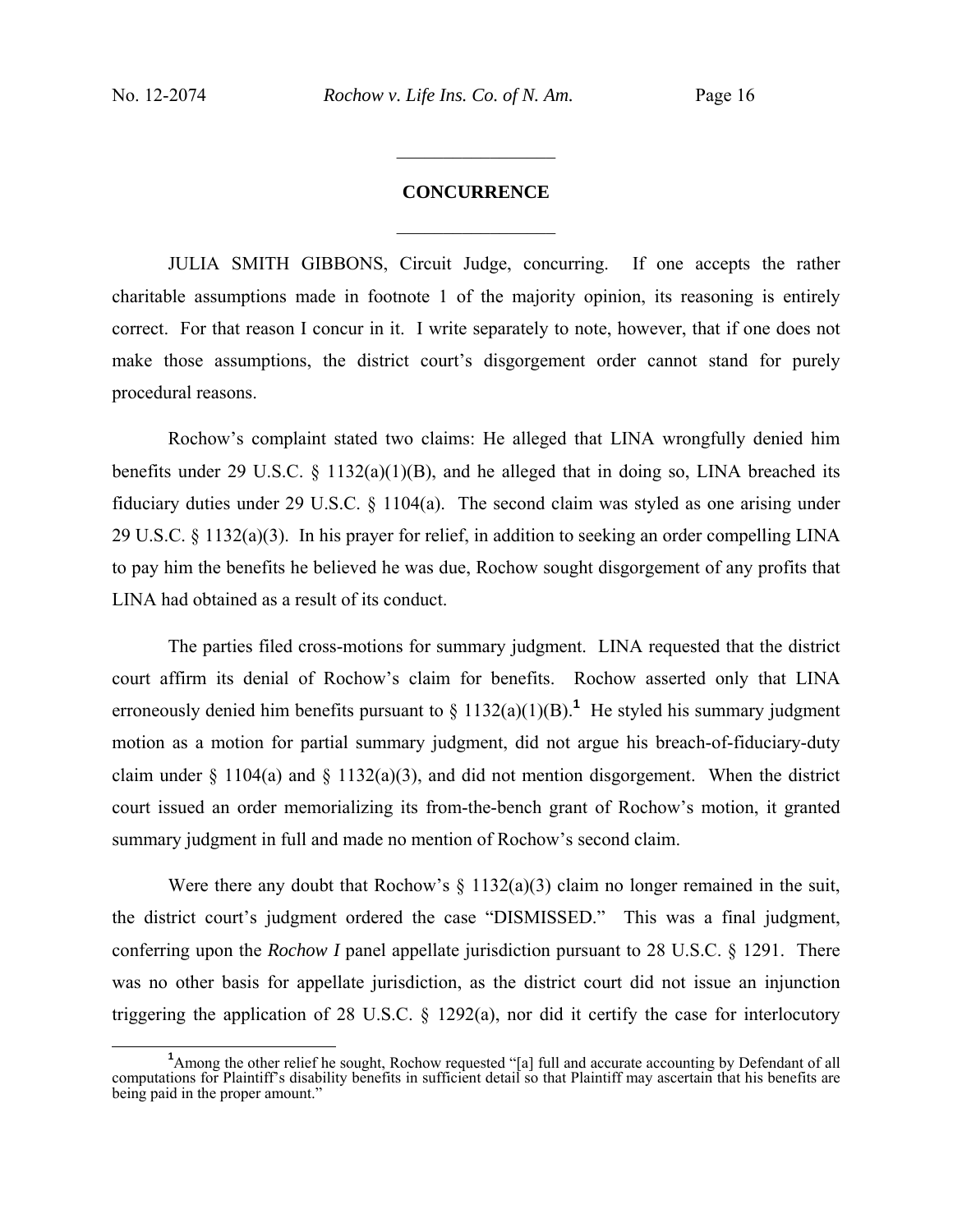appeal pursuant to 28 U.S.C. § 1292(b). Rochow raised no issue on appeal regarding the district court's failure to address his breach of fiduciary duty claim. The *Rochow I* panel affirmed the district court's grant of Rochow's motion for summary judgment, thus ending the case. The district court had ordered the case dismissed. A panel of this court had affirmed. And the panel did *not* remand the case to the district court.

Pursuant to the parties' stipulation, however, the district court agreed to accept "postremand" motions. But the case had never been remanded, and, of course, the parties could not stipulate to the district court's retention of jurisdiction. Still, the district court permitted Rochow to resuscitate his abandoned disgorgement claim, after Rochow moved for the court "to supervise the equitable accounting granted with summary judgment." This motion was highly problematic. For starters, the district court never granted equitable accounting as part of its summary judgment order. And to the extent Rochow mentioned "accounting" in his motion for summary judgment, he sought an accounting of the amount of benefits due so that he could ensure "that his benefits [we]re being paid in the proper amount," not equitable accounting tantamount to disgorgement. LINA is not without fault either. It spent years litigating the case without bringing these procedural defects to the district court's attention.

When the district court finally granted Rochow's motion for equitable accounting and ordered LINA to disgorge profits, it violated the mandate rule. The mandate rule is a multifaceted "rule" governing the relationship between the courts of appeals and the district courts. Its fundamental principle is straightforward: A district court may not contravene an appellate court's mandate. *United States v. Campbell*, 168 F.3d 263, 265 (6th Cir. 1999). For instance, if a case is remanded, the mandate rule "forecloses relitigation of issues expressly or *impliedly*  decided by the appellate court." *United States v. O'Dell*, 320 F.3d 674, 679 (6th Cir. 2004) (internal quotation marks omitted). And "where an issue was ripe for review at the time of an initial appeal but was nonetheless foregone, the mandate rule generally prohibits the district court from reopening the issue on remand unless the mandate can reasonably be understood as permitting it to do so." *Id*.

Here, the *Rochow I* panel did not remand the case to the district court, so any "postremand" litigation was contrary to this court's mandate. *See United States v. Hamilton*, 440 F.3d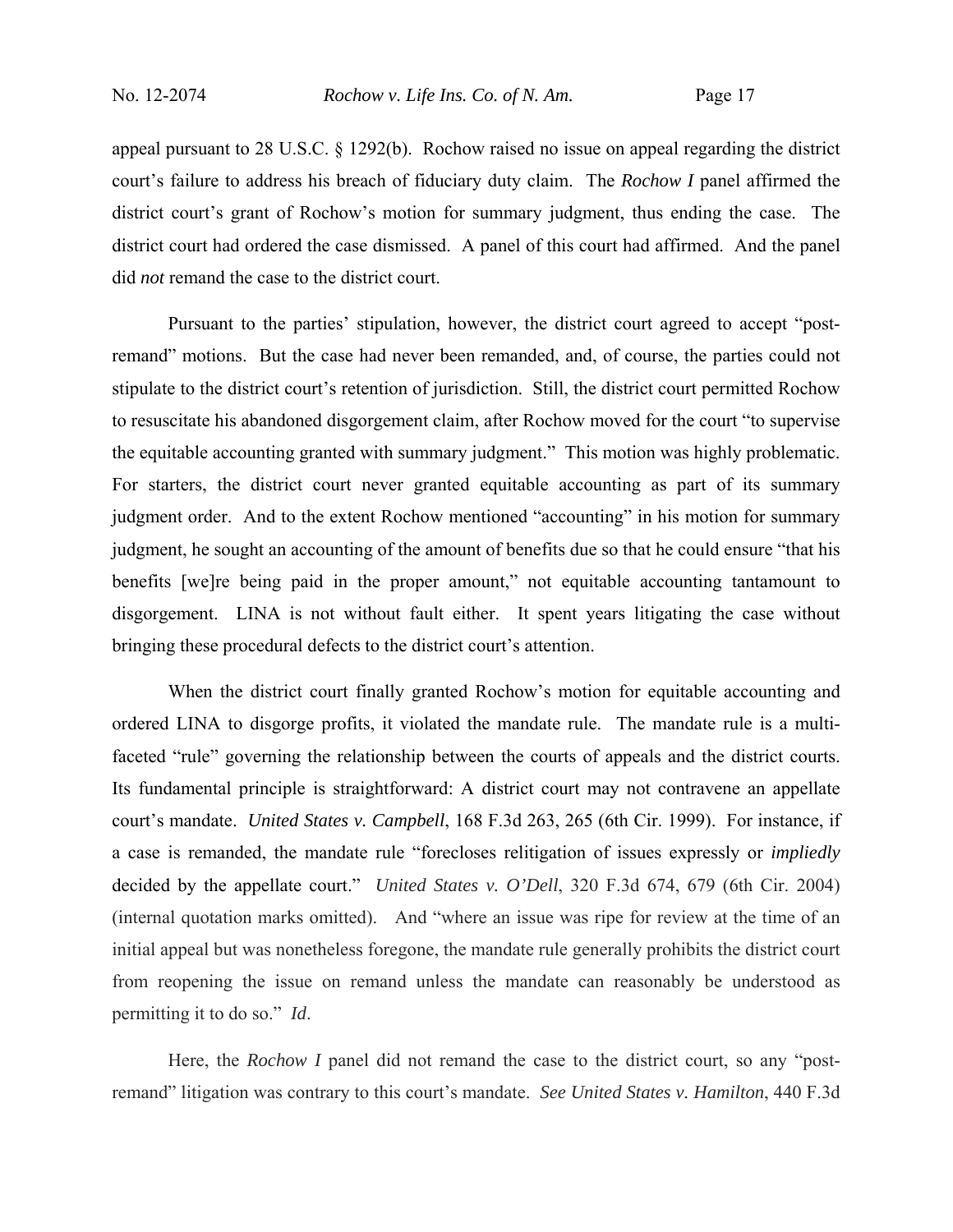693, 697–98 (5th Cir. 2006); *Green v. Nevers*, 196 F.3d 627, 632 (6th Cir. 1999). Even if *Rochow I* could be read as remanding the case to the district court for the issuance of a remedy, a district court violates the mandate rule when it orders an additional remedy beyond that contemplated by the appellate panel's opinion. *See Briggs v. Pa. R.R. Co.*, 334 U.S. 304, 306 (1948); *Schake v. Colt Indus. Operating Corp. Severance Plan for Salaried Emps.*, 960 F.2d 1187, 1191 (3d Cir. 1992); *Stiller v. Squeez-A-Purse Corp.*, 296 F.2d 504, 506 (6th Cir. 1961). Since Rochow had abandoned his claim for disgorgement under  $\S 1132(a)(3)$  by not seeking its resolution in the district court after that court treated a motion for "partial" summary judgment as one warranting summary judgment on all issues and by not raising the district court's failure to resolve the breach of fiduciary duty claim on appeal, the district court violated the mandate rule when it ordered disgorgement.

Our mandate issued on May 3, 2007. Over *seven* years later this case is still being litigated. The majority's charitable view of the case's procedural history allows that unfortunate history to continue with some legitimacy. In short, while I agree with the majority's analysis if one accepts its accommodations in footnote 1 to reposition the case for *en banc* review, I am unable to refrain from presenting another take on the history of this case, one which would preclude the district court's jurisdiction to order any further relief, except the prejudgment interest directed by the majority opinion.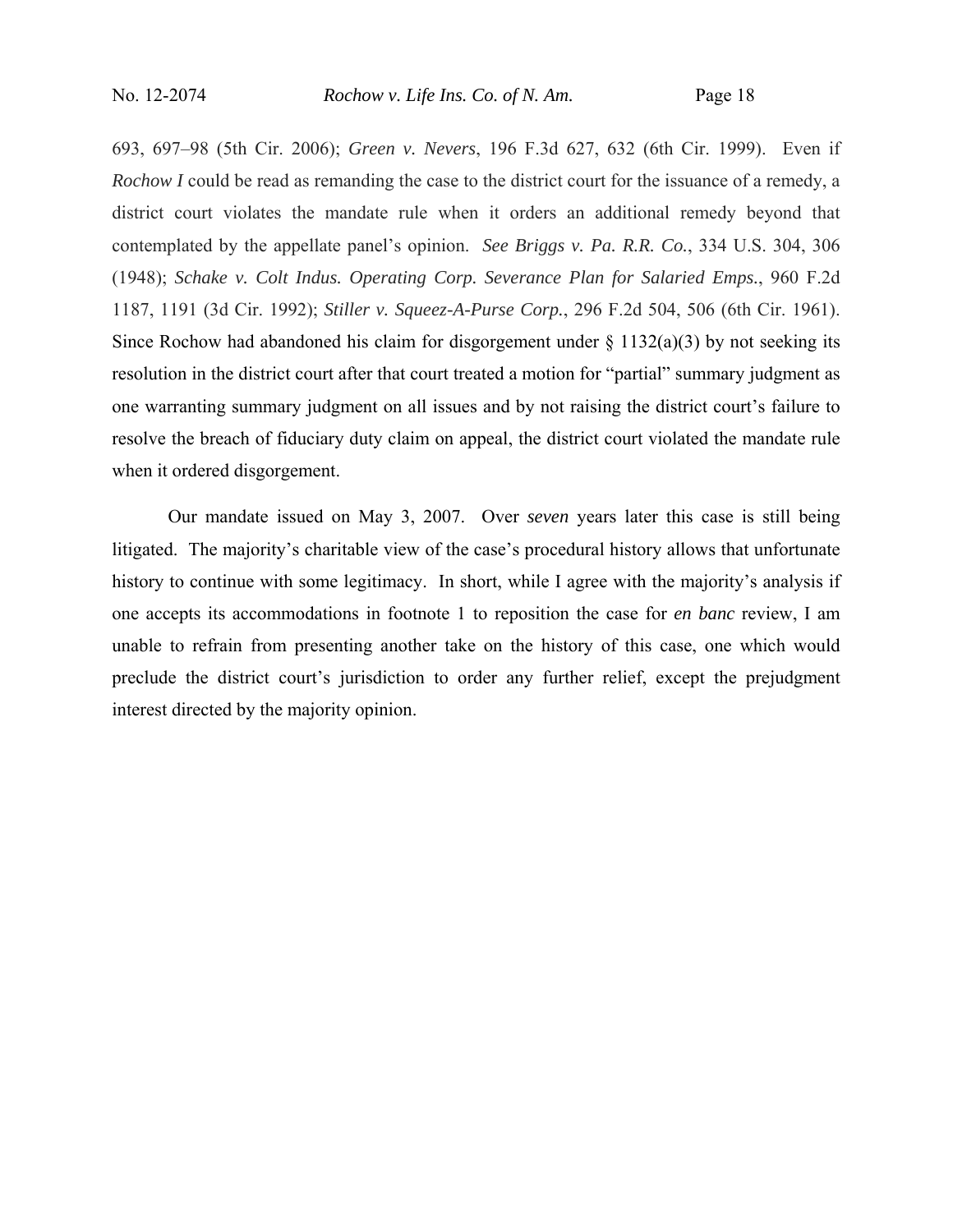# **CONCURRING IN PART AND DISSENTING IN PART**  $\mathcal{L}_\text{max}$  , and the contract of the contract of the contract of the contract of the contract of the contract of the contract of the contract of the contract of the contract of the contract of the contract of the contr

 $\mathcal{L}_\text{max}$  , and the contract of the contract of the contract of the contract of the contract of the contract of the contract of the contract of the contract of the contract of the contract of the contract of the contr

HELENE N. WHITE, Circuit Judge, concurring in part and dissenting in part.

I write separately because I do not entirely agree or disagree with either the majority or dissenting opinion. I would vacate the judgment on the basis that the order of disgorgement is not adequately supported. I would, however, permit consideration of a refashioned disgorgement remedy on remand if properly supported.**<sup>1</sup>**

There is less light between the two opinions than might appear on the surface. The majority understands Rochow's fiduciary-duty claim as a repackaging of his benefits-denial claim, for which it believes Rochow obtained adequate relief as a result of *Rochow I*, 482 F.3d 860 (6th Cir. 2007), and a potential award of prejudgment interest on remand. Operating under this conclusion, the majority holds the district court erred when it ordered LINA to disgorge its profits because ERISA, in its view, precludes "a duplicative or redundant remedy . . . to redress the same injury." Maj. Op. 10. The majority opinion does not, however, appear to foreclose disgorgement as an appropriate equitable remedy under  $\S 502(a)(3)$  in some cases. The dissent too interprets ERISA to authorize equitable relief, including disgorgement of profits, to remedy distinct injuries, such as a plan administrator's breach of a fiduciary duty owed to plan participants and beneficiaries. Thus, all appear to agree disgorgement of profits is a potential remedy under ERISA. The two opinions part on whether Rochow's fiduciary-duty claim is merely a repackaging of his benefits-denial claim. This, I believe, is a false dichotomy that imposes a requirement not found in ERISA.

I do not agree that the dispositive inquiry governing the availability of equitable relief under  $\S 502(a)(3)$  is whether the claim is a repackaging of a benefits-denial claim. Rather, the governing inquiry under ERISA is whether other equitable relief is appropriate under the

<sup>&</sup>lt;u>1</u> <sup>1</sup>This is not to say that such a remedy would be appropriate, only that it might be and that I would not foreclose it at this point.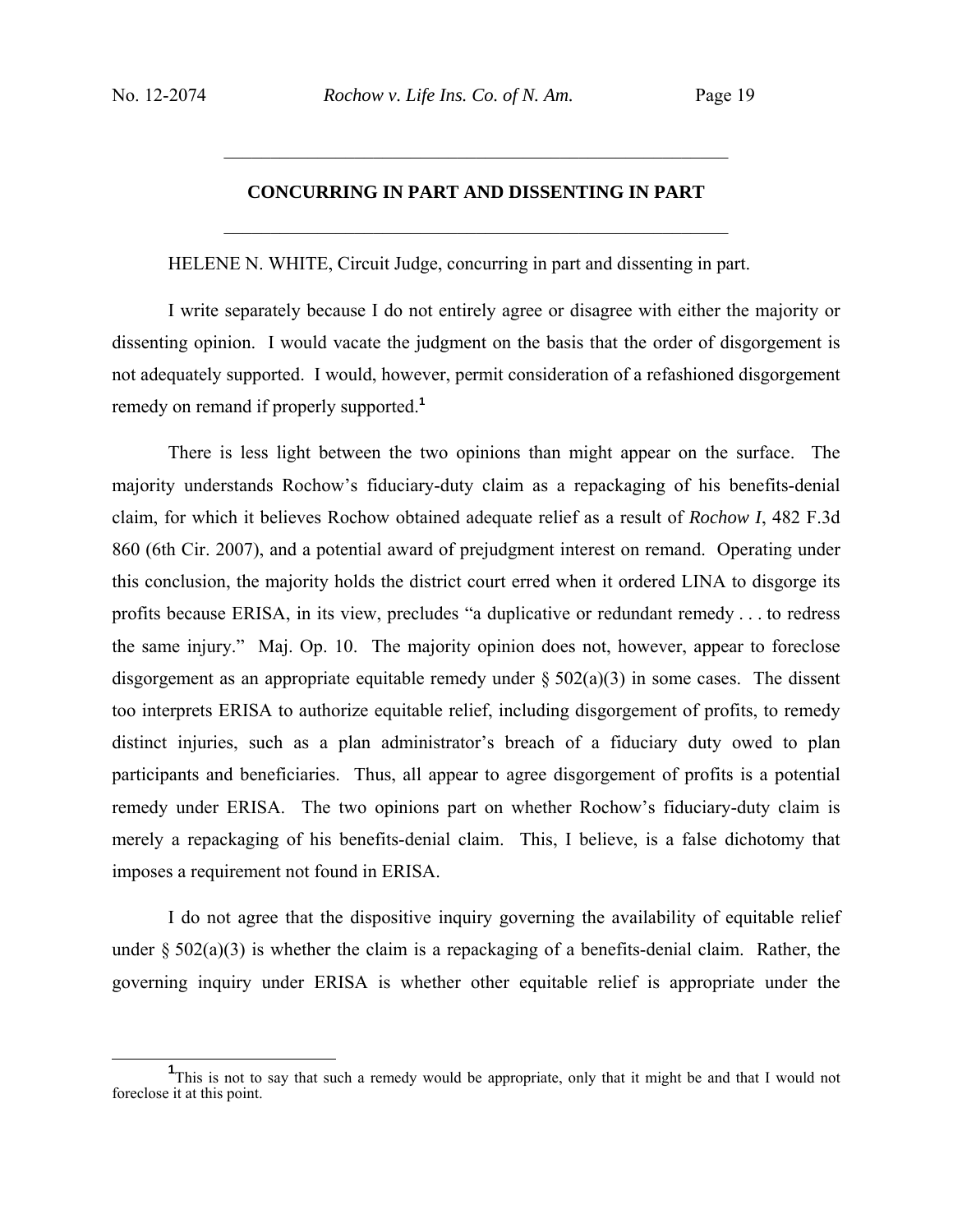circumstances, and the extent to which the equitable disgorgement claim duplicates the benefitsdenial claim is one factor to be considered in making that determination.

The statutory framework that authorizes "other appropriate equitable relief" confides the determination whether and what equitable relief is appropriate to judges, who presumably are well equipped to determine when a particular set of circumstances warrants additional relief by focusing on ERISA's objectives. This understanding of and respect for the discretionary role of the courts in evaluating claims for equitable relief is consistent with the Supreme Court's statements in *Varity Corp. v. Howe*, 516 U.S. 489 (1996), which contemplate courts' sound exercise of their discretion in fashioning appropriate equitable relief:

We should expect that courts, in fashioning "appropriate" equitable relief, will keep in mind the special nature and purpose of employee benefit plans, and will respect the policy choices reflected in the inclusion of certain remedies and the exclusion of others. Thus, we should expect that where Congress elsewhere provided adequate relief for a beneficiary's injury, there will likely be no need for further equitable relief, in which case such relief normally would not be "appropriate."

*Id.* at 515 (citations and internal quotation marks omitted). *Varity* does not require a showing of a "separate and distinct" injury. Maj. Op. 10; *cf. id.* at 8 (recognizing that *Varity* "emphasized that ERISA remedies are concerned with the adequacy of relief to redress the claimant's injury"). Rather, it speaks of injury for which adequate relief has not been elsewhere provided, uses the qualifying terms "likely" and "normally," and ultimately focuses on the governing word "appropriate." We should, therefore, address whether additional equitable relief is appropriate here, even discuss the types of considerations that should guide the determinations whether and what equitable relief is appropriate, but we should not preemptively disallow equitable remedies in particular circumstances where ERISA has not done so.

Nevertheless, the majority fashions a bifurcated standard, holding that a breach-offiduciary-duty claim is actionable under § 502(a)(3) where the claim is based on "an *injury* separate and distinct from the denial of benefits *or* where the remedy afforded by Congress under § 502(a)(1)(B) is otherwise shown to be inadequate." *Id.* at 10 (second emphasis added). I find this standard both confusing and unnecessary. If the remedy afforded by Congress under  $\S$  502(a)(1)(B) is adequate, it should not matter that the beneficiary suffered an injury separate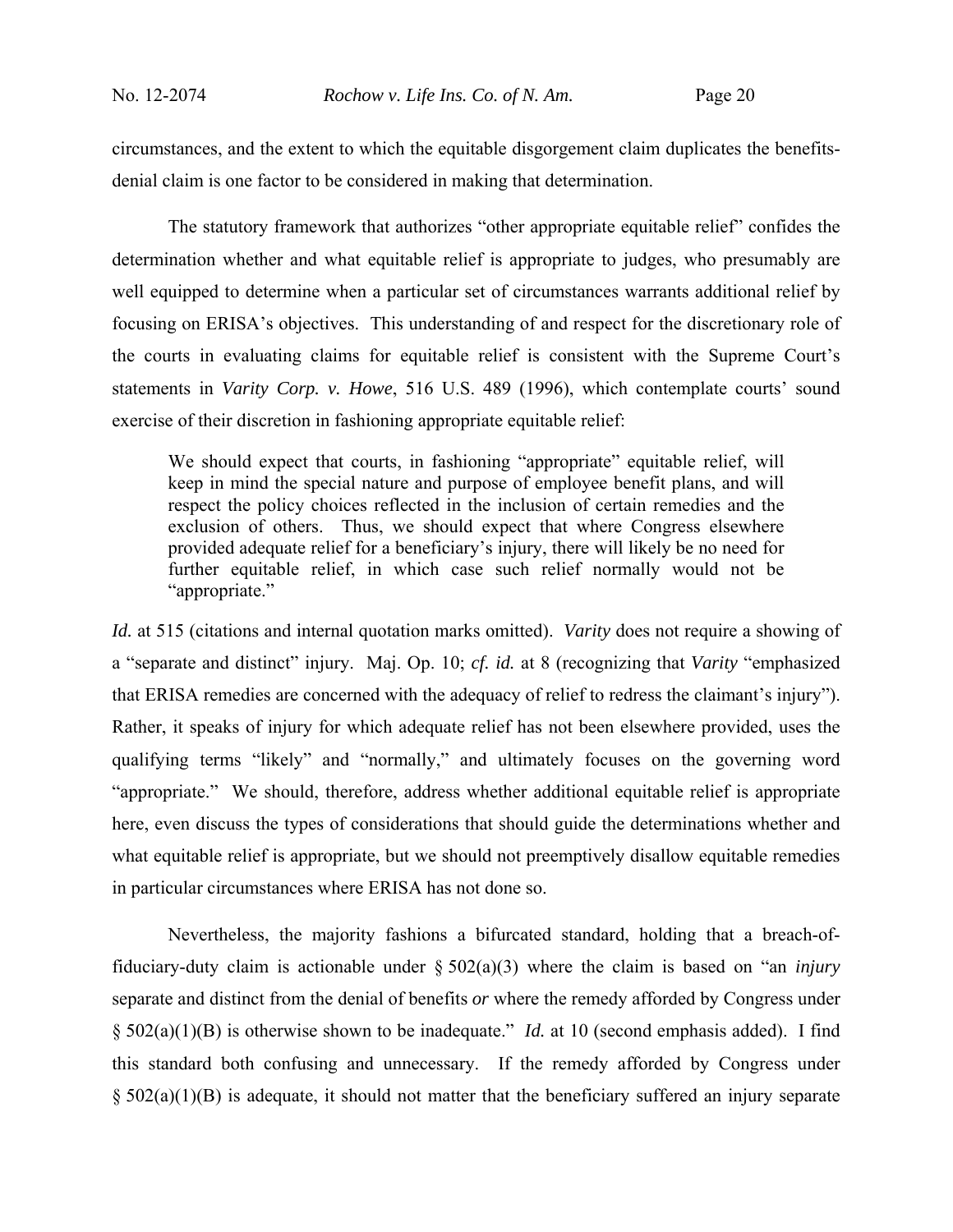and distinct from the denial of benefits; I doubt the majority intends otherwise. Conversely, if the remedy afforded by Congress under  $\S 502(a)(1)(B)$  is inadequate, it also should not matter whether the claimant suffered distinct injuries. Ultimately the question must rest on the majority's second inquiry—whether the "remedy afforded by Congress under  $\S 502(a)(1)(B)$  is otherwise shown to be inadequate." I have no doubt that whether the beneficiary suffered multiple injuries is a factor that is relevant to the ultimate question whether  $\S 502(a)(1)(B)$ provides adequate relief. But the majority's focus on whether a fiduciary's breach of its duties in denying benefits and then withholding them are "separate and distinct" injuries or a single injury seems irrelevant in light of its conclusion that Rochow failed to show that the relief already received together with the relief that might be awarded on remand is inadequate. The majority implicitly acknowledges the dispositive inquiry with its conclusion that Rochow made "no showing that the benefits [he] recovered . . . , plus the attorney's fees awarded, plus the prejudgment interest that *may* be awarded on remand, are inadequate to make [him] whole." *Id.* at 9.

Further undermining the separate-and-distinct-injury requirement for relief under  $\S$  502(a)(3) is the majority's acknowledgement that a plaintiff who recovers benefits under  $\S$  502(a)(1)(B) can also obtain "other appropriate equitable relief" under  $\S$  502(a)(3) in the form of prejudgment interest, an equitable remedy. The majority allows an interest award even as it asserts that Rochow suffered only one injury that was "adequately remedied under  $§$  502(a)(1)(B)," and that he "did not suffer [a separate and distinct] injury remediable under § 502(a)(3)." *Id.* at 13. Clearly, Rochow was not made whole by the award of benefits and attorney's fees. Nearly seven years elapsed between the time he sought benefits and when LINA finally paid all benefits that were due. Further equitable relief is necessary to compensate Rochow for LINA's extraordinary delay in paying benefits. The majority concedes as much in its remand order directing the district court to consider the award of interest, although it leaves the ultimate determination to the district court. But, having acknowledged the possibility that delay in payment might require further appropriate equitable relief, the majority does not explain why one equitable remedy (interest) may be appropriate in a benefits-denial case, but another equitable remedy (disgorgement) is never appropriate in such a case, except to say that there is only one injury.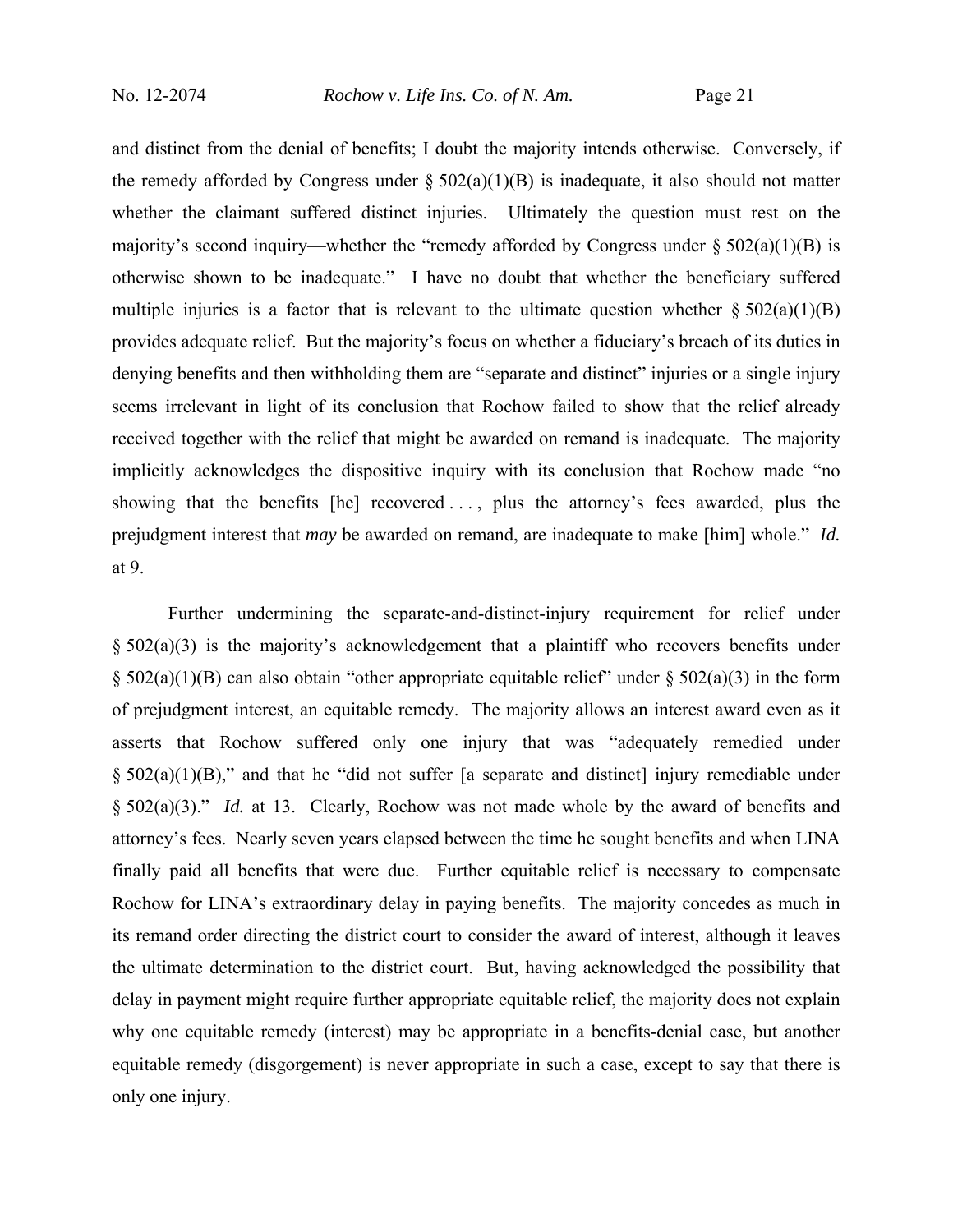There is a valid distinction between the two equitable remedies that has nothing to do with whether there is an injury separate and distinct from the denial of benefits: Interest is generally compensatory, while disgorgement is generally geared toward deterring future misconduct. *See Drennan v. Gen. Motors Corp.*, 977 F.2d 246, 253 (6th Cir. 1992); The Law of Trusts and Trustees § 484. I share the majority's concern that Congress did not intend to turn the routine denial of benefits into the basis for a recovery of benefits and also an array of equitable relief, but I would direct that concern to the question whether, in light of the historic distinction between the two equitable remedies, disgorgement constitutes "other appropriate equitable relief" under the facts of a particular case, and would refrain from announcing what appears to be a blanket rule that bars equitable relief in a benefits-denial case.

Turning to the instant case, the district court did not find that disgorgement of profits is necessary to make Rochow whole, or that Rochow could have earned the same rate of return had he been paid his benefits on time.**<sup>2</sup>** Rather, the court's primary basis for awarding further equitable relief was LINA's unjust enrichment, Order, R. 67 at 5–6, and the disgorgement of profits was largely based on the finding that LINA did not segregate Rochow's wrongfully withheld benefits and instead left the amount in its general fund to be used for general operating expenses, *Rochow v. Life Ins. Co. of N. Am.*, 851 F. Supp. 2d 1090, 1097–98 (E.D. Mich. 2012). The district court reasoned that LINA earned a rate of return on Rochow's benefits that it would not have earned had it segregated the funds in an investment account, and that because Rochow's money was inseparable from LINA's money, he is entitled to a percentage of LINA's return on its investments during this period. However, the district court did not find that either the Plan or ERISA required that Rochow's disputed benefits be segregated pending resolution of the claim. Nor is it apparent on what basis the dissent concludes that LINA engaged in prohibited selfdealing under 29 U.S.C. § 1106(b). There has been no finding that Rochow's disputed benefits constituted "plan assets," or that LINA's actions in failing to segregate the disputed benefits and leaving them in the general fund constituted self-dealing under ERISA. Without such findings or further explanation, I cannot agree that disgorgement is justified based only on the maxim

<sup>&</sup>lt;sup>2</sup>The circumstances might, however, support a finding that interest at the actual market rates during the period of delay would be inadequate compensation for the delay.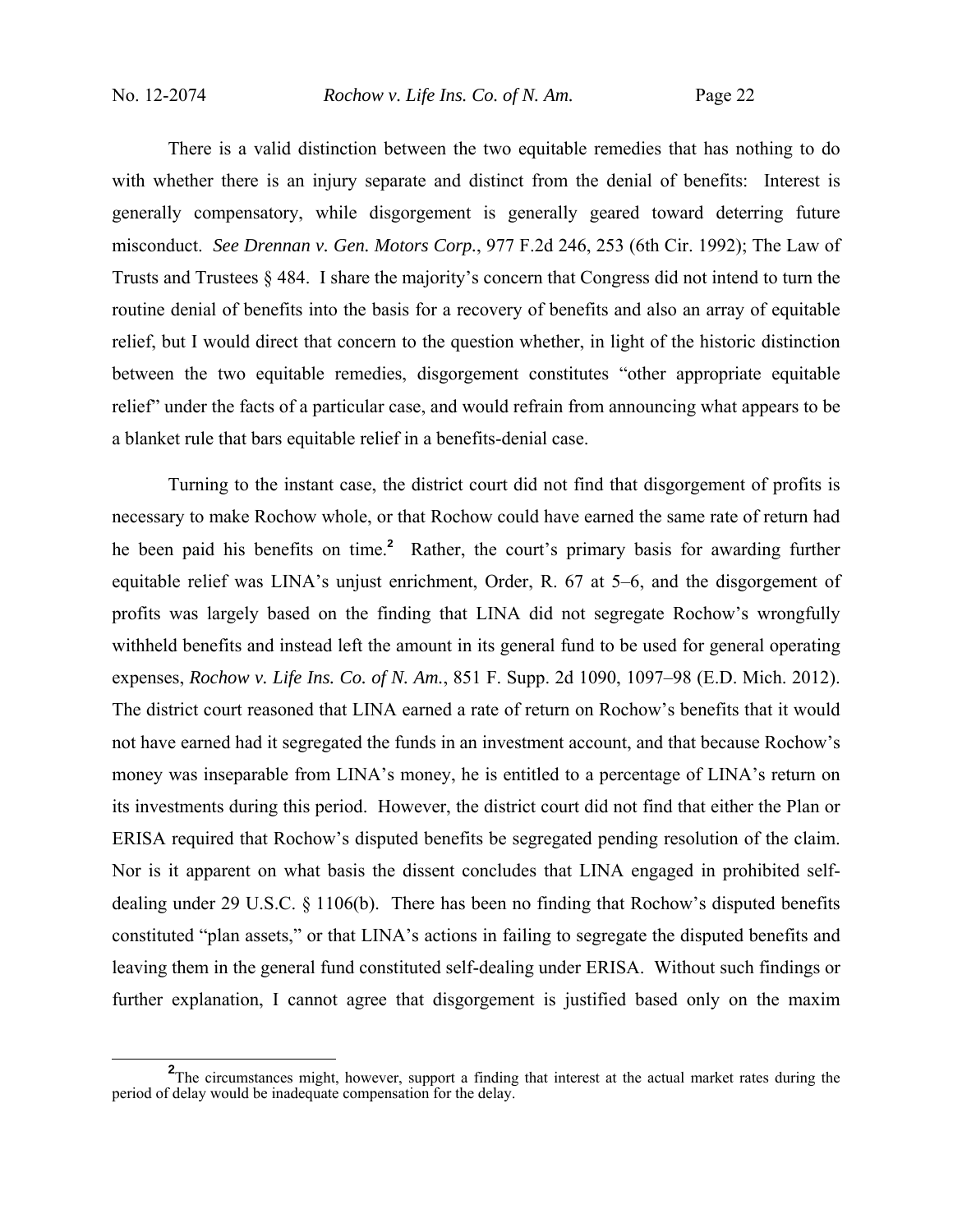emphasized by the district court—"if you take my money and make money with it, your profit belongs to me." *Rochow*, 851 F. Supp. 2d at 1094 (internal quotation marks omitted).

In the absence of such justifications, disgorgement as an equitable remedy in a denial-ofbenefits case should be premised on a finding that the decision to deny benefits was not only arbitrary and capricious but also based on impermissible considerations that call for an equitable judicial response geared toward deterring similar decision making in the future, as, for example, where the denial of benefits is not the product of particular claims evaluators' misguided evaluations, but rather, an organizational policy to delay paying valid claims for as long as possible; or where repeated wrongful denials lead to the conclusion that disgorgement is necessary to assure proper claims processing in the future. *See Hill v. Blue Cross & Blue Shield of Mich.*, 409 F.3d 710, 718 (6th Cir. 2005); *Parke v. First Reliance Standard Life Ins. Co.*, 368 F.3d 999, 1008 (8th Cir. 2004) (quoting 1 Dobbs § 4.3(5), at 611 n.16); Restatement (Third) of Restitution and Unjust Enrichment § 51 (2011). Further, even when these types of considerations support disgorgement, the court should consider the effect of disgorgement on innocent participants in the plan and tailor the remedy accordingly.

To be clear, a finding that disgorgement is an appropriate remedy in such circumstances would be based on the totality of the circumstances of the denial, as well as the consequences of disgorgement, and would not depend on a finding of a separate and independent injury, which, although relevant, may or may not be present.

In sum, to the extent the majority's bifurcated rule identifies two circumstances or considerations that might justify an award of additional equitable relief, I agree that those circumstances or considerations are relevant; however, to the extent the majority intends to announce a rule that either dictates an award of additional equitable relief where either of those circumstances is present or prohibits such an award where neither is present, I disagree. Ultimately, the governing inquiry is whether additional equitable relief is appropriate, a decision normally left to the sound discretion of the district courts, to be exercised according to the totality of the circumstances surrounding the denial, and subject to review for abuse of discretion. *See Tiemeyer v. Cmty. Mut. Ins. Co.*, 8 F.3d 1094, 1103 (6th Cir. 1993). Addressing that question, I conclude that the record as it stands does not support the district court's exercise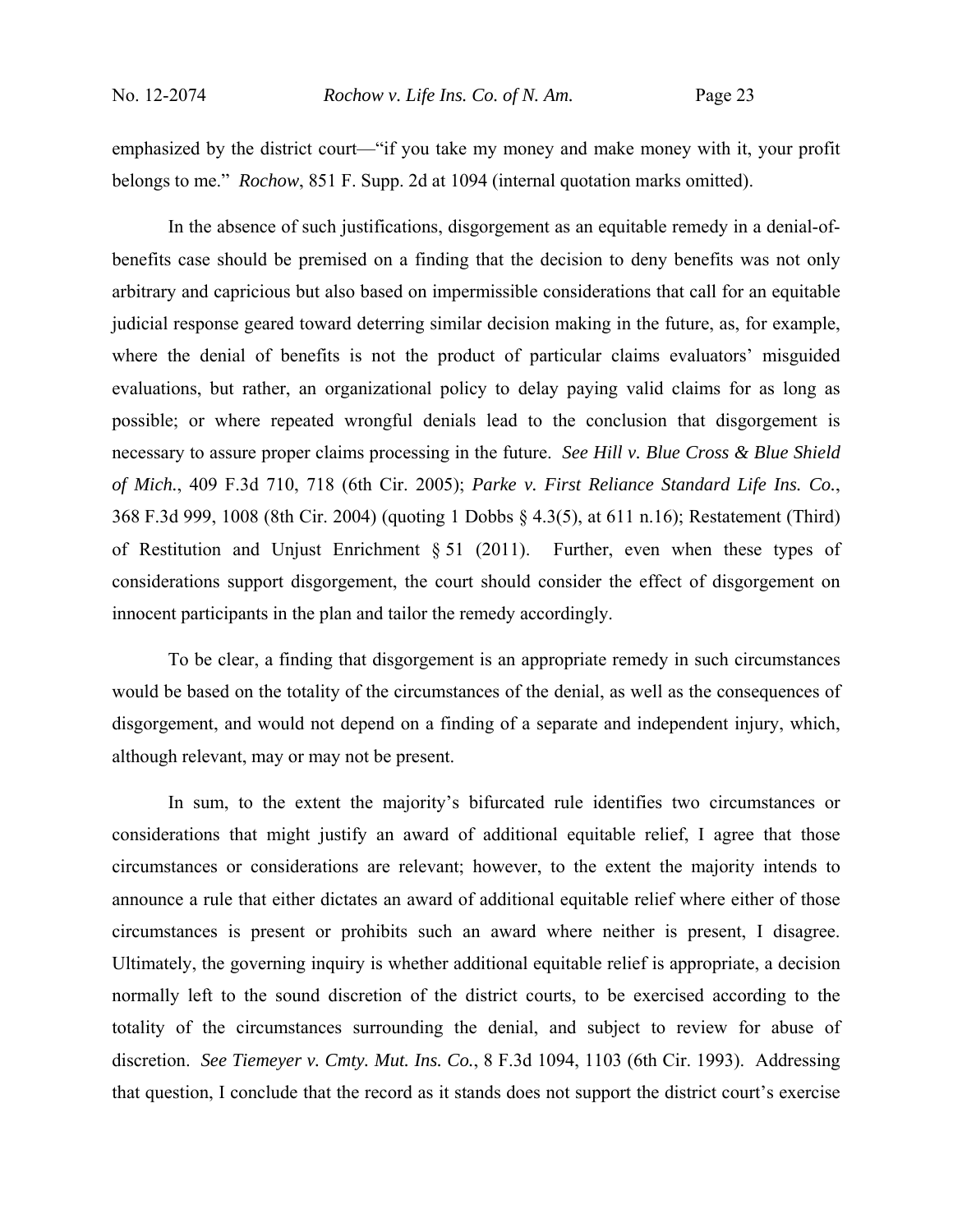of its discretion in awarding the disgorgement ordered here. Thus, I agree that the order should be vacated. I would, however, permit the district court to address on remand the concerns raised here and in the majority opinion, and would not foreclose a disgorgement remedy as "other appropriate equitable relief" if properly supported on remand.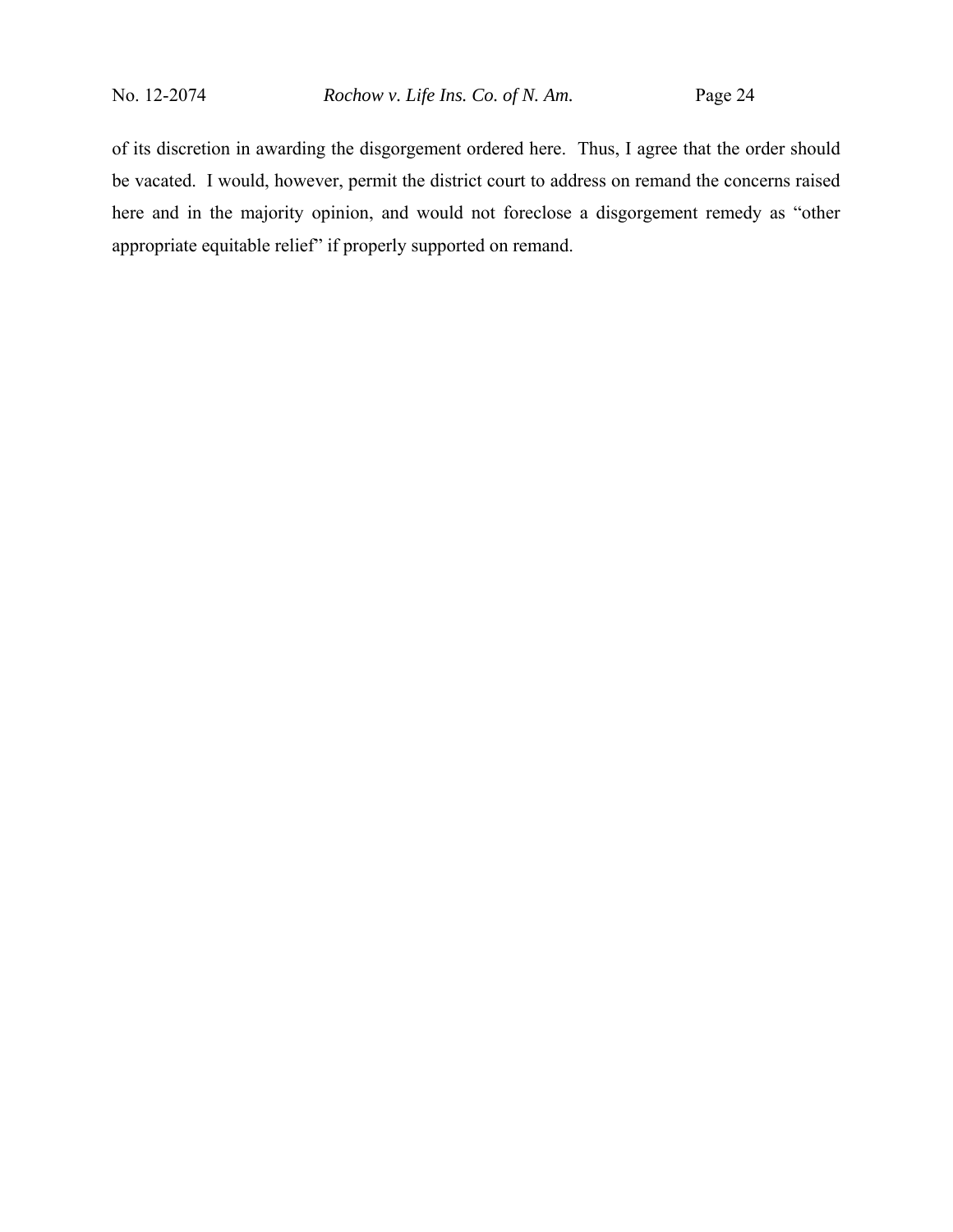# **DISSENT**  $\frac{1}{2}$

 $\frac{1}{2}$ 

STRANCH, Circuit Judge, dissenting. The issue before us arises under a remedial statute, fashioned on the precepts of equity, which empowers a plan participant to bring a civil action to "recover benefits due" and "to obtain other appropriate equitable relief." 29 U.S.C.  $\S$ § 1132(a)(1)(B) & (a)(3). In the parlance of ERISA and equity jurisprudence, the remedy is to "make whole" the injured. Here, Rochow—a company president whose mental capacity was destroyed over time by a brain infection—sought disability benefits from LINA starting in 2002. Over five years later, in October 2007, he received his first benefit payment (a lump sum of over \$300,000), and monthly benefits began. In June 2009, almost seven years after the disability date and eight months after Rochow died in October 2008, LINA paid a second lump sum for underpayment of benefits approximating \$420,000.

Rochow sought, and the district court awarded, a make-whole remedy for two ERISA violations committed by LINA, failure to pay benefits due and breach of fiduciary duty. Based on evidence presented, the district court found that LINA engaged in deliberate and willful wrongful acts, created non-existent insurance policy requirements, concocted a knowingly false rationale for its second denial of benefits, closed the administrative record without medical input or evidence, and acted in bad faith. R. 67, Order; *Rochow v. Life Ins. Co. of N. Am.*, 851 F. Supp. 2d 1090, 1101 (E.D. Mich. 2012). Proceedings in the district court confirmed that LINA also engaged in prohibited self-dealing under 29 U.S.C. § 1106(b) in the course of delaying payment of Rochow's disability benefits for more than seven years. During that lengthy period of delay, rather than segregating the disability benefits it owed to Rochow in an interest-bearing account for his later use, LINA commingled Rochow's benefits with company funds in a general equity account used in part for corporate investment. Because Rochow earned a high salary before the onset of his disability, LINA's intentional delay in paying Rochow's substantial disability benefits for more than seven years allowed LINA to earn millions of dollars in profit for its own gain, in breach of its fiduciary duty not to engage in self-dealing. 29 U.S.C. §§ 1104(a)(1), 1106(b). Based on expert evidence, the district court found that LINA's average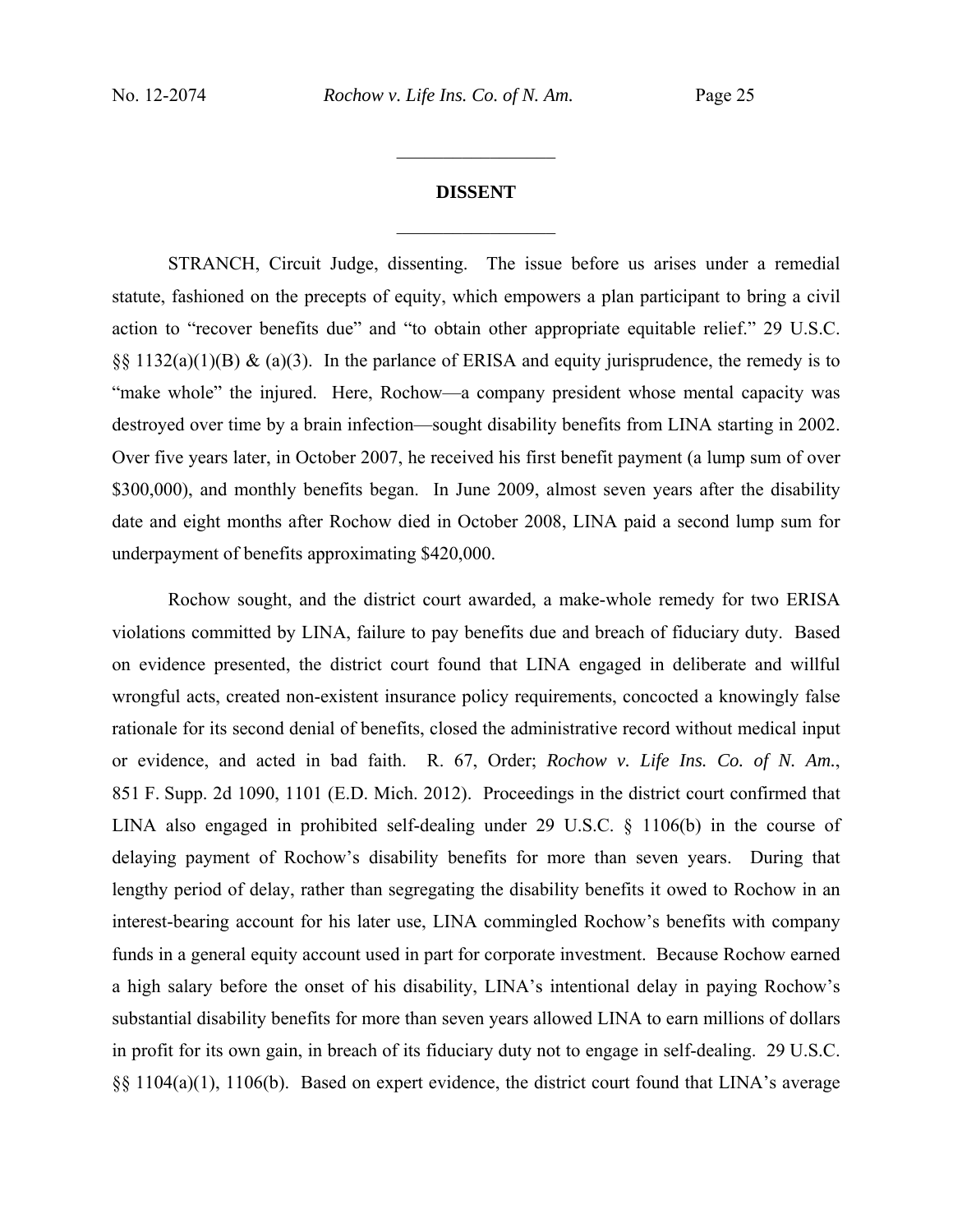rate of return during the seven-year period was 26%. Rochow's health deteriorated during that time and he was forced to meet the financial demands of everyday living and serious illness without employment income or the disability benefits promised under the Plan. LINA's fiduciary wrongdoing and self-dealing warrant equitable remedies under  $\S 1132(a)(3)$ —an accounting and disgorgement of the considerable profits LINA earned on the benefits it withheld from Rochow.

The majority avers that such equitable remedies are prohibited under ERISA jurisprudence because obtaining a remedy under both  $\S 1132(a)(1)(B)$  and  $\S 1132(a)(3)$  amounts to double recovery. Its insistence that Rochow is not entitled to disgorgement of LINA's profit under  $\S$  1132(a)(3) rests on a faulty premise—its assumption that Rochow suffered the single injury of LINA's arbitrary and capricious denial of benefits. Maj. Op. at 6. The majority states that, "[a]llowing Rochow to recover disgorged profits under  $\S$  502(a)(3), in addition to his recovery under  $\S$  502(a)(1)(B), based on the claim that the wrongful denial of benefits also constituted a breach of fiduciary duty, would—absent a showing that the  $\S 502(a)(1)(B)$  remedy is inadequate—result in an impermissible duplicative recovery, contrary to clear Supreme Court and Sixth Circuit precedent. Maj. Op. at 7. Relying primarily on *Varity Corp. v. Howe*, 516 U.S. 489 (1996), and *Wilkins v. Baptist Healthcare System, Inc.*, 150 F.3d 609 (6th Cir. 1998), the majority concludes that "Rochow is not entitled to relief under the catchall provision" of  $\S$  1132(a)(3) because "such relief is unnecessary and unavailable" and "he has an adequate remedy under" § 1132(a)(1)(B). Maj. Op. at 10.

I will demonstrate below that *Varity Corp.* and numerous cases decided after it fully support Rochow's recovery of benefits under  $\S$  1132(a)(1)(B) and the disgorgement of LINA's profit under § 1132(a)(3). *Wilkins* is inapplicable to the issues before us because it is legally and factually distinguishable. Wilkins sued for disability benefits under § 1132(a)(1)(B) and failed to prove that his medical condition warranted payment of plan benefits. *Wilkins*, 150 F.3d at 612– 13. Trying a second time to obtain plan benefits, he "repackaged" the benefits claim as a breach of fiduciary duty under  $\S 1132(a)(3)$ , but he sought a traditionally legal remedy—compensatory damages. *Id.* at 613–14. We barred the "repackaging" of the claim because Wilkins had an adequate remedy to recover benefits under  $\S 1132(a)(1)(B)$  and recovery of compensatory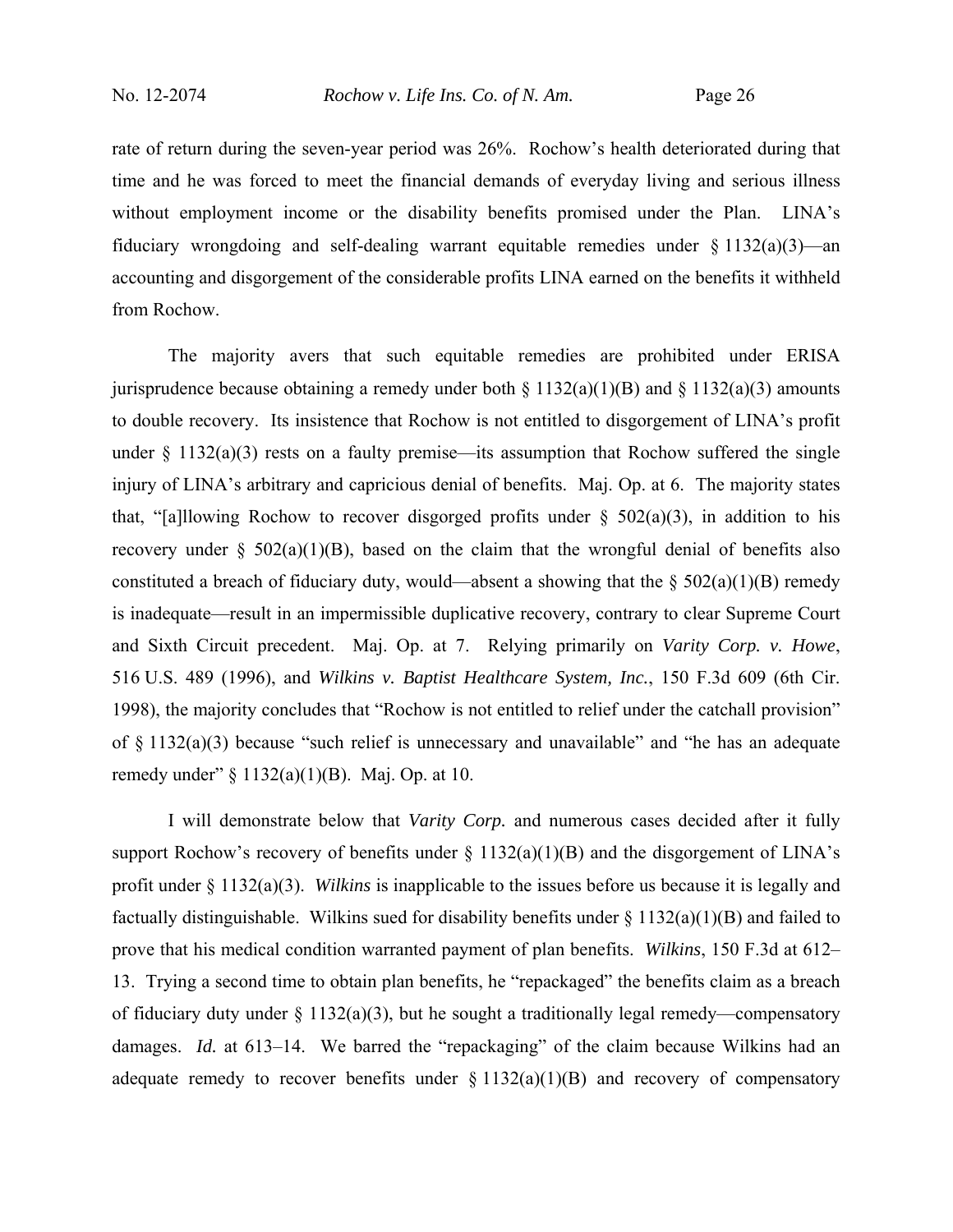damages would not constitute "other appropriate equitable relief" under § 1132(a)(3). *Id.* at 615–16. *Wilkins* thus insures that a plan participant cannot make an end-run around a denial of benefits under  $\S 1132(a)(1)(B)$  by "repackaging" the claim and seeking compensatory damages under  $\S$  1132(a)(3).

In contrast to the facts of *Wilkins*, LINA injured Rochow in two distinct ways: by arbitrarily and capriciously denying his disability benefits claim and by breaching its fiduciary duties to him. LINA's denial of benefits breached the Plan terms; LINA's breach of its fiduciary obligations violated ERISA statutes and added the element of wrongdoing to the contract breach. Equity has long recognized that "[a] trustee (or a fiduciary) who gains a benefit by breaching his or her duty must return that benefit to the beneficiary." *Skinner v. Northrop Grumman Retirement Plan B*, 673 F.3d 1162, 1167 (9th Cir. 2012). Unlike Wilkins, Rochow sued under § 1132(a)(1)(B) to recover Plan benefits *and* under § 1132(a)(3) to obtain an accounting and disgorgement of profits wrongfully earned through LINA's breach of its fiduciary duties—two separate remedies for two separate injuries under two separate sections of § 1132. Unlike Wilkins, Rochow proved that his medical condition warranted payment of Plan benefits. And unlike Wilkins, Rochow sought his second remedy to attain make-whole relief. These two remedies are not duplicative and neither repackages the other. Both remedies are necessary, working in tandem, to make Rochow whole for LINA's ERISA violations.

By falsely characterizing the wrongs Rochow suffered and by denying the availability of equitable remedies, the majority opinion stands at odds with governing law and with the facts before us. Supreme Court opinions, our precedent, and cases from our sister circuits support the availability of dual ERISA remedies where two distinct injuries exist and two remedies are necessary to make the plan participant or beneficiary whole. I would affirm the district court, but I would remand the case for a recalculation of the amount of profit LINA must disgorge. Accordingly, I must respectfully dissent from the majority opinion.

## **I. ERISA DEFINES LINA'S DUTIES AS A FIDUCIARY**

"ERISA is a comprehensive statute designed to promote the interests of employees and their beneficiaries in employee benefit plans." *Shaw v. Delta Air Lines, Inc.*, 463 U.S. 85, 90 (1983). Congress imposed fiduciary duties on ERISA plan sponsors and administrators that are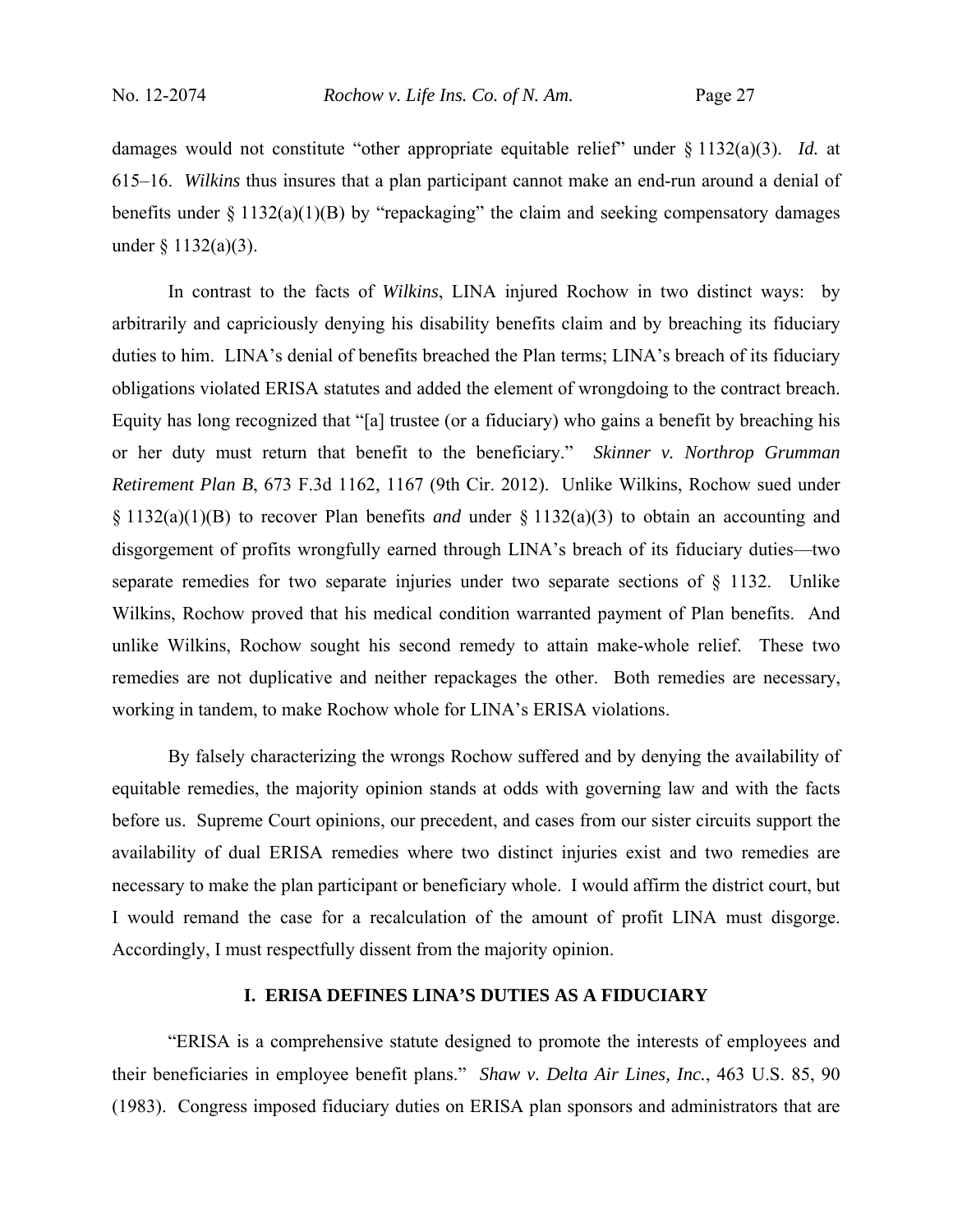the highest known to the law, *Gregg v. Transp. Workers of Am. Int'l*, 343 F.3d 833, 841 (6th Cir. 2003), and in doing so, Congress drew much of ERISA's content from the common law of trusts. *Varity Corp.*, 516 U.S. at 496. These fiduciary duties attach to particular persons or entities engaged in the performance of specific ERISA functions. *Edmonson v. Lincoln Nat'l Life. Ins. Co.*, 725 F.3d 406, 413 (3d Cir. 2013).

A fiduciary's first obligation is to "discharge his duties with respect to a plan solely in the interest of the participants and beneficiaries." 29 U.S.C. § 1104(a)(1). This duty of loyalty extends to the individual plan participants and beneficiaries, not only to the ERISA plan itself. *Varity Corp.*, 516 U.S. at 507; *Cent. States, S.E. & S.W. Areas Pension Fund v. Cent. Transp., Inc.*, 472 U.S. 559, 571–72 (1985). A fiduciary has "an unwavering duty" to act as a prudent person would act in a similar situation and "for the exclusive purpose" of insuring that benefits are provided to plan participants and their beneficiaries. 29 U.S.C. § 1104(a); *Hi-Lex Controls, Inc. v. Blue Cross Blue Shield of Mich.*, 751 F.3d 740, 751 (6th Cir. 2014); *Gregg*, 343 F.3d at 841; *James v. Pirelli Armstrong Tire Corp.*, 305 F.3d 439, 448–49 (6th Cir. 2002). ERISA expressly forbids a fiduciary from "deal[ing] with the assets of the plan in his own interest or for his own account." 29 U.S.C. § 1106(b)(1). The "absolute bar against self dealing" prevents a fiduciary from "realizing a financial gain" at the expense of the plan participants or beneficiaries. *Hi-Lex Controls, Inc.*, 751 F.3d at 750 (quoting *Brock v. Hendershott*, 840 F.2d 339, 341 (6th Cir. 1988)); *Pipefitters Local 636 Ins. Fund v. Blue Cross and Blue Shield of Mich.*, 722 F.3d 861, 868 (6th Cir. 2013).

## **II. ERISA DEFINES REMEDIES FOR BREACH OF FIDUCIARY DUTY**

### *A. Congress authorized equitable remedies in § 1132(a)(3)*

Congress designed ERISA to include equitable remedies that run directly to the individual plan participant or beneficiary who is injured by a fiduciary breach. The Supreme Court tells us that the "words of  $\lceil \xi \ 1132(a)(3) \rceil$  "appropriate equitable relief" to 'redress' any 'act or practice which violates any provision of this title'—are broad enough to cover individual relief for breach of a fiduciary obligation." *Varity Corp.*, 516 U.S. at 510. The structure of § 1132 reveals that one of the two catchall provisions providing appropriate equitable relief for breaches of fiduciary duty that run to an injured beneficiary is § 1132(a)(3). *Id.* at 512. This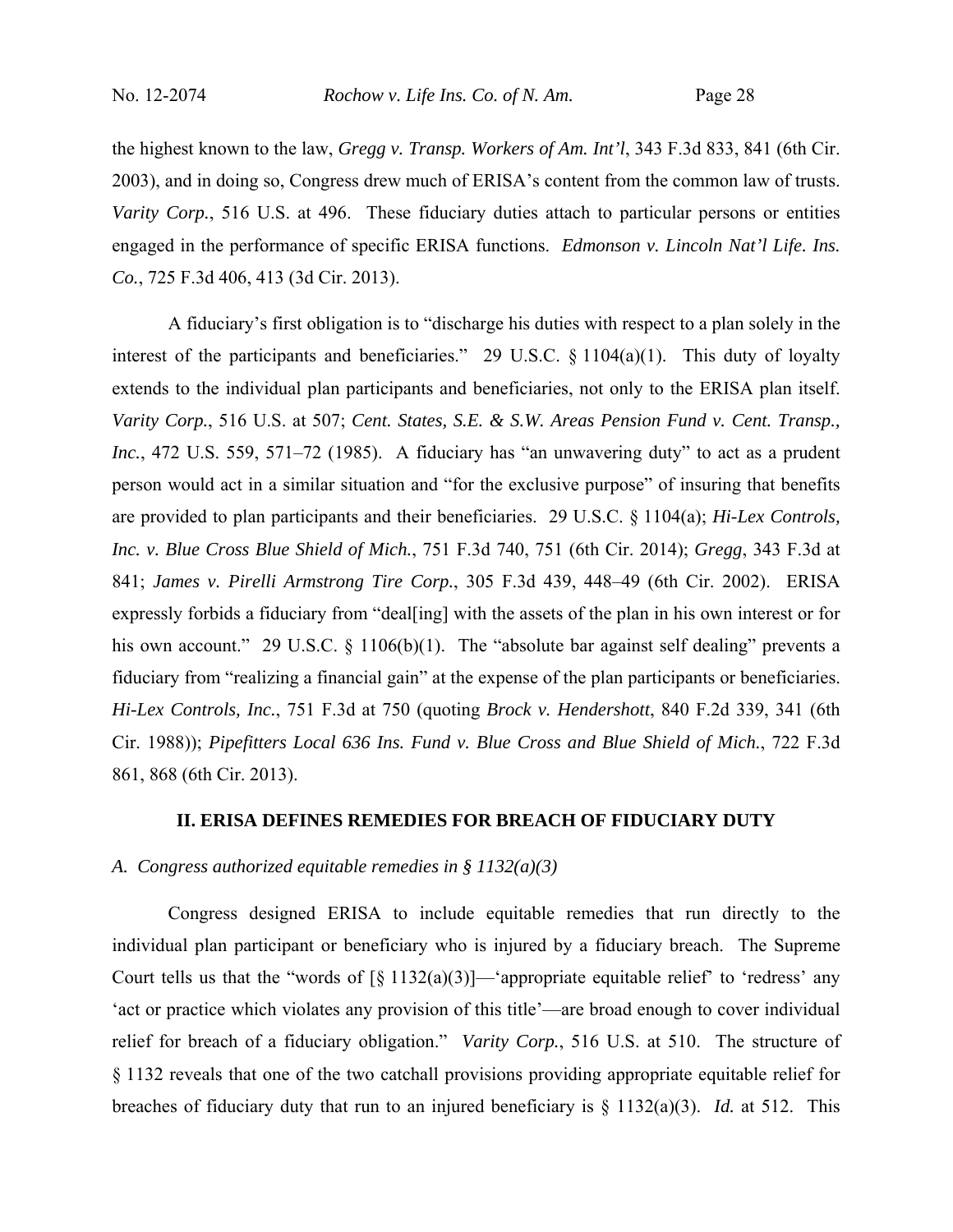catchall remedial provision acts "as a safety net, offering appropriate equitable relief for injuries caused by violations that [§ 1132] does not elsewhere adequately remedy." *Id.*

In the majority's view, *Varity Corp.* emphasizes "that ERISA remedies are concerned with the adequacy of relief to redress the claimant's injury" and that "equitable relief is not ordinarily appropriate where Congress has elsewhere provided adequate means of redress for a claimant's injury. In other words, a claimant cannot pursue a breach-of-fiduciary-duty claim under  $\S$  [1132](a)(3) based solely on an arbitrary and capricious denial of benefits where the § [1132](a)(1)(B) remedy is adequate to make the claimant whole." Maj. Op. at 8–9. If that were the case, the majority worries, then any arbitrary and capricious denial of plan benefits would potentially subject a plan fiduciary to disgorgement of profits under  $\S$  1132(a)(3) "after the claimant recovered for wrongful denial of benefits" under  $\S 1132(a)(1)(B)$ . Maj. Op. at 9.

This unfounded fear is allayed by a proper interpretation of *Varity Corp.*, the cases following it, and the Supreme Court's recent decision in *CIGNA Corp. v. Amara*, 131 S. Ct. 1866 (2011). These cases demonstrate that a participant or beneficiary may recover under § 1132(a)(1)(B) for an arbitrary and capricious denial of plan benefits and may recover further equitable relief under  $\S$  1132(a)(3) to redress a breach of fiduciary duty. Together these remedies provide the make-whole relief Congress intended.

In *Varity Corp.*, the plaintiffs' employer, serving also as administrator of a self-funded employee welfare benefit plan, persuaded the plaintiffs by deception to transfer their employment to a newly-formed subsidiary, thereby withdrawing voluntarily from the welfare benefit plan and forfeiting benefits under it in exchange for the employer's assurances that the plaintiffs would receive the same benefits following transfer. 516 U.S. at 491–94. Just as Varity Corporation had planned, the insolvency of the new subsidiary stripped the employees of welfare benefits. *Id.* at 494. The employees could not sue under  $\S$  1132(a)(1)(B) to recover benefits because the plan was defunct. They could, however, and did sue for and obtain "appropriate equitable relief" under § 1132(a)(3)—their reinstatement to a different employee plan. *Id.* at 495.

The Supreme Court affirmed the reinstatement, holding that individuals may sue under the catchall provision of  $\S 1132(a)(3)$  to obtain "other appropriate equitable relief" to remedy a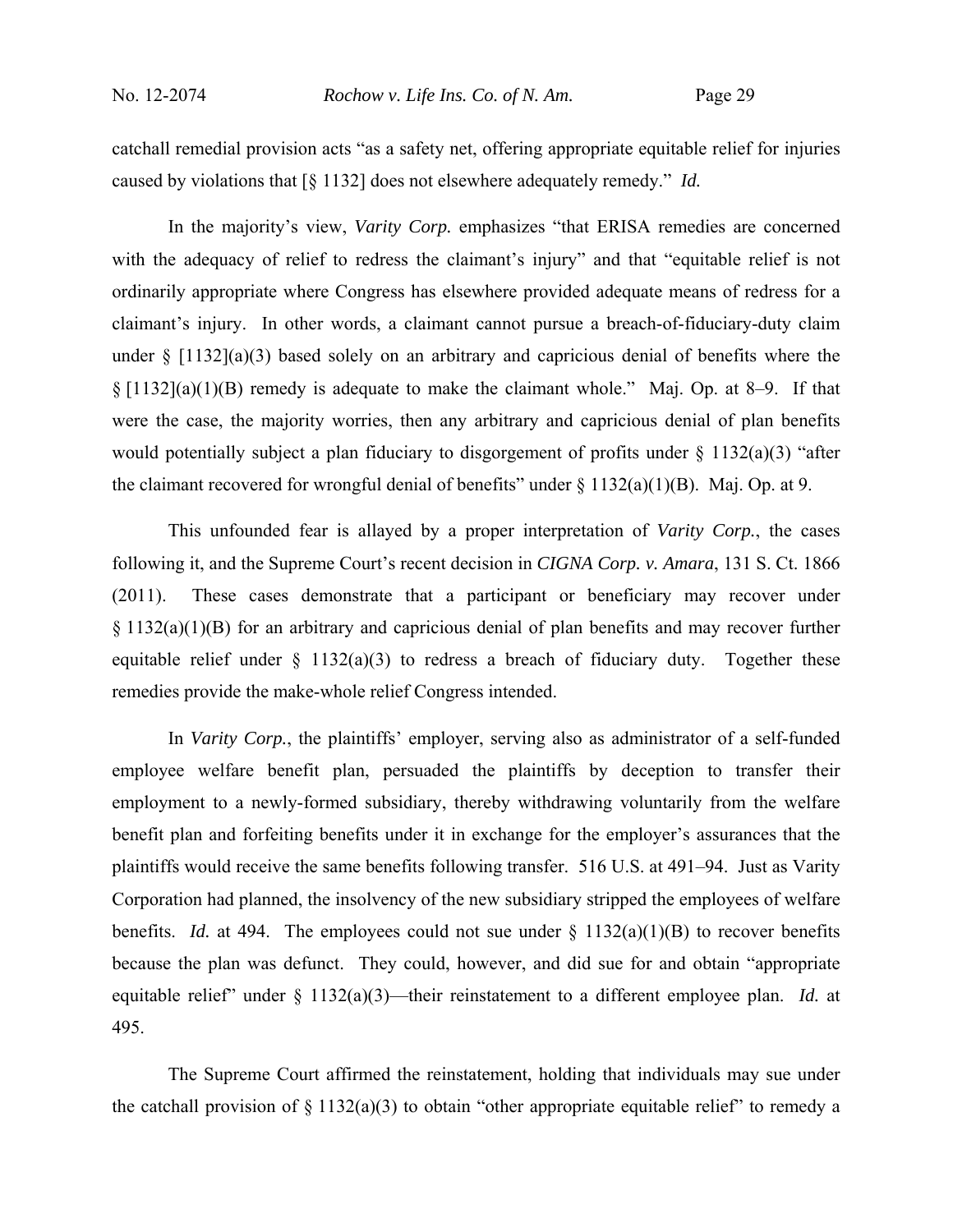breach of fiduciary duty. *Id.* at 510–13. Given the objectives of the ERISA statute, the case explains, "it is hard to imagine why Congress would want to immunize breaches of fiduciary obligation that harm individuals by denying injured beneficiaries a remedy." *Id.* at 513.

Like the majority here, the *amici* in *Varity Corp.* worried that an individual would be able to "repackage" a denial of benefits claim that is normally reviewed deferentially under the arbitrary and capricious standard of *Firestone Tire & Rubber Co. v. Bruch*, 489 U.S. 101 (1989), and transform it into a breach of fiduciary duty claim decided under the "rigid level of conduct" expected of fiduciaries. *Id.* at 513–14.

The Supreme Court dismissed their concern. "[C]haracterizing a denial of benefits as a breach of fiduciary duty does not necessarily change the standard a court would apply when reviewing the administrator's decision to deny benefits." *Id.* at 514. "After all, *Firestone* . . . based its decision upon the same common-law trust doctrines that govern standards of fiduciary conduct." *Id.* at 514–15. Dismissing *amici*'s concern that "lawyers will complicate ordinary benefit claims by dressing them up in 'fiduciary duty' clothing," *id.* at 514, the Court explained "that where Congress elsewhere provided *adequate* relief for a beneficiary's injury, there will *likely* be no need for further equitable relief, in which case such relief *normally* would not be 'appropriate.'" *Id.* at 515 (emphasis added).

The majority transforms the Supreme Court's conditional language into an absolute bar to Rochow's claims, misconstruing the Court's instruction that ERISA authorizes "further equitable relief" if relief available "elsewhere" is inadequate. This may be the unusual case that entails two injuries, but *Varity Corp.* provides no basis for denying an equitable remedy necessary to accomplish make-whole relief. The repackaging fears the majority expresses, like those raised by *amici* in *Varity Corp.*, should be met with the same response: there is not "any ERISArelated purpose that denial of a remedy would serve. Rather, . . . granting a remedy is consistent with the literal language of the statute, the Act's purposes, and pre-existing trust law." *Id.*

## *B. Remedies under § 1132(a)(3) were traditionally available in equity*

Section 1132(a)(3) "countenances only such relief as will enforce" ERISA's provisions or the terms of the plan, and it "authorizes the kinds of relief 'typically available in equity' in the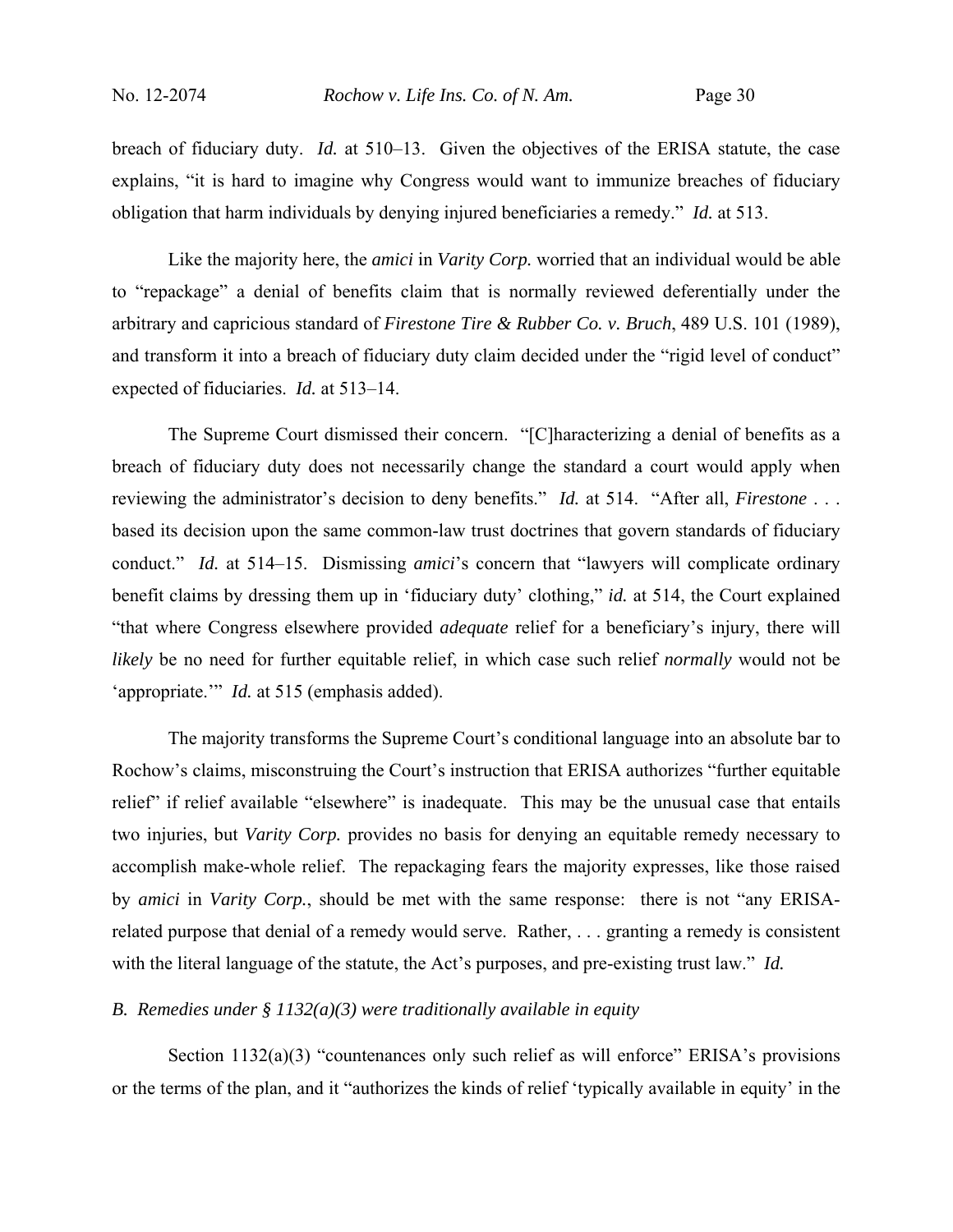days of 'the divided bench,' before law and equity merged." *US Airways, Inc. v. McCutchen*, 133 S. Ct. 1537, 1544, 1548 (2013) (quoting *Mertens v. Hewitt Assoc.*, 508 U.S. 248, 256 (1993)). The most definitive explanation of the types of equitable remedies available under § 1132(a)(3) is found in the Supreme Court's pronouncement in *Cigna Corp. v. Amara*, 131 S. Ct. 1866 (2011). Because Congress specified that courts may grant "other appropriate equitable relief" under  $\S$  1132(a)(3), courts may employ remedies that were traditionally available in equity, including reformation of contract, injunctions, mandamus, restitution, and surcharge, which is a monetary remedy against a trustee or fiduciary. *Id.* at 1878–80. "[T]he fact that this relief takes the form of a money payment does not remove it from the category of traditionally equitable relief." *Id.* at 1880. This is because courts sitting in equity "possessed the power to provide relief in the form of monetary 'compensation' for a loss resulting from a trustee's breach of duty, or to prevent the trustee's unjust enrichment." *Id.* (citing Restatement (Third) of Trusts § 95, and Comment *a* (Tent. Draft No. 5, Mar. 2, 2009)). The surcharge remedy extends "to a breach of trust committed by a fiduciary encompassing any violation of a duty imposed upon that fiduciary" and can be used to accomplish "make-whole relief." *Id.* The equity courts did not require a showing of detrimental reliance in surcharge cases but "would 'mold the relief to protect the rights of the beneficiary according to the situation involved.'" *Id.* at 1881 (quoting Bogert's Trusts & Trustees § 861, at 4). A fiduciary may be surcharged under § 1132(a)(3) if the plaintiff proves actual harm and causation by a preponderance of the evidence, and actual harm might "come from the loss of a right protected by ERISA or its trust-law antecedents." *Id.*

In explaining the scope of equitable remedies available under § 1132(a)(3), *Amara* also clarified two previous Supreme Court cases, correcting lower court decisions that had interpreted the cases as narrowing the scope of "other appropriate equitable relief" available under § 1132(a)(3). *Amara*, 131 S. Ct. at 1878 (referring to *Mertens v. Hewitt Assoc.*, 508 U.S. 248 (1993), and *Great-West Life & Annuity Ins. Co. v. Knudson*, 534 U.S. 204 (2002). *Mertens* does not foreclose equitable relief against a plan fiduciary, as some courts had held, because in that case a plan beneficiary sought compensatory damages from a non-fiduciary, a private firm that provided actuarial services to a trustee. *Id.* (citing *Mertens*, 508 U.S. at 253, 255, 256). Relief was not available under  $\S 1132(a)(3)$  because the beneficiary sought traditionally legal, not equitable relief, against a non-fiduciary. *Id.* In *Great-West*, the suit was brought by the fiduciary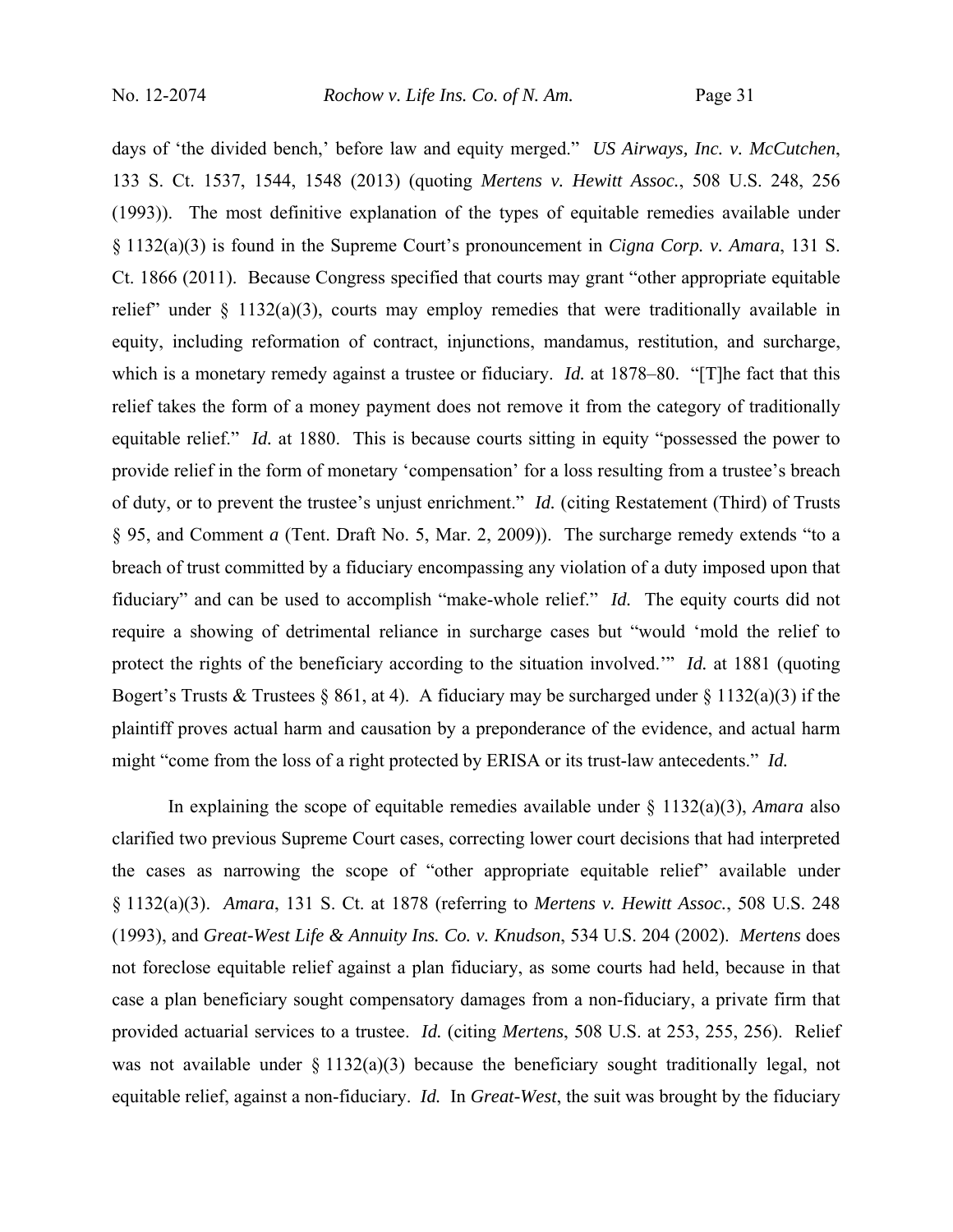against the beneficiary. After the injured beneficiary recovered compensatory damages from a tortfeasor, the fiduciary sought reimbursement for the medical expenses it had paid on the beneficiary's behalf. *Id.* The fiduciary tried to place a lien on the money the beneficiary collected, but a lien is traditionally considered to be legal, not equitable, relief. *Id.* at 1878–79. Because the fiduciary did not seek an equitable remedy—the placement of a constructive trust on the particular money the tortfeasor paid to the beneficiary—the Court determined that equitable relief under § 1132(a)(3) was not available. *Id. Mertens* and *Great-West* thus do not present any obstacle to Rochow's use of  $\S$  1132(a)(3) to recover traditional equitable relief from LINA, a breaching fiduciary, even if that remedy is formulated to avoid the unjust enrichment of the fiduciary. *See Amara*, 131 S. Ct. at 1879–80.

Reading *Amara* and *Varity Corp.* together, we see that the remedies awarded to Rochow comport with the statute, its purposes, and trust law. The principle is clear that a plaintiff may pursue relief under both  $\S 1132(a)(1)(B)$  and  $(a)(3)$  if wrongly denied benefits are recovered under  $(a)(1)(B)$  and "other appropriate equitable relief"—something in addition to the award of benefits—is necessary to make the plaintiff whole for a breach of fiduciary duty. In this case, requiring LINA to disgorge its profits earned on wrongly withheld benefits, accomplished under (a)(3), was necessary to make Rochow whole and to prevent LINA's unjust enrichment.

Our sister circuits recognize that *Amara* corrects misunderstandings of the lower courts that have led to the denial of equitable remedies authorized by § 1132(a)(3). After *Amara*, the Fourth Circuit explained, it is clear "that Section  $\S 1132(a)(3)$  allows for remedies traditionally available at equity and that those remedies include surcharge and estoppel[,]" remedies "at the heart" of the appeal before that court. *McCravy v. Metro. Life Ins. Co.*, 690 F.3d 176, 177–78 (4th Cir. 2012). The Fifth Circuit characterized *Amara* as stating "an expansion of the kind of relief available" under  $\S$  1132(a)(3) "when the plaintiff is suing a plan fiduciary and the relief sought makes the plaintiff whole for losses caused by the defendant's breach of a fiduciary duty." *Gearlds v. Entergy Servs., Inc.*, 709 F.3d 448, 450 (5th Cir. 2013). The Seventh Circuit pointed to *Amara* as "clarify[ing] that equitable relief may come in the form of money damages when the defendant is a trustee in breach of a fiduciary duty." *Kenseth v. Dean Health Plan, Inc.*, 722 F.3d 869, 878–79 (7th Cir. 2013). The Eighth Circuit observed that "*Amara* changed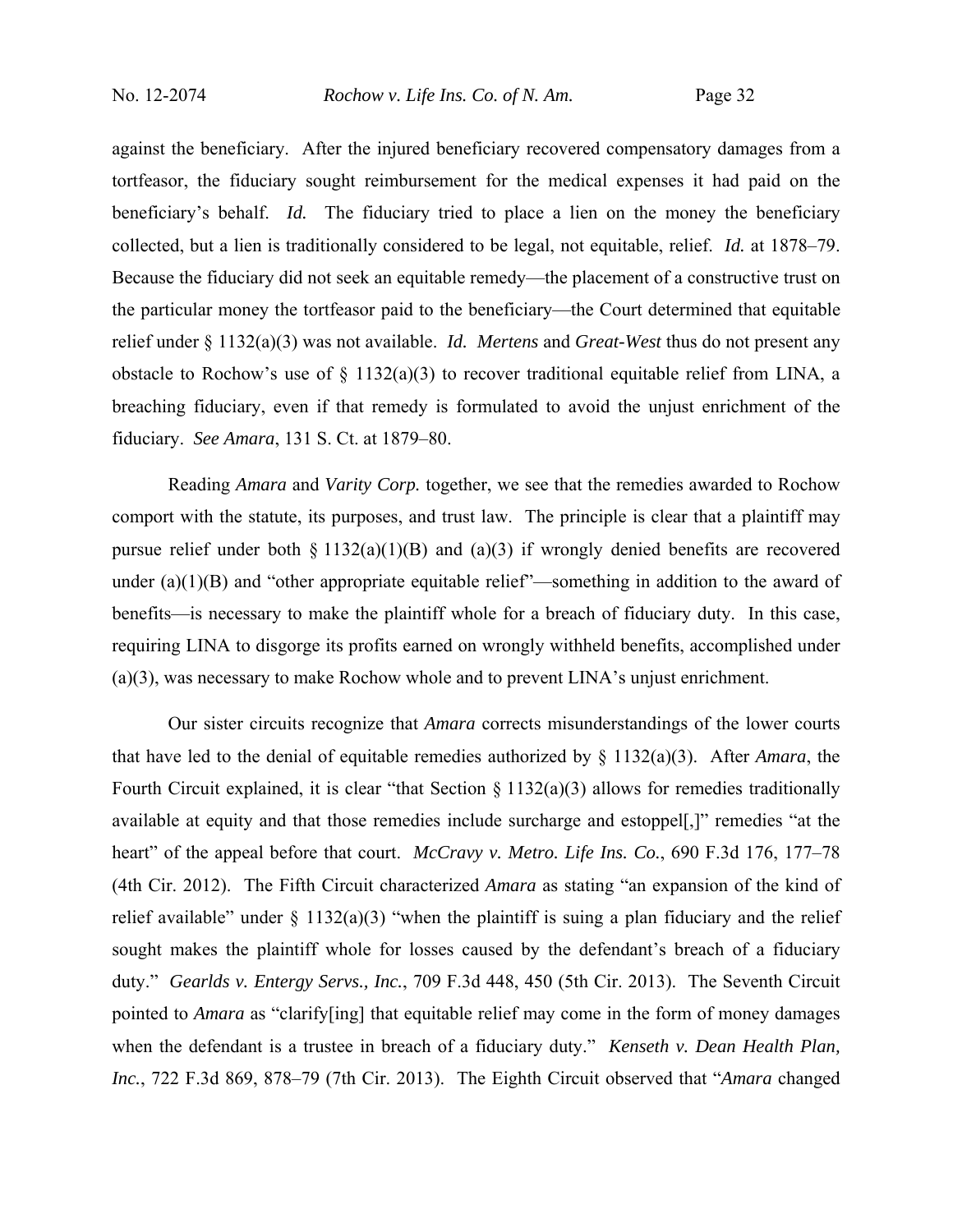the legal landscape by clearly spelling out the possibility of an equitable remedy under [§ 1132(a)(3)] for breaches of fiduciary obligations by plan administrators." *Silva v. Metro. Life Ins. Co.*, 762 F.3d 711, 722 (8th Cir. 2014). And the Ninth Circuit recently reversed and remanded an ERISA case in part so that the district court could determine in the first instance under  $\S$  1132(a)(3) whether a trustee's fiduciary breach injured the beneficiary and whether the surcharge remedy discussed in *Amara* is available to the beneficiary. *Gabriel v. Alaska Elec. Pension Fund*, 773 F.3d 945, 962–63 (9th Cir. 2014).

Members in the majority here have read *Amara* to leave "open the possibility that 'appropriate equitable relief' could potentially be awarded" under § 1132(a)(3). *Lipker v. AK Steel Corp.*, 698 F.3d 923, 931 n.4 (6th Cir. 2012). In this case, the majority *agrees* with *Lipker* and the other circuit cases cited above that equitable relief is available under  $\S 1132(a)(3)$  "to redress an ERISA violation by a plan fiduciary." Maj. Op. at 14. And two of our prior cases acknowledge the availability of dual ERISA claims and remedies under certain circumstances. In *Hill v. Blue Cross & Blue Shield of Michigan*, 409 F.3d 710, 718 (6th Cir. 2005), we reversed the dismissal of a claim under  $\S$  1132(a)(3), because that claim challenged defects in systemic, plan-wide claims-handling procedures, an injury different from the denial of claims for individual benefits brought under  $\S 1132(a)(1)(B)$ . Similar reasoning is apparent in *Gore v. El Paso Energy Corp. Long Term Disability Plan*, 477 F.3d 833, 840–41 (6th Cir. 2007), where we determined that the plaintiff asserted two distinct injuries permitting claims and recovery under both  $\S 1132(a)(1)(B)$  and  $(a)(3)$ . We thus learn from our own cases that ERISA's remedy provisions are not mutually exclusive.

### **III. LINA BREACHED ITS FIDUCIARY DUTY TO ROCHOW**

The majority nonetheless denies relief on the ground that "Rochow did not suffer an injury remediable" under § 1132(a)(3). Maj. Op. at 14. That statement is plainly contrary to the factual record and extensive case law concerning the types of injuries that plan participants or beneficiaries may redress through equitable remedies available under  $\S 1132(a)(3)$ .

We previously recognized that LINA breached its fiduciary duties, *Rochow v. Life Ins. Co. of N. Am.*, 482 F.3d 860, 866 (6th Cir. 2007) ("*Rochow I*"), and the majority acknowledges as much. Maj. Op. at 3. We ruled in the earlier appeal that LINA's decision to deny Rochow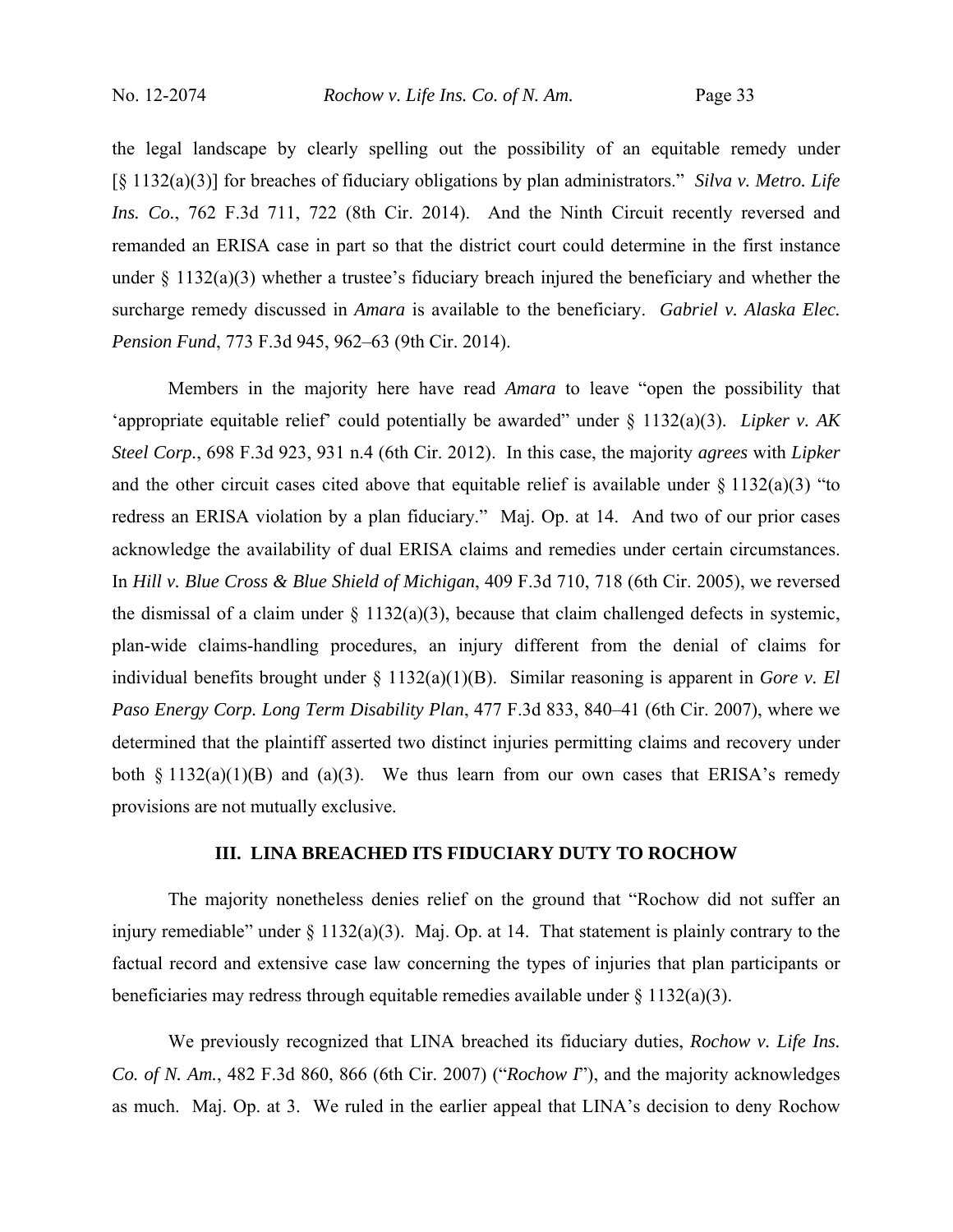disability benefits was not made solely in Rochow's interest—in other words, LINA breached its duty of loyalty to Rochow—and LINA's decision to deny benefits was not made for the exclusive purpose of providing benefits to Rochow as required by § 1104(a)(1). *Rochow I*, 482 F.3d at 866.

The majority opinion and the concurrence point out that this case comes to us with a complex procedural history, pockmarked by irregularities. While I don't disagree that the case is procedurally complex, I do disagree with the conclusion that the district court reached a final judgment prior to our decision in *Rochow I* and that it violated the mandate rule by permitting the parties to litigate the disgorgement remedy for the breach of fiduciary duty claim after *Rochow I*. To be sure, the district court clerk docketed a separate document entitled "Judgment" on the same day that the district court entered the summary judgment order later affirmed in *Rochow I*, but the "record demonstrates . . . that [this] document was not a judgment but a mere clerical error." *Philhall Corp. v. United States*, 546 F.2d 210, 213 (6th Cir. 1976). The court had ruled on LINA's liability in the context of Rochow's motion for partial summary judgment and LINA's cross-motion for summary judgment. The court had not made the requisite determination of the remedy. With this important issue outstanding, certainly the district court did not "intend[] the document to be a final judgment." *Id.*; 15B Charles Alan Wright, Arthur R. Miller, et al., *Federal Practice & Procedure* § 3914.28 (2d ed.) ("[A] summary judgment that determines liability but leaves damages or other relief open for further proceedings is not final.")

Moreover, the document purporting to be a final judgment "was not legally sufficient to constitute a final judgment." *Philhall Corp.*, 546 F.2d at 213. The Supreme Court has instructed that "it is necessary to determine whether the language . . . (of any purported judgment) embodies the essential elements of a judgment for money and clearly evidences the judge's intention that it shall be his final act in the case. If it does so, it constitutes his final judgment." *Id.* (quoting *United States v. F. & M. Schaefer Brewing Co.*, 356 U.S. 227, 232 (1958)). "[A] final judgment for money must, at least, determine or specify the means for determining, the amount." *F. & M. Schaefer Brewing Co.*, 356 U.S. at 233. As in *Philhall Corp.*, 546 F.2d at 213, the document entered by the clerk below "did not have the indicia of a final judgment" because it failed to state that Rochow had prevailed and it did not memorialize any monetary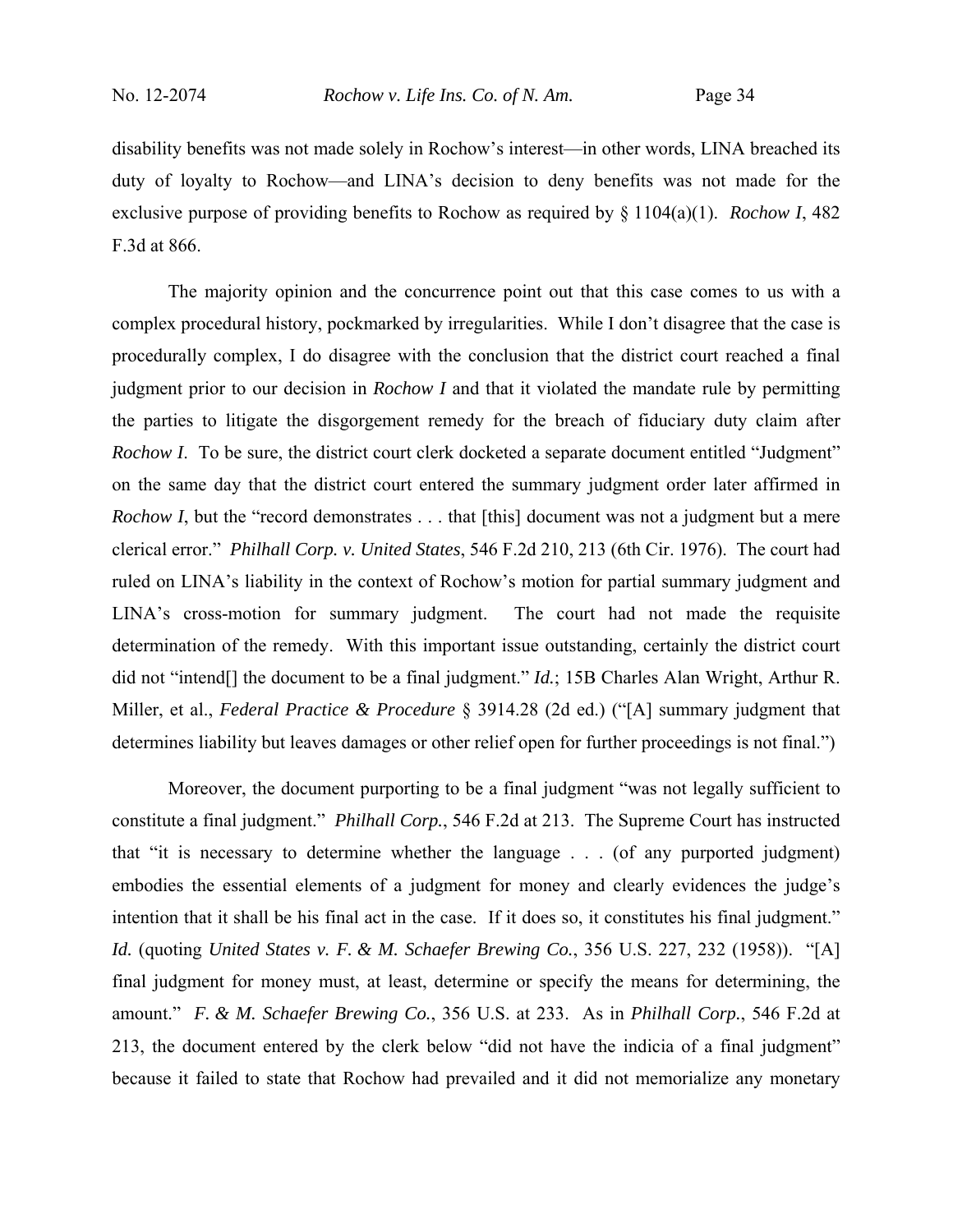award. Instead, the document erroneously "dismissed" the case, clearly contradicting the district court's summary judgment order finding in favor of Rochow on liability. LINA filed a notice of appeal, effectively divesting the district court of jurisdiction to proceed with the litigation pending resolution of the appeal.

After our mandate issued in *Rochow I*, the concurrence posits, the district court lacked jurisdiction to take any further action in the case by operation of the mandate rule. The *Hamilton* case cited in the concurrence points out that the mandate rule is "discretionary, rather than jurisdictional," *United States v. Hamilton*, 440 F.3d 693, 697 (5th Cir. 2006), and we have said the same thing, albeit in an unpublished case. *Mylant v. United States*, 48 F. App'x 509, 512 (6th Cir. 2002) (observing that the mandate rule is one of "policy and practice, not a jurisdictional limitation"). "The basic tenet of the mandate rule is that a district court is bound to the scope of the remand issued by the court of appeals." *United States v. Campbell*, 168 F.3d 263, 265 (6th Cir. 1999). The concurrence recognizes that the *Rochow I* panel affirmed the district court's summary judgment order on liability and did not issue any type of remand to the district court. Although the district court was bound to honor our *Rochow I* decision in completing the litigation, as "with all applications of the law of the case doctrine," the district court could "consider those issues not decided expressly or impliedly by the appellate court." *Jones v. Lewis*, 957 F.2d 260, 262 (6th Cir. 1992). Taking up the case again after the *Rochow I* appeal, the district court determined with finality a monetary award for Rochow that included disgorgement for LINA's fiduciary breach. The court's final decision in no way conflicted with the *Rochow I* mandate. In this second appeal, a panel of our court affirmed the district court's final decision, *Rochow v. LINA*, 737 F.3d 415 (6th Cir. 2013) ("*Rochow II*"), and that same final decision is presently before us for *en banc* review. Consequently, any procedural missteps that occurred earlier in the case are ultimately immaterial for purposes of our *en banc* decision.

Contrary to the majority's assertion that the district court failed to identify any grounds to support a breach of fiduciary duty claim, Rochow asks us to affirm the district court's findings that LINA's conduct involved a number of deliberate and willful wrongful acts, including requiring Rochow to meet insurance policy requirements that did not exist, devising a knowingly false rationale for denying his benefits appeal, and acting without appropriate medical input or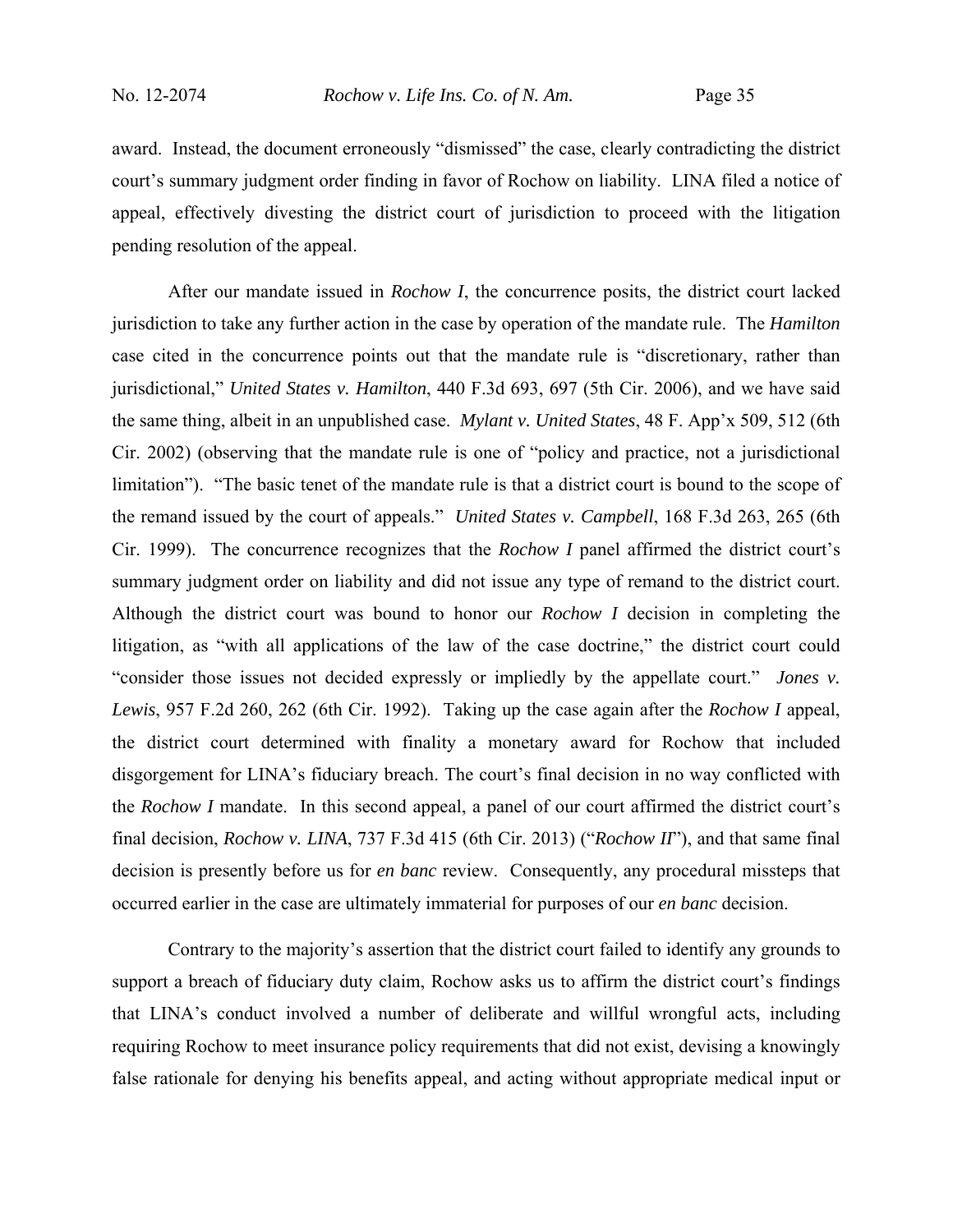evidence. R. 67, Order; *Rochow*, 851 F. Supp. 2d at 1101. On the record before us, these findings are not clearly erroneous. *See Cultrona v. Nationwide Life Ins. Co.*, 748 F.3d 698, 706 (6th Cir. 2014). LINA's fiduciary wrongdoing, separate from its arbitrary and capricious denial of plan benefits, warrants an equitable remedy under  $\S 1132(a)(3)$ .

## **IV. BREACH OF FIDUCIARY DUTY REQUIRES A REMEDY**

Persisting in the fiction that Rochow seeks to recover twice for the same injury, the majority incorrectly posits that "the district court thus treated its finding of an arbitrary and capricious denial of benefits, in and of itself, as a breach of fiduciary duty," and claims to be unaware of any "persuasive authority for the proposition that a wrongful denial of benefits in and of itself constitutes a breach of fiduciary duty." Maj. Op. at 7 n.1. Even if that were the issue and it is not because LINA engaged in fiduciary misconduct in addition to denying Rochow's benefits—at least four circuits besides our own (the Second, Third, Seventh, and Eighth) recognize that a fiduciary's arbitrary and capricious delay in paying benefits due under a plan *in itself* can constitute a breach of fiduciary duty. I begin with our own precedent.

More than twenty years ago we stated the well-established principle that "ERISA requires that a retirement plan be operated for the exclusive benefit of the employees and beneficiaries." *Sweet v. Consol. Aluminum Corp.*, 913 F.2d 268, 270 (6th Cir. 1990). Although we assumed there that a trustee acted prudently in withholding pension funds until a certain date, we nonetheless held that the delay in payment conferred a benefit on the trustee. *Id.* "Any additional time one gains, rightfully or wrongfully, in not having to submit payment of a sum of money owed another is without doubt a benefit. Moreover, the payee . . . has been deprived of the benefit of those payments." *Id.* We expressly held that "[t]o allow the Fund to retain the interest it earned on funds wrongfully withheld from a beneficiary would be to approve of an unjust enrichment. Further, the relief granted would fall short of making the beneficiary whole because he has been denied the use of money which was his." *Id.* (internal quotation marks omitted).

Ten years after *Sweet* we upheld a district court's decision requiring an ERISA fiduciary to pay to the plan participant class certain benefits along with the rate of return the fiduciary actually realized on the use of that withheld money. *Rybarczyk v. TRW, Inc.*, 235 F.3d 975, 977–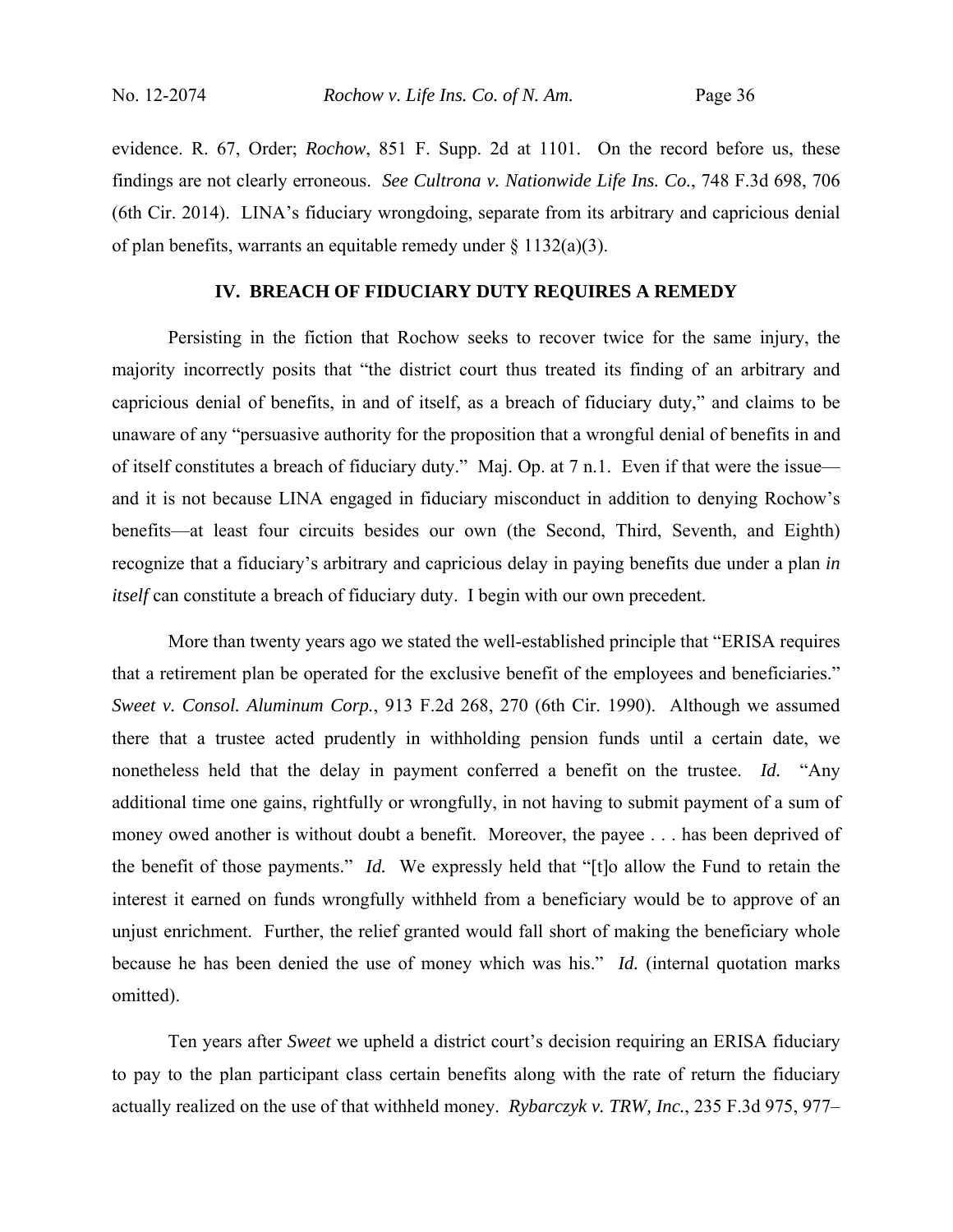78, 986 (6th Cir. 2000). TRW argued that imposing the actual rate of return was "unprecedented," *id.* at 986, but we disagreed, pointing to the Seventh Circuit's decision in *Lorenzen v. Employees Retirement Plan of Sperry & Hutchinson Co.*, 896 F.2d 228 (7th Cir. 1990). In that case an employee's widow contended that the administrator of a retirement plan violated its fiduciary duties to her and to her deceased husband causing a loss in retirement benefits. *Id.* at 230. The Seventh Circuit held that § 1132(a)(3) authorizes a civil action by a participant or beneficiary to obtain "appropriate equitable relief" for a violation of plan terms and that equitable relief to remedy a breach of fiduciary duty can include a payment of money. *Id.* (citing *Mass. Mut. Life Ins. Co. v. Russell*, 473 U.S. 134, 154 n.10 (1985)). Because the retirement plan had held money that belonged to the widow, the Seventh Circuit stated: "Now that the collateral dispute is over, the plan must return [the money] to her *together with the fruits that it has gleaned by holding on to it*." *Id.* at 236–37 (emphasis added). Relying on this passage from *Lorenzen* and our own prior opinion on unjust enrichment, *Sweet*, 913 F.2d at 270, we held that using the rate of return "actually realized by TRW on the relevant funds seems an appropriate way of avoiding unjust enrichment." *Rybarczyk*, 235 F.3d at 986. Importantly, we said that requiring TRW to pay the actual rate of return "*merely deprives TRW of its profit on the wrongfully denied benefits*." *Id.* (emphasis added). We decided this approach was equitable, not punitive, and appropriate under the circumstances where TRW "would arguably receive a windfall" if we permitted TRW to pay compensation for the delayed payment of benefits to the plaintiff that was lower than TRW's actual rate of return. *Id.* at 987.

*Sweet* and *Rybarcyzk* align closely with the law of our sister circuits. The Second Circuit considered a case in which MetLife denied benefits for nearly five years after submission of a claim, but then reversed its prior denials without explanation and paid retroactive benefits in a lump sum without compensating the claimant for the delay in payment. *Dunnigan v. Metro. Life Ins. Co.*, 277 F.3d 223, 226 (2d Cir. 2002). Having received disability payments after almost five years of delay, Dunnigan filed suit under  $\S$  1132(a)(3) alleging that MetLife breached its fiduciary duties by delaying payment and MetLife was unjustly enriched through its breach. *Id.* at 226–27. Dunnigan asked for a constructive trust on the amount MetLife earned by failing to pay the delayed benefits when due or, alternatively, restitution equal to the amount MetLife earned on the late payment and/or disgorgement of MetLife's profits. *Id.* at 227. The Second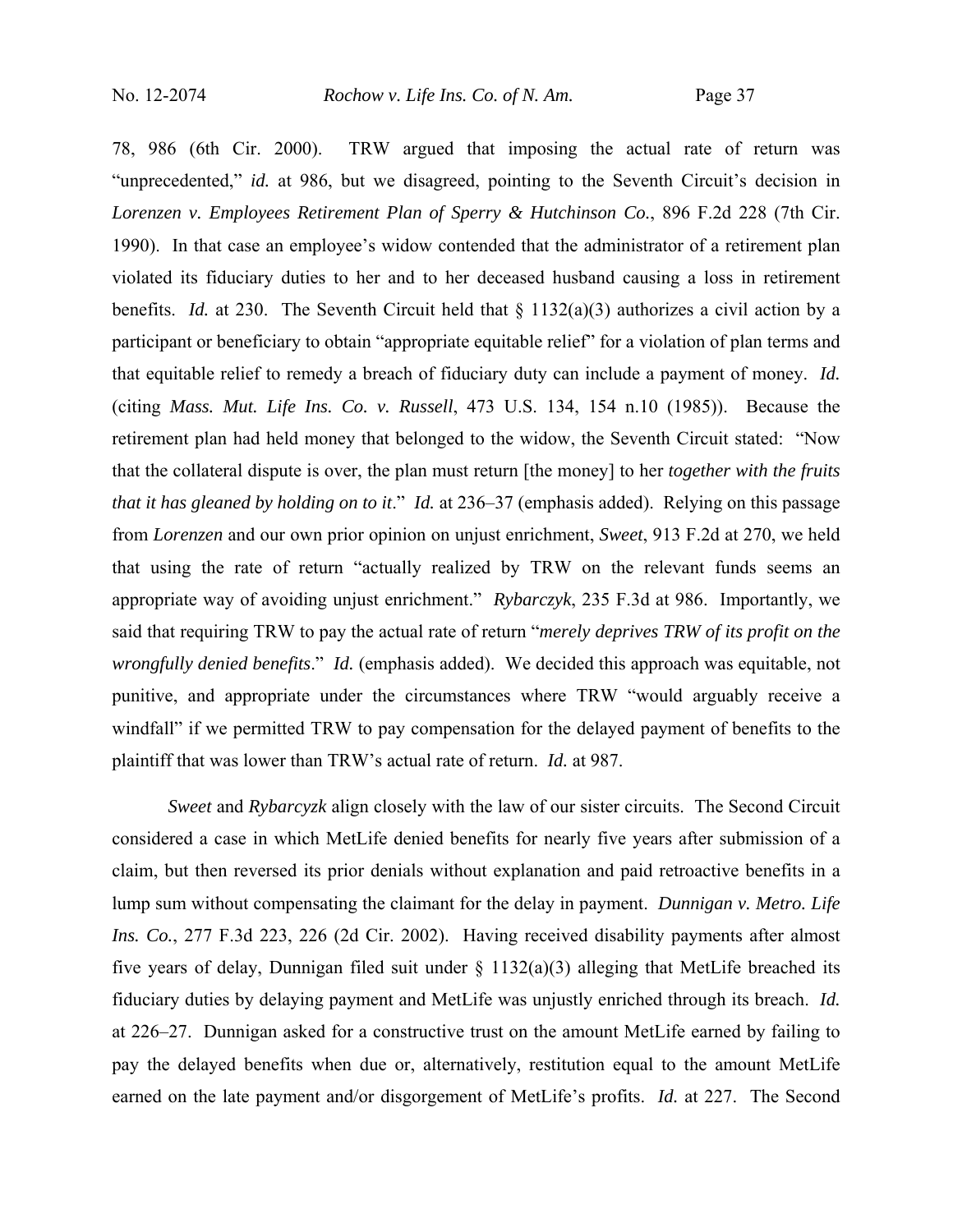Circuit ruled that MetLife's delay in paying benefits long after Dunnigan was entitled to receive them constituted a breach of fiduciary duty because the "delay enriche[d] the fiduciary at the expense of the beneficiary." *Id.* at 230. The court further concluded that no showing of bad faith by MetLife was required in order for Dunnigan to prevail, *id.* at 229–30, and she was entitled to an "equitable make-whole remedy" under  $\S$  1132(a)(3) for MetLife's breach of fiduciary duty. *Id.* at 229. The court vacated the dismissal of Dunnigan's suit and remanded for further proceedings. *Id.* at 232.

The Seventh Circuit reached similar decisions in two cases, *Clair v. Harris Trust & Savings Bank*, 190 F.3d 495 (7th Cir. 1999), and *May Department Stores Co. v. Federal Insurance Co.*, 305 F.3d 597 (7th Cir. 2002), both involving § 1132(a)(3) claims for equitable remedies in addition to payment of benefits. In *Clair*, participants in a defined-contribution retirement plan sued for breach of fiduciary duty because their benefits were not paid to them in a timely fashion and no compensation for the delay was offered. *Clair*, 190 F.3d at 496–97. The participants characterized their remedy as "restitution of the wrongful gain that the plan obtained by having the interest-free use of money rightfully theirs under the terms of the plan." *Id.* at 498. Explaining that restitution can be either legal or equitable, the court noted that restitution is equitable when the person seeking the remedy complains of a breach of trust, as the plaintiffs did. *Id.* Constructive trust "is an equitable remedy commonly sought and granted in cases of unjust enrichment. It operates much like restitution—indeed it is sometimes referred to as a restitutionary remedy, but it is securely equitable because it is never a legal remedy." *Id.* (citing 1 Dan B. Dobbs, *Law of Remedies* § 4.3, at 587 (2d ed. 1993)). According to the Seventh Circuit, "such relief is squarely within the scope of" § 1132(a)(3). *Id.* at 499. Although the plaintiffs in *Clair* did not prevail on the merits, the court determined that they were "entitled to maintain this suit" under § 1132(a)(3). *Id.*

In *May Department Stores Co.*, 305 F.3d at 603, the Seventh Circuit followed *Clair* and the Second Circuit's *Dunnigan* opinion to conclude that the "wrongful withholding of benefits due can entitle the beneficiary to impose a constructive trust on interest on the withheld benefits, an equitable remedy that results in a money payment to the plaintiff" under  $\S$  1132(a)(3). The court explained: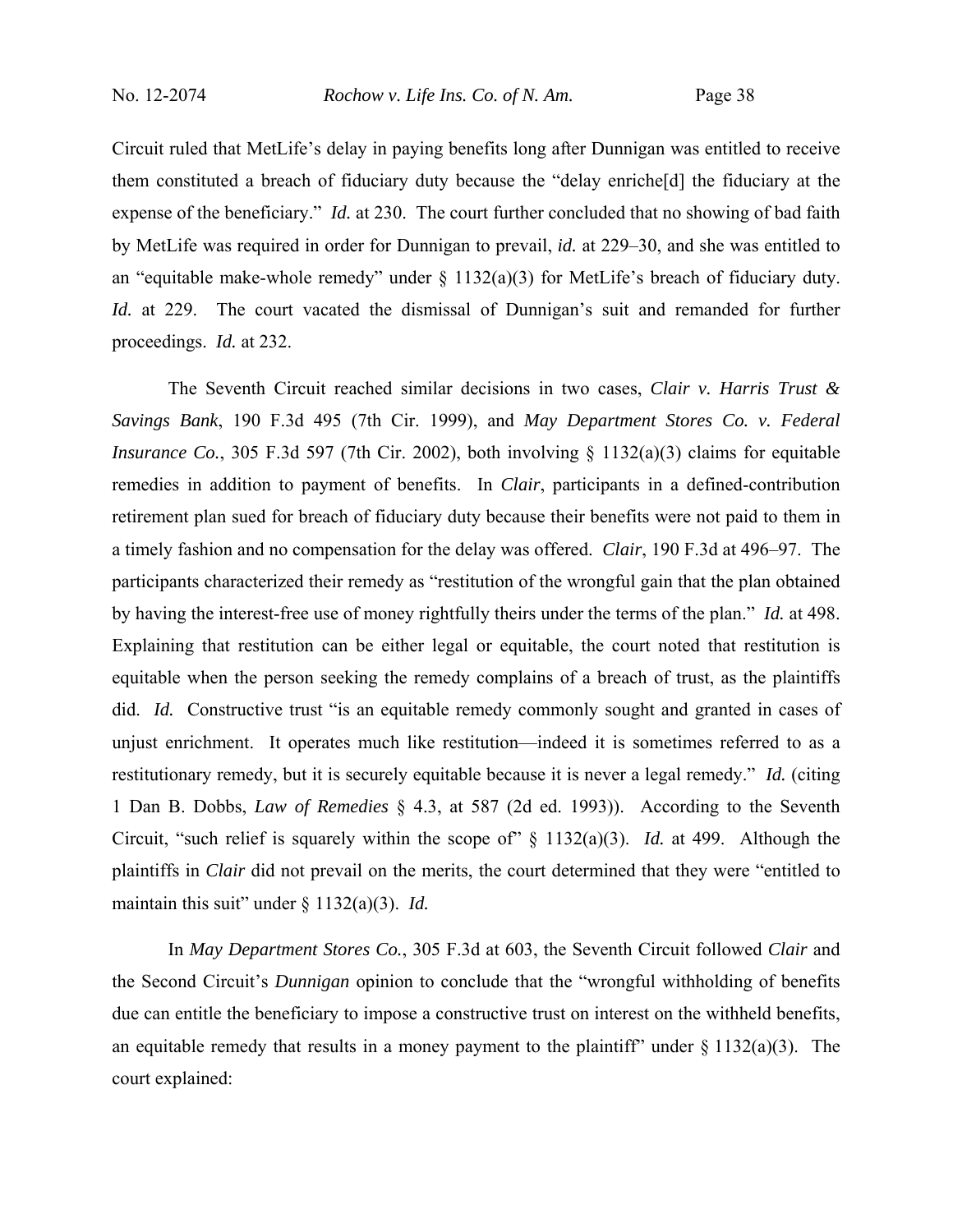By withholding benefits, a plan can obtain interest that would otherwise be obtained by the beneficiary. That interest is not itself a benefit, and so the beneficiary cannot bring a suit under  $(a)(1)(B)$  to recover it. But he can sue to recover it under (a)(3), because it is an amount by which the plan has unjustly enriched itself, and unjust enrichment is a basis, indeed the usual basis, for imposing a constructive trust on a sum of money.

*Id.* at 603 (citing *Wsol v. Fiduciary Mgt. Assoc., Inc.*, 266 F.3d 654, 656 (7th Cir. 2001), and *Fisher v. Trainor*, 242 F.3d 24, 31 (1st Cir. 2001)).

The same principles govern in the Third Circuit. In *Fotta v. Trustees of United Mine Workers of America*, 165 F.3d 209, 211 (3d Cir. 1998), a plan participant invoked  $§ 1132(a)(1)(B)$  and  $§ 1132(a)(3)$  to recover compensation for delayed payment of benefits where the benefits ultimately were paid without litigation. The Third Circuit determined that §1132(a)(3) was "the appropriate vehicle" to recover monetary compensation for delayed benefits because such an award "serves to prevent unjust enrichment. Restitution—the traditional remedy for unjust enrichment—is widely, if not universally, regarded as a tool of equity." *Id.* at 213 (citing *Chauffeurs, Teamsters & Helpers, Local No. 391 v. Terry*, 494 U.S. 558, 570 (1990) ("Money damages are considered equitable when 'they are restitutionary.'"). The court rejected the notion that it was engrafting a remedy on a statute that Congress did not intend to provide. *Id.* at 214. Rather, the court determined that it "effectuate[d] ERISA's objectives by recognizing, under principles of equity, that beneficiaries should be fully compensated and that any unjust enrichment of plans at beneficiaries' expense should be avoided." *Id.* Accordingly, relying on § 1132(a)(3), the court held "that a beneficiary of an ERISA plan may bring an action for interest on delayed benefits payments . . . irrespective of whether the beneficiary also seeks to recover unpaid benefits. Because the remedy we recognize here is equitable in nature, its award involves an exercise of judicial discretion." *Id.*

Significantly, Supreme Court Justice Alito, then a circuit judge on the Third Circuit, concurred in the *Fotta* opinion, observing:

If the plaintiff in this case can establish that the trustees violated the plan by failing to pay his benefits on time, an award of interest would constitute "appropriate equitable relief." Such an award is recognized as appropriate equitable relief in comparable circumstances under the law of trusts. *See* Restatement (2d) of Trusts § 207 at 470 (1959); 3 Austin Wakeman Scott and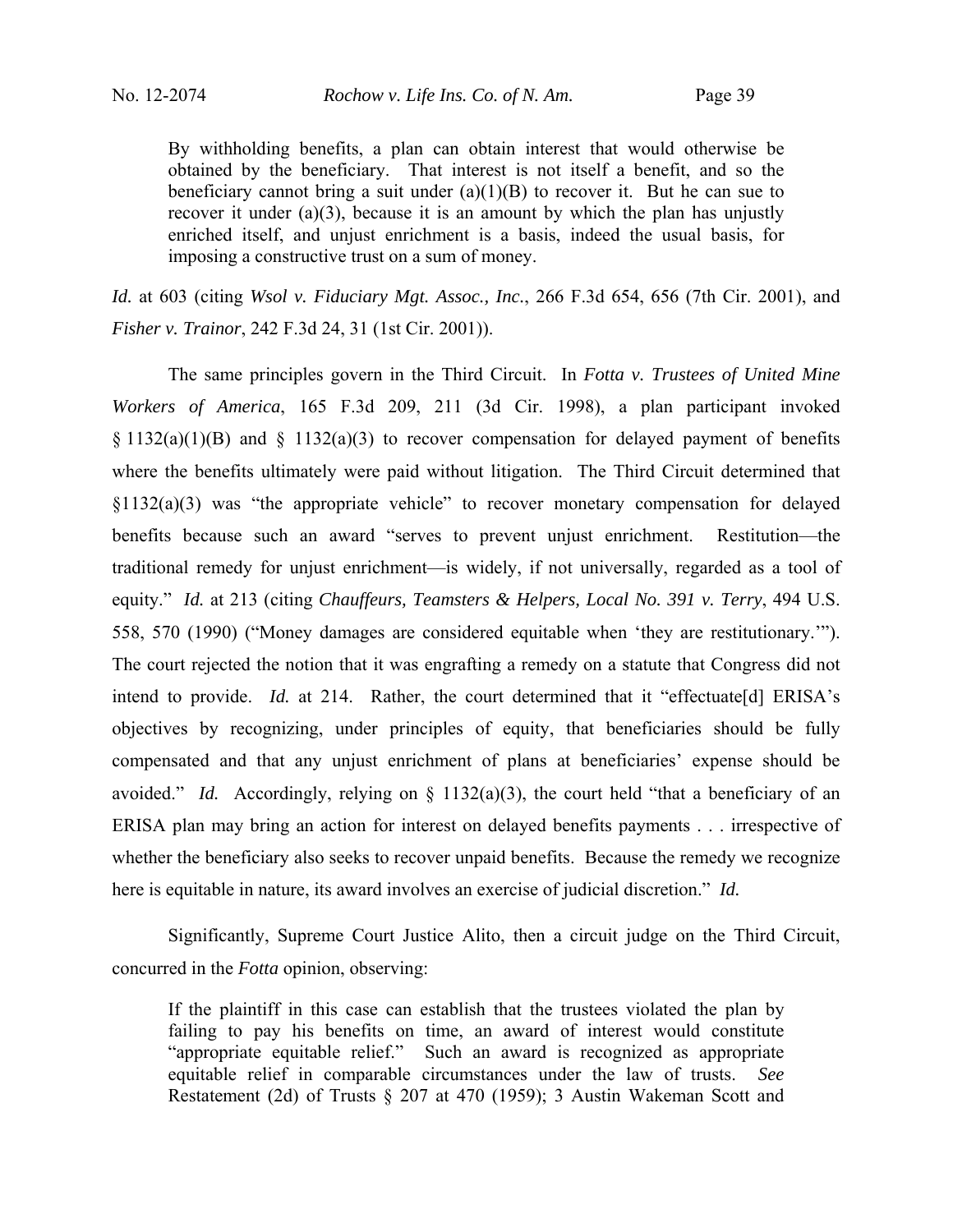William Franklin Fratcher*, The Law of Trusts* § 207.1 at 262–63 (4th ed. 1987); *Nedd v. United Mine Workers of America*, 556 F.2d 190, 207 (3d Cir. 1977); *Toombs v. Daniels*, 361 N.W.2d 801, 810 (Minn. 1985). Thus, this is not a case like *Massachusetts Mutual Life Ins. Co. v. Russell*, 473 U.S. 134 (1985), in which we were asked to supplement the remedies specified in the statute.

## *Id.* at 215.

In addition to the Second, Third and Seventh Circuits, the Eighth Circuit also adheres to the proposition that a fiduciary's delay in paying benefits due under a plan constitutes a breach of fiduciary duty that may be rectified through an action filed under  $\S$  1132(a)(3). "It is undisputed that an accounting for profits—the remedy that allows for the disgorgement of profits awarded by the district court—is a type of relief that was typically available in equity and therefore is appropriate under § 1132(a)(3)(B)." *Parke v. First Reliance Standard Life Ins. Co.*, 368 F.3d 999, 1008 (8th Cir. 2004). "An accounting for profits is one of a category of traditionally restitutionary remedies in equity, and is often invoked in conjunction with a constructive trust." *Id.* The court explained that "[a]n accounting is imposed when the property subject to the constructive trust produces profits while in the defendant's possession. The defendant is forced to disgorge those profits, although it is not necessary for the plaintiff to identify any particular *res* or fund of money holding the profits." *Id.* 

Significantly, "[u]nder traditional rules of equity, a defendant who owes a fiduciary duty to a plaintiff may be forced to disgorge any profits made by breaching that duty, *even if the defendant's breach was simply a failure to perform its obligations under a contract*. *Id.*  (emphasis added). If a fiduciary breaches a contract and also breaches a fiduciary duty, that fiduciary can be forced to disgorge the profits he earned as a result of his wrong. *Id.* (quoting 1 Dobbs § 4.3(5), at 611 n.16). "The important ingredient added by the fiduciary status, however, is not that status in itself; what is added is wrongdoing as distinct from contract breach." *Id.* at 1008–09 (quoting 1 Dobbs § 4.3(5), at 611 n.16; *Valdes v. Larrinaga*, 233 U.S. 705, 709 (1914) ("holding that a 'proper case for equitable relief' existed where the defendant breached a fiduciary duty to the plaintiff by failing to pay money owing under the contract"). Based on these principles, the Eighth Circuit held that First Reliance owed a fiduciary duty to Parke, First Reliance breached that duty, and First Reliance could be forced under § 1132(a)(3) to disgorge its profits earned as a result of the breach. *Id.* at 1009. *See also Skretvedt v. E.I.*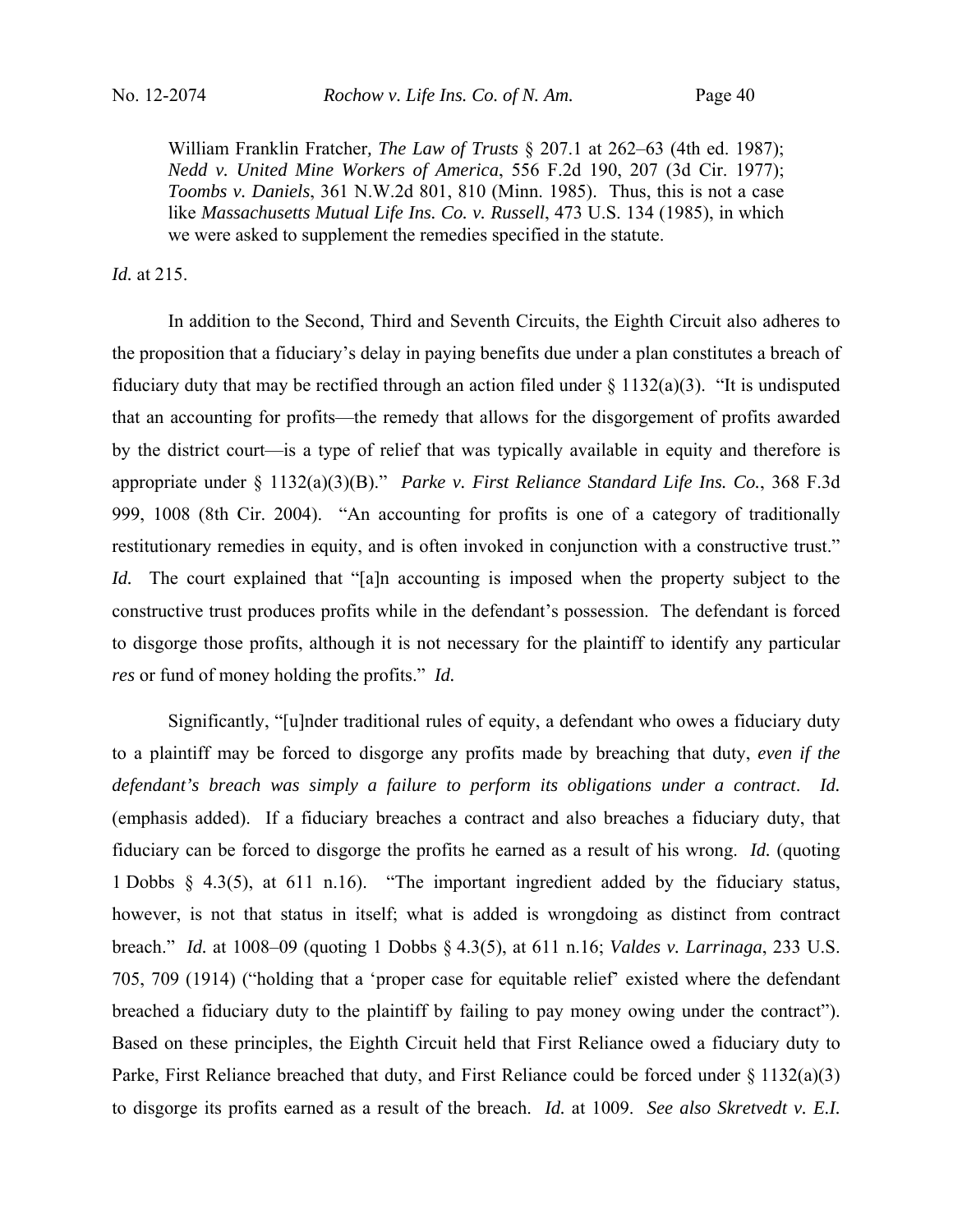*DuPont De Nemours*, 372 F.3d 193, 212–14 (3d Cir. 2004) (following *Fotta* and *Parke* to hold that an ERISA beneficiary could force disgorgement of profits earned on withheld benefits). As do several other circuits, the Eighth Circuit authorizes the remedy that the district court below awarded to Rochow.

Thus, our own cases and a litany of others from four of our sister circuits undermine the majority's premise that no legal basis exists to conclude that LINA's delay in payment of benefits to Rochow constituted both an arbitrary and capricious denial of plan benefits under § 1132(a)(1)(B) *and* a breach of LINA's fiduciary duties remediable under § 1132(a)(3). The majority ignores these cases because they correct the majority's mistaken impression that the district court's "award reflects concern that LINA had wrongfully gained something, a consideration beyond the ken of ERISA make-whole remedies." Maj. Op. at 9. Not only does the district court's award appropriately address LINA's wrongful gain at Rochow's expense, but the relief for the wrongful gain falls squarely within ERISA's equitable remedies, as recognized by the Supreme Court, our court, and other circuits. "ERISA's duty of loyalty bars a fiduciary from profiting even if no loss to the plan occurs," and the remedy of disgorgement exists to deprive "wrongdoers of ill-gotten gains," not "to compensate for a loss." *Edmondson*, 725 F.3d at 415 (internal quotation marks omitted); *Leigh v. Engle*, 727 F.2d 113, 122 (7th Cir. 1984) ("ERISA clearly contemplates actions against fiduciaries who profit by using trust assets, even where the plan beneficiaries do not suffer direct financial loss."). According to the majority, the payment of benefits, attorney's fees, and prejudgment interest are sufficient to compensate Rochow for his injuries. But only the disgorgement of ill-gotten profits can wholly remedy LINA's breach of its fiduciary duties.

The court below got it exactly right. By arbitrarily and capriciously failing to pay Rochow benefits owed under the terms of the plan and by delaying the payment of full benefits for more than seven years to enrich itself, LINA violated both the plan terms and its fiduciary duties under ERISA. LINA's wrongful gain of profit, earned through breach of its fiduciary duties, can be equitably remedied under  $\S 1132(a)(3)$  by ordering an accounting and by directing LINA to disgorge the profit and pay it directly to Rochow. *See Great-West Life & Annuity Ins. Co.*, 534 U.S. at 214 n.2 (recognizing "an accounting for profits, a form of equitable restitution").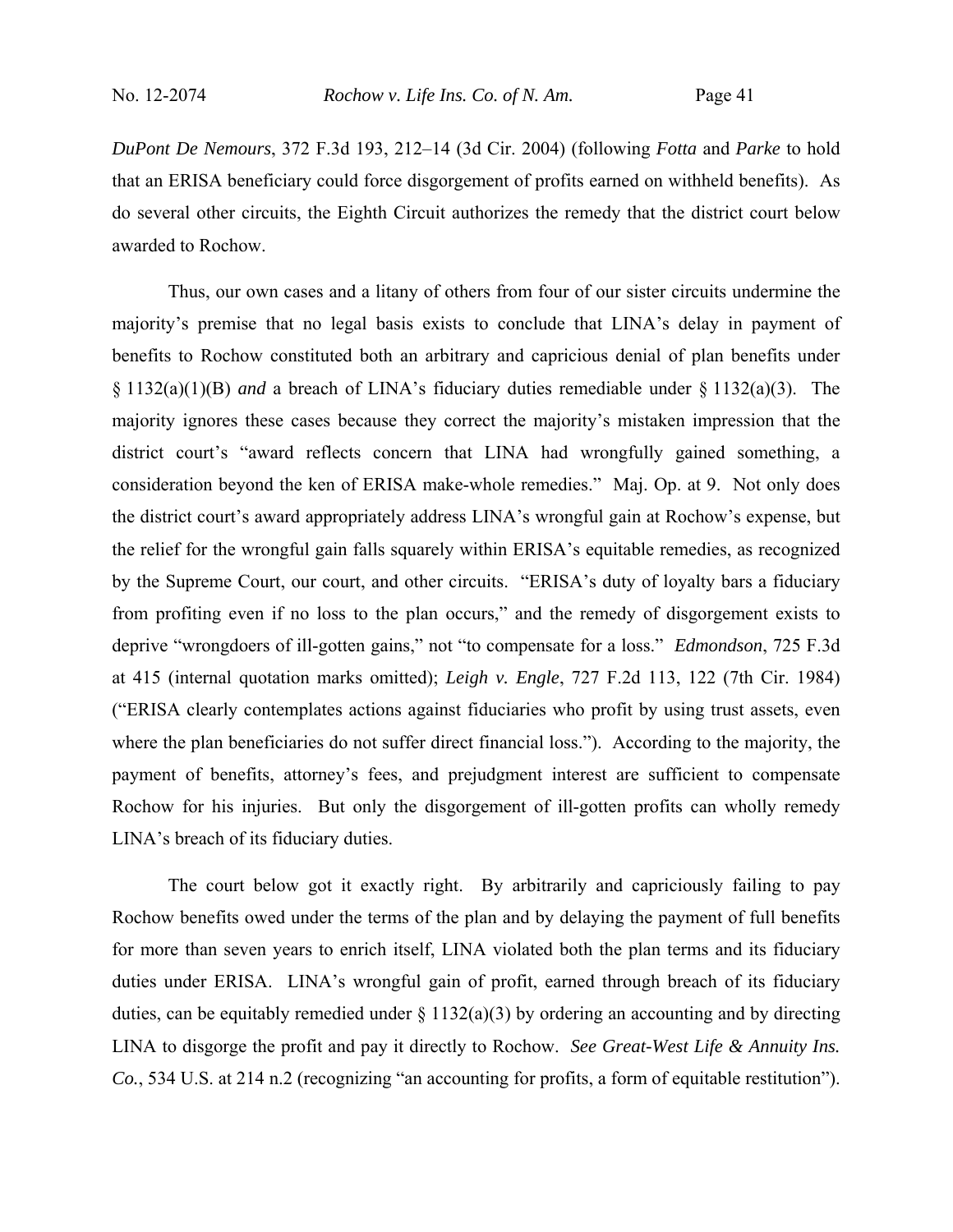"The elementary rule of restitution is that if you take my money and make money with it, your profit belongs to me." *Nickel v. Bank of Am. Nat'l Trust & Sav. Ass'n*, 290 F.3d 1134, 1138 (9th Cir. 2002).

### **V. THE DISGORGEMENT AWARD MUST BE RECALCULATED**

I would return the case to the district court, however, for a recalculation of the award to Rochow. The figure awarded by the district court seems to derive from the total shown on Rochow's corrected Exhibit A filed on May 25, 2012, plus daily interest the court added until July 24, 2012, when the court filed its Order Requiring Disgorgement. R.121-2 Page ID 3712.

LINA objected below to the corrected Exhibit A, pointing out several significant errors in it. The most conspicuous problem is that full profits are calculated through March 2012, R. 121- 2 Page ID 3725 (and by the court through July 2012), even though Exhibit A confirms that LINA made all required payments to Rochow or his estate by September 2009, with the exception of \$2,065.52. R. 121-2 Page ID 3722. The additional errors LINA identified in its June 2012 filing with the district court, R. 122, may warrant further reductions in the amount of profits ordered disgorged by the district court. I would therefore reverse the award as calculated and remand the case to the district court for reconsideration.

### **VI. CONCLUSION**

We do not create new, double remedies out of whole cloth if we affirm the district court's decision to require LINA to disgorge the profit it earned by breaching its fiduciary duties to Rochow. Nor will the sky fall if we affirm this remedy, as the Supreme Court aptly pointed out in response to the concerns of *amici* in *Varity Corp*., 516 U.S. at 513–14. By recognizing that some few cases may include claims and remedies for injuries incurred under both  $\S 1132(a)(1)(B)$  and  $\S 1132(a)(3)$ , we simply join the mainstream view of our sister circuits acknowledging the trust law principles that undergird ERISA's equity jurisprudence.

In this case, the disgorgement remedy is appropriate based on the evidence and the district court's findings concerning LINA's malfeasance, the length of the delay in paying benefits due, and the extraordinary profit LINA reaped from its malfeasance. Practical considerations abound. Allowing LINA to retain its profit creates an incentive for claims